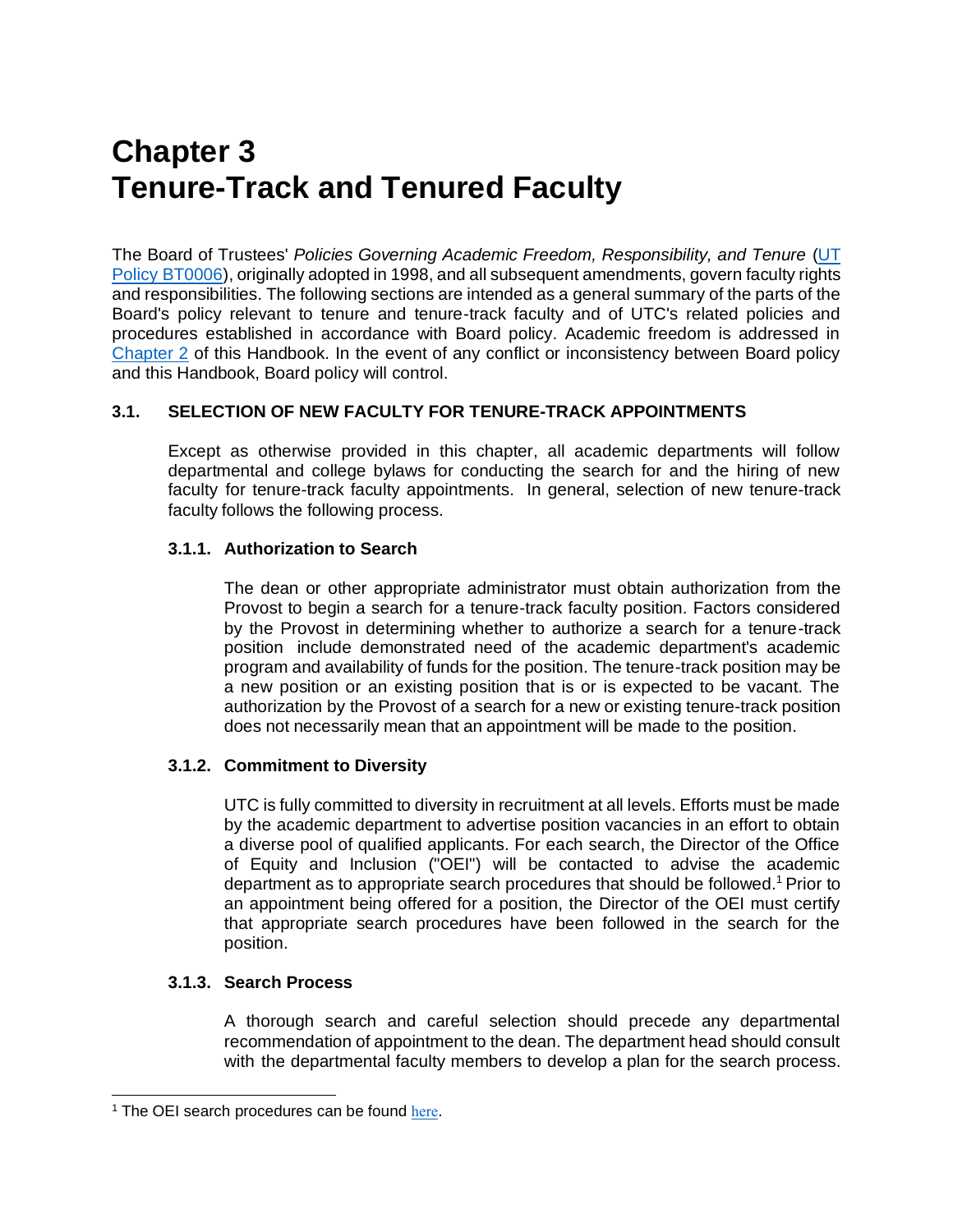Under normal circumstances, the departmental faculty members or a faculty member search committee should identify the needs of the program, the characteristics needed in a new faculty member, and a timeline of the procedures to be followed in conducting the search and screening candidates. The department head and the departmental faculty members should approve the plan. The departmental faculty members should have the opportunity to help determine the kind of person needed, the search procedure to be followed, the basic pool of candidates, the persons to be selected for interview, and to provide an assessment of candidates interviewed. At each of these stages, final responsibility for the departmental recommendation rests with the department head.

# **3.1.4. Certification of English Language Competency**

No individual shall be appointed to a teaching position or recommended for tenure in such a position unless the department head, in consultation with the departmental faculty members, certifies in writing to the Provost that the individual can communicate effectively with students in the English language. Individuals who teach courses that are conducted primarily in a foreign language are exempt.<sup>2</sup> The certification form is available on the UTC Academic Affairs website here.

## **3.1.5. Recommendation to Appoint**

A departmental recommendation of appointment for a tenure-track position shall be made by the department head to the dean. If the dean agrees with the departmental recommendation, the department head and dean shall forward the recommendation to the Provost. Each recommendation should be accompanied by a full set of the candidate's credentials and any required forms or certifications. Following a departmental decision to recommend an appointment of a candidate to a position, there may be informal discussions concerning rank, salary and other terms of employment between the department head or dean and the candidate. Such discussions serve merely to shape and influence the recommendations of the department head or dean and do not constitute a binding commitment by UTC.

## **3.1.6. Official Notification of Appointment**

Official notification of appointment is made by letter from the Provost. The letter of appointment must specify:

- **1.** the rank at which the faculty member is being appointed;
- **2.** the faculty member's initial salary and related financial conditions;
- **3.** the faculty member's probationary status, indicating that he or she will be advised annually on his/her reappointment status and progress toward tenure and promotion;
- **4.** the length of the faculty member's probationary period (i.e. the academic year during which a tenure decision must be reached); and

<sup>2</sup> *See* [UT System Policy Concerning English Language Competency of UT Instructional Staff](http://academicaffairs.tennessee.edu/wp-content/uploads/sites/9/2015/12/EnglishLangCompetency_1984.pdf).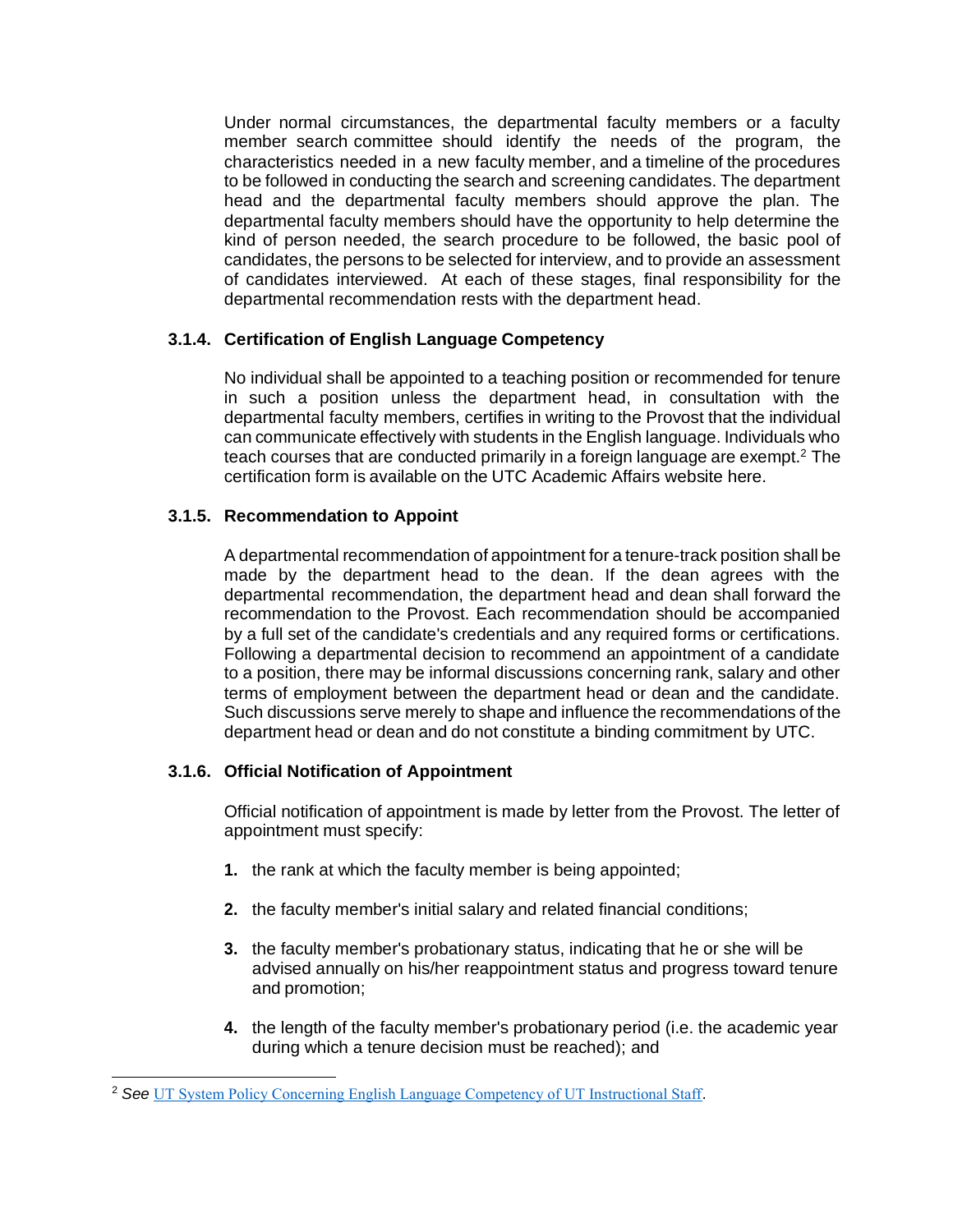**5.** the faculty member's general duties and expectations.

Only the letter of appointment from the Provost to the candidate regarding the terms and conditions of the appointment is binding on UTC. Any other representations concerning the terms and conditions of the appointment, whether oral or written, are not authorized by UTC and not binding on UTC.

The new faculty member's written acceptance of the letter of appointment, together with execution of normal UTC employment forms, completes the initial appointment to employment between UTC and the faculty member.

## **3.2. TENURED AND TENURE-TRACK APPOINTMENTS**

Except as otherwise permitted in this chapter and agreed upon between UTC and a faculty member, all tenure and tenure-track appointments will be for either one academic year or for twelve months.<sup>3</sup>

Academic departments shall provide their faculty members with the resources necessary to perform assigned duties, including office space, office and pedagogical supplies, support services, and equipment.

Academic departments should have consistent criteria for assigning teaching duties to all faculty members and should consider the views of non-tenure-track faculty members when preparing teaching schedules and other professional assignments.

Employment of relatives of a faculty member is permitted, subject to the restrictions set forth under UT Policy HR0115 - [Employment of Relatives.](http://policy.tennessee.edu/hr_policy/hr0115/)

## **3.2.1. Criteria for Appointment to Faculty Rank**

Criteria for appointment to faculty ranks reflect the rigorous preparation necessary for University teaching and research, the various service activities expected of the faculty members of a major university, and the diversity of missions performed by academic departments. For all faculty ranks, concerned and effective advising and counseling, where appropriate, is normally understood to be part of the task of teaching.

UTC has established the following general criteria that faculty members are expected to meet for the appropriate rank. Each academic department must establish its own metrics and standards for evaluating such criteria for faculty rank appointments within the department, and the department's specific metrics and standards shall be published in the department's bylaws. In regard to evaluation of librarians, "librarian" should be substituted for the word "teacher."

- **1.** An Assistant Professor is expected to:
	- 1. have a doctorate degree or other terminal degree in his or her discipline or present equivalent training and experience;

<sup>3</sup> *See* [Section 3.2.2.](#page-4-0) below regarding the Classifications of Tenure-Track and Tenured Appointments.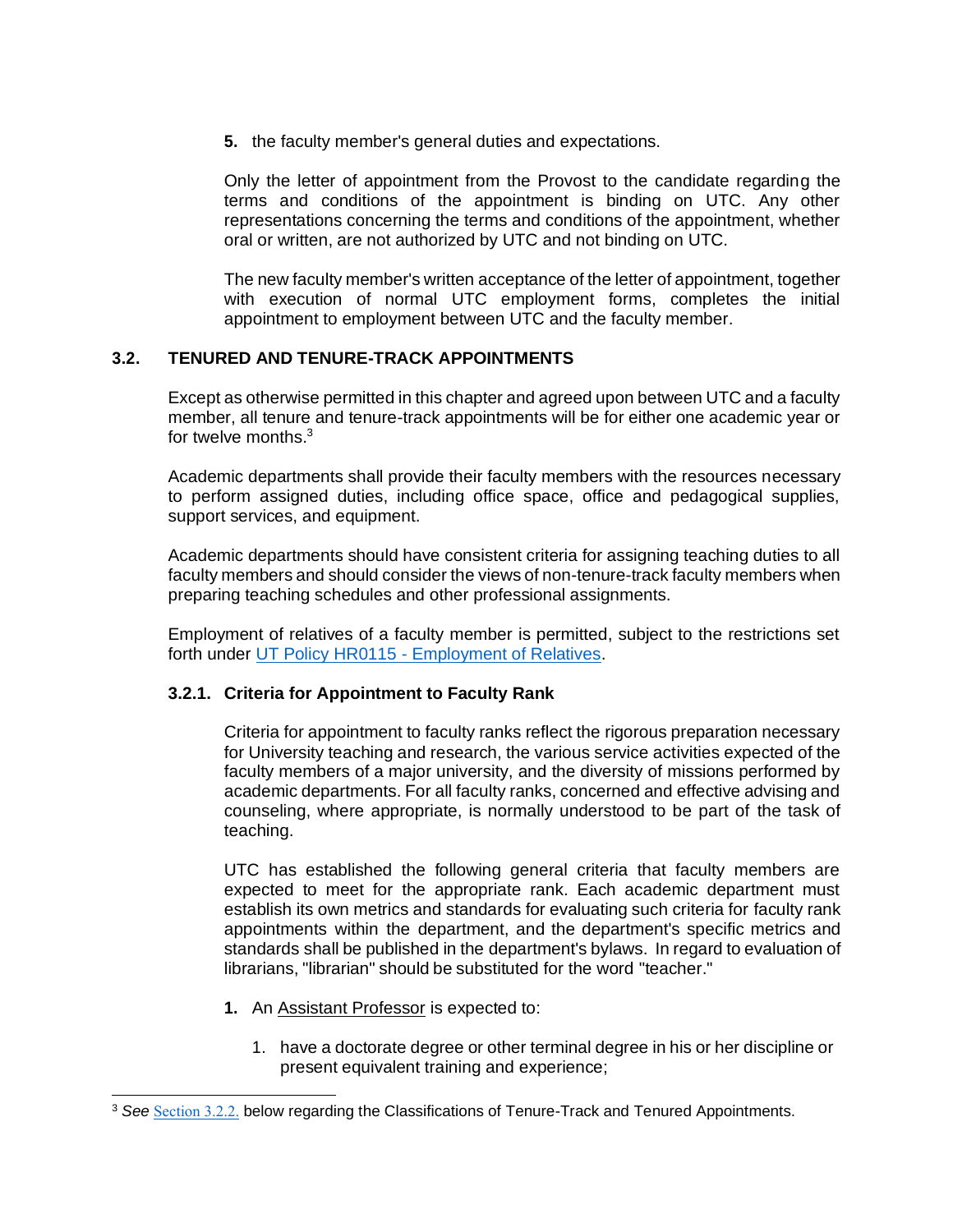- 2. show potential or have demonstrated ability as a teacher;
- 3. show potential or have demonstrated evidence of research, scholarship, or creative activity;
- 4. have demonstrated willingness to participate effectively in professional activities other than teaching and research; and
- 5. have demonstrated ability to relate appropriately to students and professional colleagues.
- **2.** An Associate Professor is expected to:
	- 1. have a doctorate degree or other terminal degree in his or her discipline or present equivalent training and experience;
	- 2. have achieved a reputation as an accomplished teacher;
	- 3. have achieved a good record in research, scholarly, or creative activities;
	- 4. have an established record of effective participation in professional activities other than teaching and research;
	- 5. have demonstrated ability to relate appropriately to students and professional colleagues; and
	- 6. have demonstrated excellence in at least one of the three areas of responsibility (i.e., teaching, service, and research) required for full-time faculty status.
- **3.** A Professor is expected to:
	- 1. have a doctorate degree or other terminal degree in his or her discipline or present equivalent training and experience;
	- 2. have achieved and maintained a reputation as an accomplished teacher;
	- 3. have achieved and maintained a significant record in research, scholarly or creative activities;
	- 4. have achieved and maintained a significant record of effective participation in professional activities other than teaching and research;
	- 5. have demonstrated an ongoing ability to relate appropriately to students and professional colleagues; and
	- 6. have demonstrated excellence in at least two of the three areas of responsibility (i.e., teaching, service, and research) required for full-time faculty status.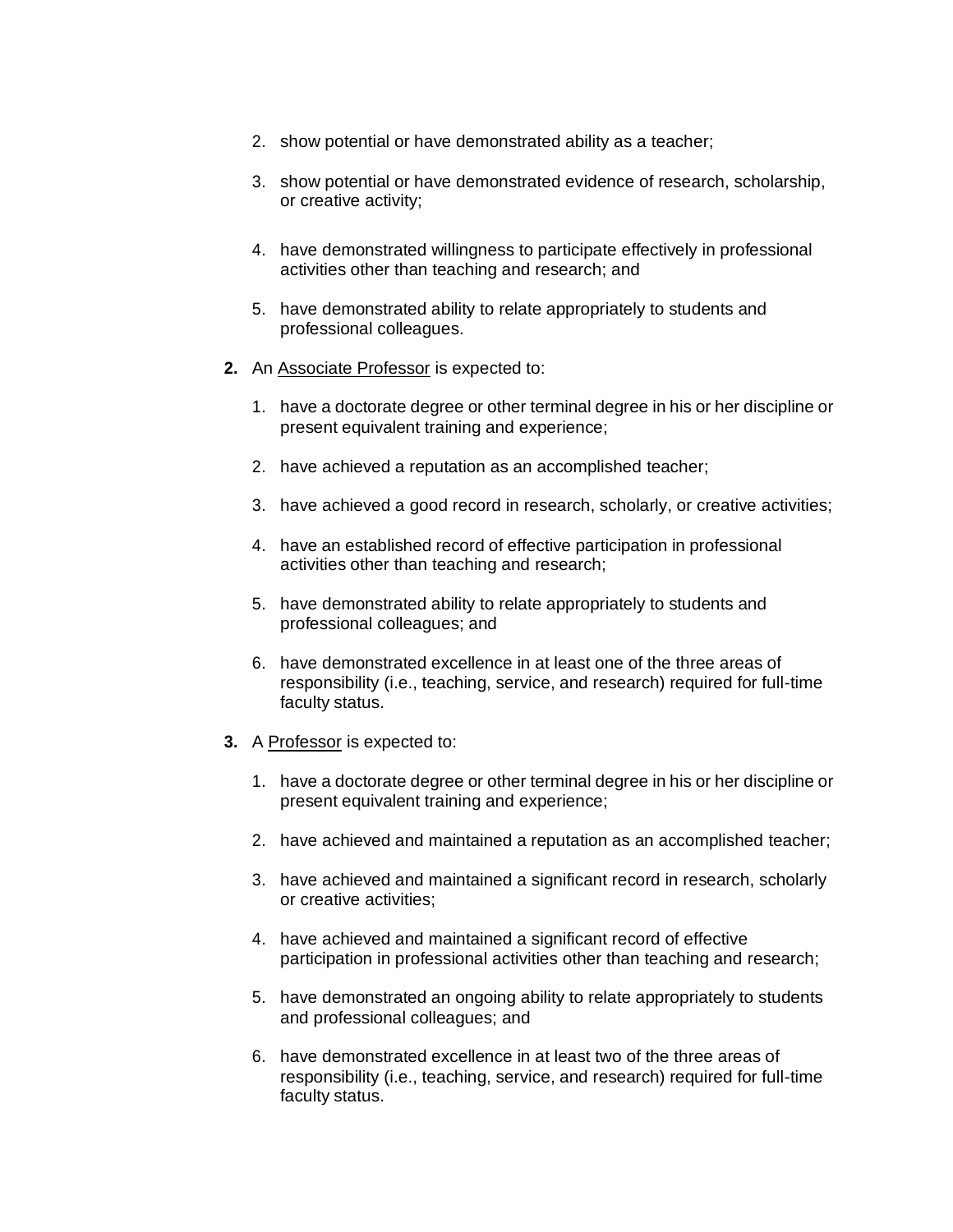**4.** "All But Dissertation" Appointees

A faculty member who has not completed the terminal degree in his or her discipline (e.g., Ph.D.) but who otherwise meets all of the other criteria for the rank of Assistant Professor may be initially appointed to a tenure-track full-time academic year appointment at the rank of Assistant Professor and noted as "All But Dissertation" or "ABD," subject to the following conditions:

- If appointed in August, the faculty member will be required to complete his or her terminal degree on or before July 31 after completing his or her first full academic year (i.e., Fall and Spring semesters) in order to retain the rank of Assistant Professor; or
- If appointed in January, the faculty member will be required to complete his or her terminal degree on or before July 31 after completing half of his or her first academic year (i.e., the Spring semester) in order to retain the rank of Assistant Professor; or
- Such conditions as are imposed by the Provost at the time of the faculty member's initial appointment and set forth in the initial appointment letter.

The faculty member's failure to complete his or her terminal degree within the applicable time period set forth in this section constitutes adequate cause for terminating the faculty member's employment. The tenure probationary period for a faculty member initially appointed under such circumstances is treated in an identical manner as the tenure probationary period for a faculty member initially appointed at the rank of Assistant Professor who already has his or her terminal degree at the time of the appointment.

## <span id="page-4-0"></span>**3.2.2. Classifications of Tenure-Track and Tenured Appointments**

Tenure-track and tenured appointments consist of regular full-time academic year appointments and regular full-time twelve-month appointments.

## **1. Regular Full-Time Academic Year (Nine-Month) Appointment:**

Regular full-time academic year appointments involve full-time service during the nine- month academic year (Fall and Spring semesters). One-half of the faculty member's annual salary is earned for service for the Fall semester and one-half of the faculty member's annual salary is earned for service for the Spring semester. Regular full- time academic year appointments typically commence in August at the beginning of the Fall semester. The faculty member's annual salary for the nine-month appointment is prorated and paid over twelve (12) months, as earned, in monthly installments from August to July.

In some cases, regular full-time academic year appointments may begin in January at the beginning of the Spring semester. In such cases, the faculty member may be compensated in one of two ways for the Spring semester of the initial appointment, as agreed upon between the department head and the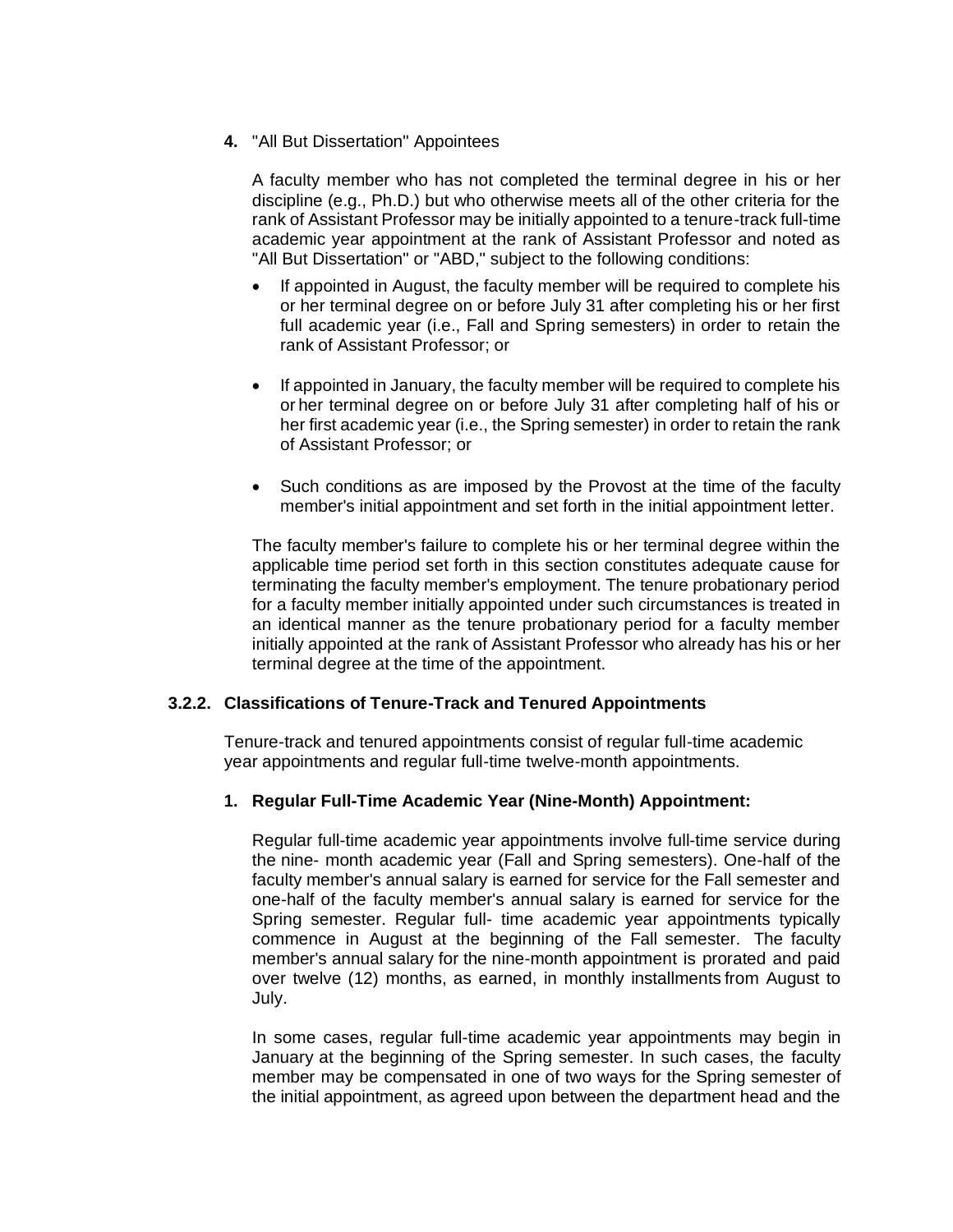faculty member:

- The faculty member's salary earned for service for the Spring semester (i.e., one- half of the faculty member's total annual salary) is prorated and paid, as earned, over six (6) months from February to July; or
- The faculty member's salary earned for service for the Spring semester (i.e., one- half of the faculty member's total annual salary) may be prorated and paid, as earned, over seven (7) months from January to July.

## **2. Regular Full-Time Twelve-Month Appointment**

Regular full-time twelve-month appointments involve full-time service for twelve months out of a year commencing on July 1 and ending the following June 30. The faculty member's total annual salary is paid, as earned, in twelve (12) monthly installments from July to June. Faculty members under regular full-time twelve-month appointments are entitled to vacation and sick leave accruals in accordance with UT Policy HR0305 - [Annual Leave \(Vacation\)](http://policy.tennessee.edu/hr_policy/hr0305/) and [UT Policy HR0380 -](http://policy.tennessee.edu/hr_policy/hr0380/) Sick Leave.

## **3.3. PROBATIONARY PERIOD**

A tenure-track faculty member must serve a probationary period at UTC prior to being considered for tenure.

#### **3.3.1. Length of Probationary Period**

Except as otherwise provided in [UT Policy BT0006,](http://policy.tennessee.edu/bot_policy/bt0006/) the probationary period of a tenure-track faculty member shall be six years. The faculty member will apply for tenure during the sixth year, and if tenure is not granted, the faculty member will be permitted to serve a seventh year as a terminal year. If a faculty member begins employment after July 1 and before January 1, the remaining term of the faculty member's initial appointment will count as the first year of the probationary period, so that what is treated as the first year of a faculty member's probationary period will not be shorter than six months.

For tenure-track full-time academic year appointments that begin in January, the faculty member's probationary period begins on August 1 of the year in which the original appointment is made. For example, the tenure probationary period for an original appointment made in January 2020 would begin in August 2020 and the faculty member's first reappointment review would be performed in the 2020-2021 academic year.

The provision of a probationary period and any statement in an appointment letter or otherwise regarding the probationary period and the year of mandatory tenure consideration does not guarantee retention of the faculty member for the full probationary period.

## **3.3.2. Applying for Early Tenure**

A tenure-track faculty member may request an early consideration for tenure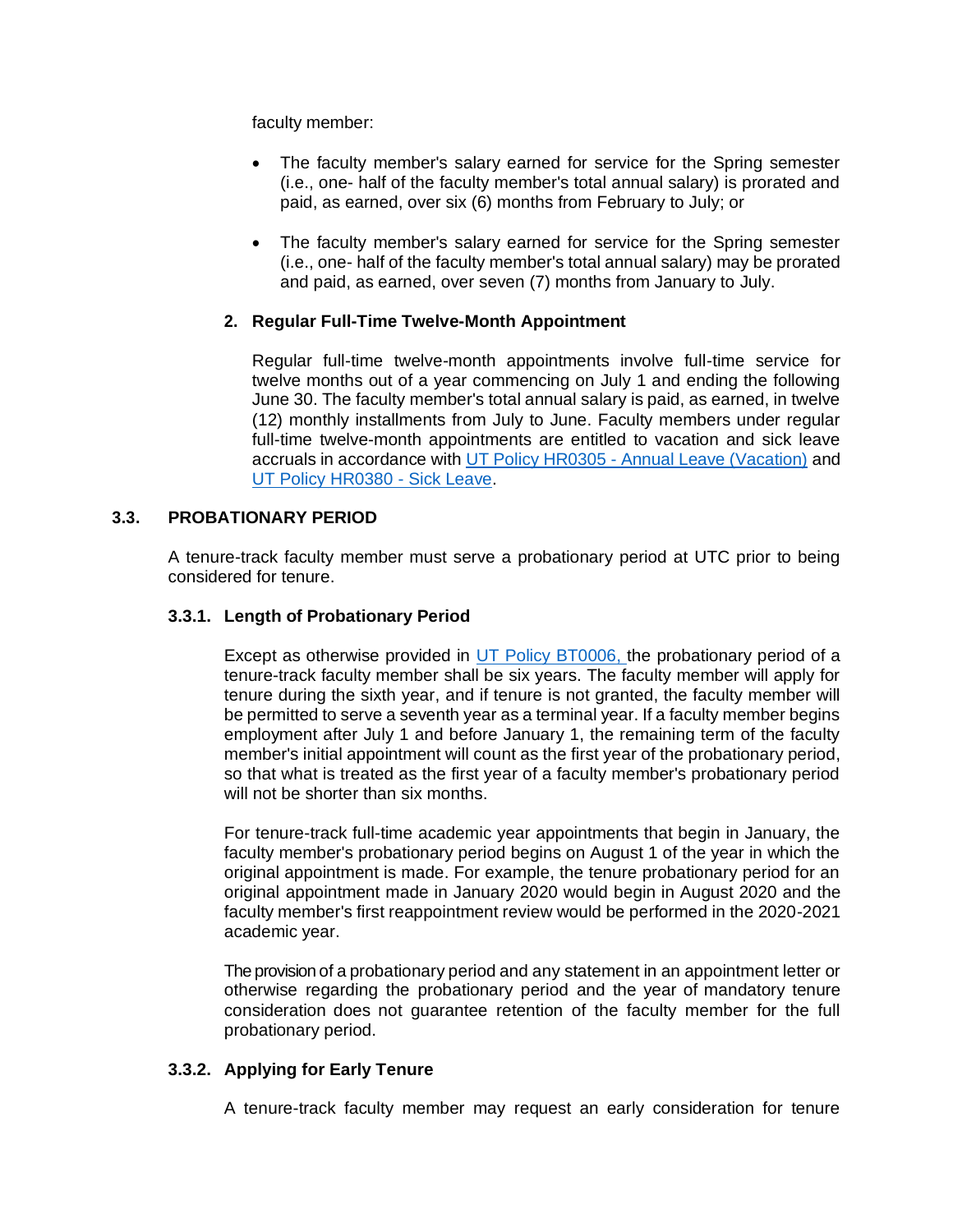before the sixth year of his or her probationary period ("early tenure") subject to the following limitations:

- A faculty member may apply for early tenure during years 2, 3, and 4 of the probationary period; however, if tenure is not granted, the faculty member must wait for one complete annual tenure cycle before reapplying; and
- A faculty member may apply for early tenure in year 5 of the probationary period. If tenure is not granted, he or she may reapply in the final year of the probationary period.

A faculty member should seek early tenure only after consultation with his or her departmental RTP Committee, department head and/or dean, which should include a thorough conversation about the faculty member's record.

#### **3.3.3. Extension of Probationary Period**

For good cause that is either related to procedural error or results from a significant disruption of University operations that has impeded the faculty member's opportunity to conduct required research or other scholarly activity, teaching, and/or service, UTC and a tenure-track faculty member may agree in writing to extend a six-year probationary period for a maximum of two additional years (not including any extension granted due to the coronavirus crisis as authorized by the UT Board of Trustees' March 27, 2020 action). The proposed extension must be approved in advance by the Provost, the Chancellor, and the UT System Vice President for Academic Affairs.<sup>4</sup>

## **3.3.4. Suspension of Probationary Period**

The Provost shall decide whether the probationary period will be suspended when the following circumstances occur:

- 1. the faculty member accepts a part-time faculty position;
- 2. the faculty member accepts an administrative position; or
- 3. the faculty member is granted a leave of absence or modified duties assignment.

The Provost shall give the faculty member written notice of the decision concerning suspension of the probationary period.<sup>5</sup>

## **3.4. FACULTY EVALUATION AND DEVELOPMENT**

UTC utilizes the Faculty Evaluation and Development by Objectives (EDO) process for its annual evaluations of its faculty members. The EDO process is an annual performance-

<sup>4</sup> *See* Section III.E.2. of [UT Policy BT0006.](http://policy.tennessee.edu/bot_policy/bt0006/)

<sup>5</sup> *See* Section III.E.3. of [UT Policy BT0006.](http://policy.tennessee.edu/bot_policy/bt0006/)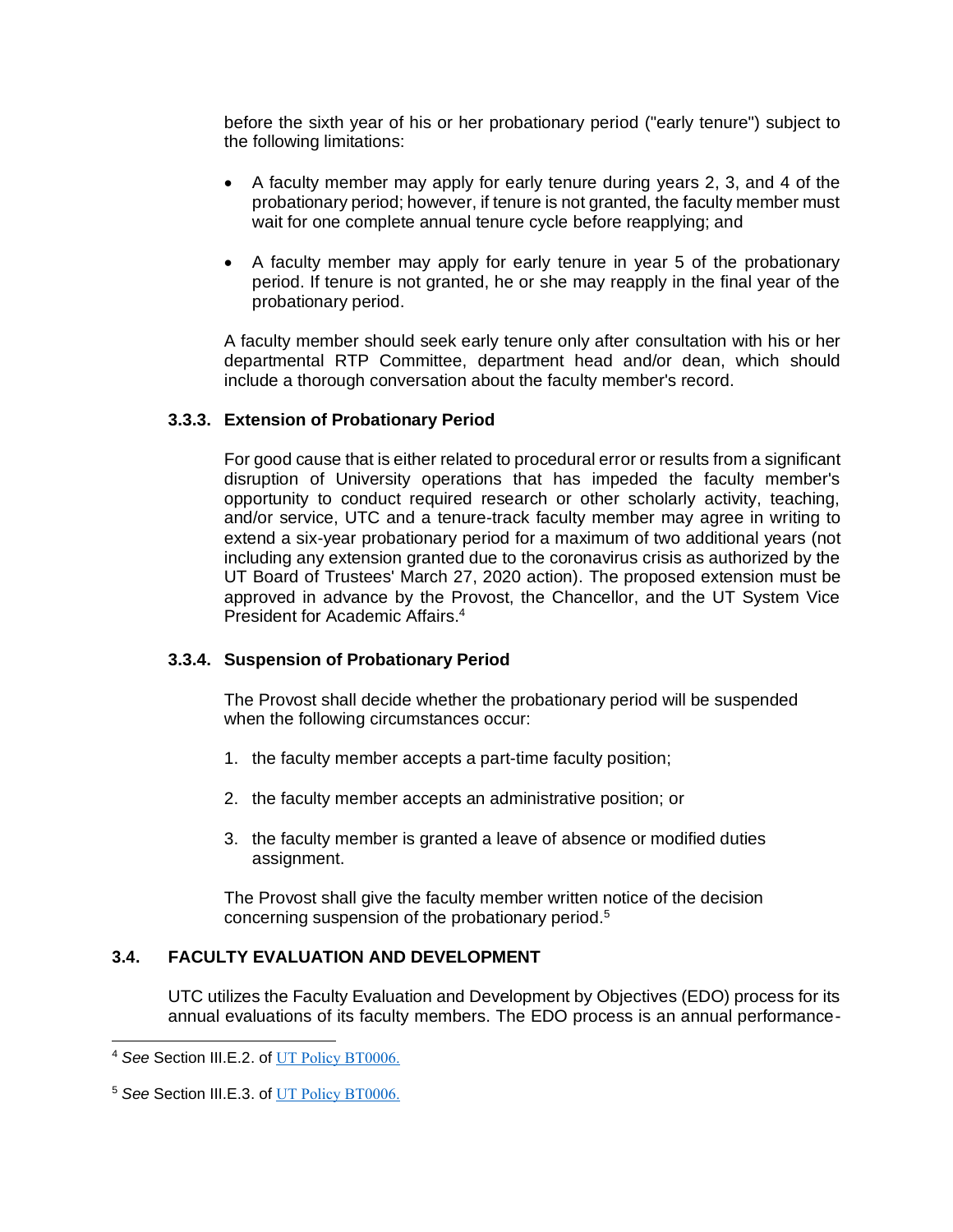oriented system that is based on identifying objectives, establishing a realistic program for obtaining the objectives, and evaluating and rewarding performance in achieving the objectives. The scope of the EDO process is broad in that the format of the review process is consistent for all members of the faculty, is evidentiary-based, and represents common goals of all faculty members. The EDO process also recognizes unique disciplinary characteristics and expectations of the faculty members working within their academic discipline.

The evaluation of a faculty member's performance is an essential component of the EDO process. The performance evaluation provides a formative and summative assessment of the faculty member's performance so that the faculty member can maintain or improve subsequent performance; serves as a basis for promotion, tenure, salary, and other decisions; and provides accountability with regard to the quality of teaching, research and service to those concerned with the institution. Essential to the annual evaluation process and progress toward promotion and/or tenure is the linking of the expectations for annual performance to the long-term efforts toward promotion and/or tenure. Departmental bylaws should clearly describe the association of the annual EDO process with faculty progression toward promotion and/or tenure.

## **3.4.1. Areas of Evaluation**

The evaluation of the performance of the faculty member focuses on the following three

(3) areas of professional responsibility:

- $\bullet$  teaching and advising; $6 \bullet$
- research, scholarship, and creative activities; and
- professional service to the University, profession, and community.

Among these obligations, teaching and advising (as appropriate) are of highest importance at UTC. It is recognized, however, that research, and scholarly and creative achievement contribute significantly to good teaching and to the advancement of knowledge. It follows, then, that faculty members will be expected to be actively involved in research, scholarship or creative activity as well. The fundamental purpose of the institution is to serve the people of the community, state, and region, and it is expected that faculty members will contribute to the mission of UTC.

While the individual faculty member is expected to participate in each of the three areas, annual achievement will vary in accordance with the objectives established inconference with the department head. Lesser participation in one area should be counterbalanced by greater participation in others.

The mechanics for the EDO as they apply to tenure-track and tenured faculty members do not differ. However, the EDO process for tenure-track faculty members can and does have bearing on reappointment and tenure decisions. In

 $6$  The scope of a faculty member's responsibility regarding "advising" is determined by departmental bylaws.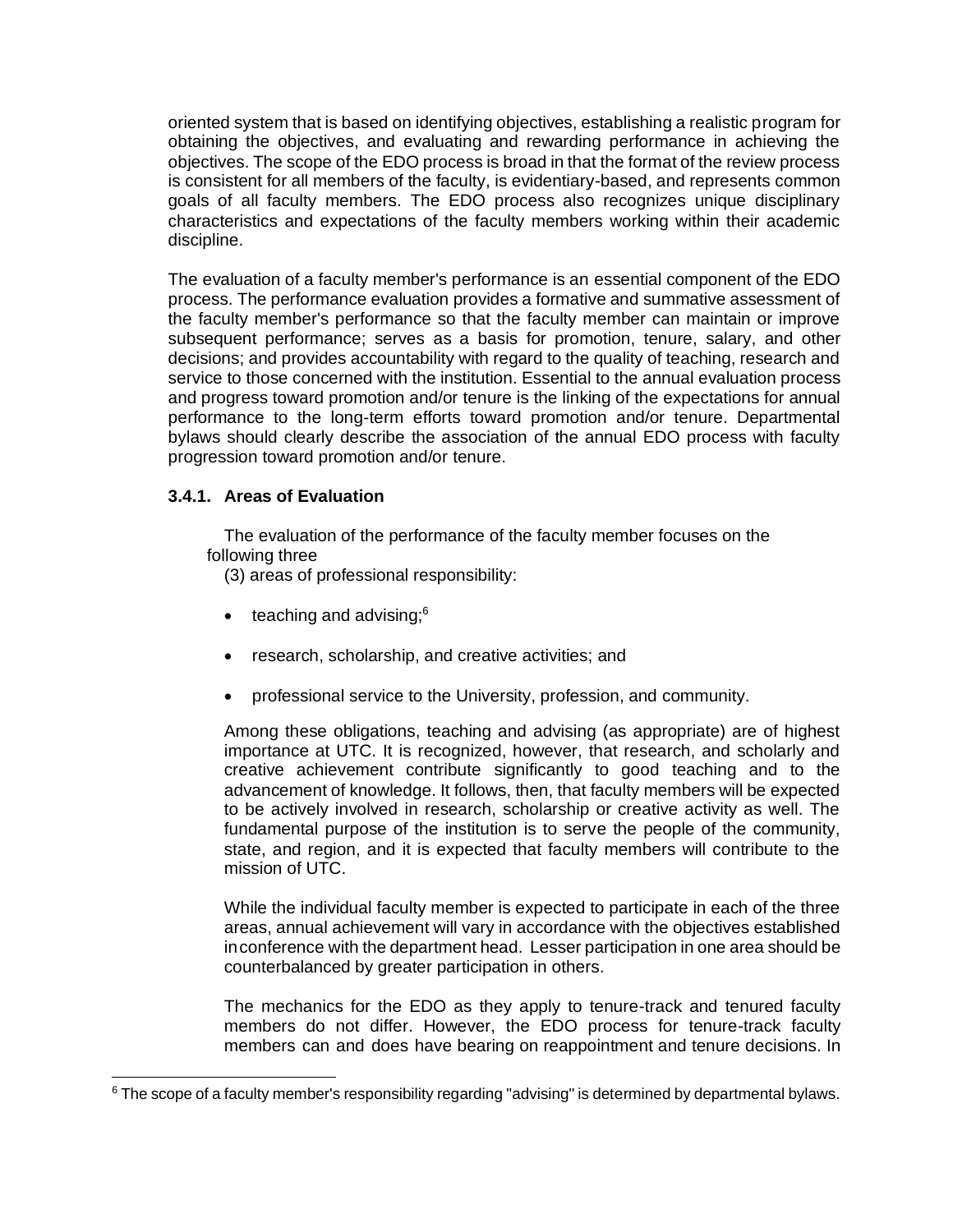turn, the EDO process for tenured faculty members can and does have bearing on promotion decisions, and is linked directly to the Enhanced Post-Tenure Performance Review (EPPR) process.<sup>7</sup> It is the responsibility of the department head to ensure that the EDO process takes into account the distinction between tenure-track and tenured faculty members as follows:

- Tenure-Track Faculty Members: The EDO process should focus on faculty development and mentorship, and should help to determine whether the faculty member is making adequate progress towards receiving tenure.
- Tenured Faculty Members: The EDO process should focus on innovation and long- term goal setting and should ensure that the faculty member continues to meet the expectations of a tenured member of the faculty at such rank as determined by departmental by-laws.

#### **3.4.2. EDO Process Calendar**

The schedule of timelines for the annual the EDO review process is available on the UTC Academic Affairs website [here.](http://www.utc.edu/academic-affairs/calendars-deadlines.php) Each tenured and tenure-track faculty member must be evaluated annually in accordance with Board policies.

#### **3.4.3. Evaluation and Development by Objectives**

An effective EDO process is one in which a faculty member's objectives are clear and in which discussion occurs on an ongoing basis between the faculty member and the department head regarding the faculty member's performance and progress toward achieving the faculty member's objectives.

#### **1. EDO Objectives**

Within the context of the institutional goals and long-range plans of UTC, individual faculty members propose objectives in writing on the [Individual](http://www.utc.edu/academic-affairs/pdfs/1-provost-page-forms/fac-eval-form-rev4-2016.pdf)  [Objectives Sheet Form,](http://www.utc.edu/academic-affairs/pdfs/1-provost-page-forms/fac-eval-form-rev4-2016.pdf) which they submit to their department heads for review, discussion, and approval. Since the objectives of the faculty are fundamental components of the EDO process, it is important that they be carefully prepared. It is the responsibility of the faculty member to clearly articulate in writing specific objectives and to demonstrate how the objectives relate to his or her professional development and responsibilities. It is the responsibility of the department head to provide an unambiguous review of the merit and quality of the faculty member's objectives within the context of the disciplinary standards for the profession and the expectations of the faculty member specified in the faculty member's letter of appointment. The following guidelines should be consulted during the stage of the EDO process for formulating the faculty member's objectives:

- The objectives must reflect the department, college, and University missions.
- The objectives should contribute to the faculty member's development as

<sup>7</sup> *See* Section III.I.3. and Appendix E of [UT Policy BT0006](http://policy.tennessee.edu/bot_policy/bt0006/) for more information regarding the EPPR process.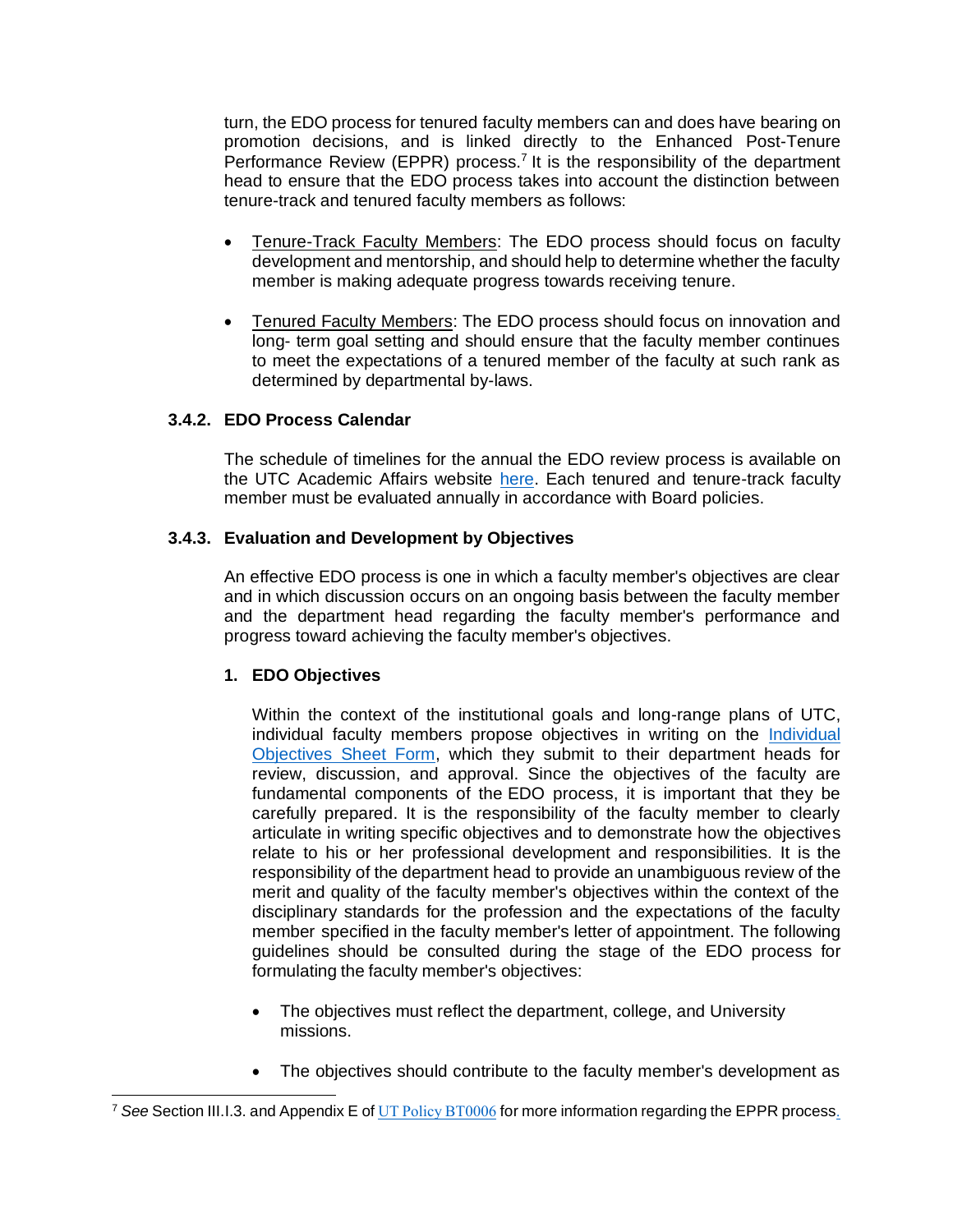an effective faculty member.

- The objectives should be realistic and they should identify needed resources. Although a good objective will be challenging, it should also be attainable within the capabilities and resources of the faculty member and the University. Objectives should reflect the resources available to the faculty member.
- Objectives should specify an action to be taken or a task to be accomplished. At the time of evaluation, it should be clear whether or not a particular objective has been achieved.
- Objectives should be described in such a way that their completion may be objectively evaluated in a manner keeping with disciplinary standards. Not all objectives can or even should be quantified; but for those objectives that so lend themselves, the objectives should be stated in a manner so that the result is specific and subject to quantitative measures. When an objective aims for a qualitative result, understanding should be reached between the faculty member and the department head beforehand as to how and by what standards the outcome is to be judged.
- Once formulated, objectives should be set forth in writing in a completed Individual Objectives Sheet for the faculty member.

## **2. Review and Modifications of EDO Objectives**

The faculty member and the department head will review the faculty member's objectives at the time of the faculty member's EDO review. If, after a faculty member's objectives have been established, the faculty member proposes to change his or her objectives before the next EDO review is conducted, the faculty member must immediately consult with and obtain the approval of his or her department head regarding the proposed changes.

#### **3.4.4. Performance Ratings**

Each tenured and tenure-track faculty member must be evaluated annually in accordance with Board policy. Performance ratings for annual reviews shall be as follows, and college and department bylaws must clarify the means and metric for each department head to employ in conducting these reviews:

- **3.** Exceeds Expectations for Rank—eligible for significant merit pay or performance- based salary adjustment that is consistent with campus, college, and department fiscal situations;
- **4.** Meets Expectations for Rank—eligible for minimum merit pay or performancebased salary adjustment that is consistent with campus, college, and department fiscal situations;
- **5.** Needs Improvement for Rank—not eligible for merit pay orperformance-based salary adjustment and, if tenured, required to implement an Annual Review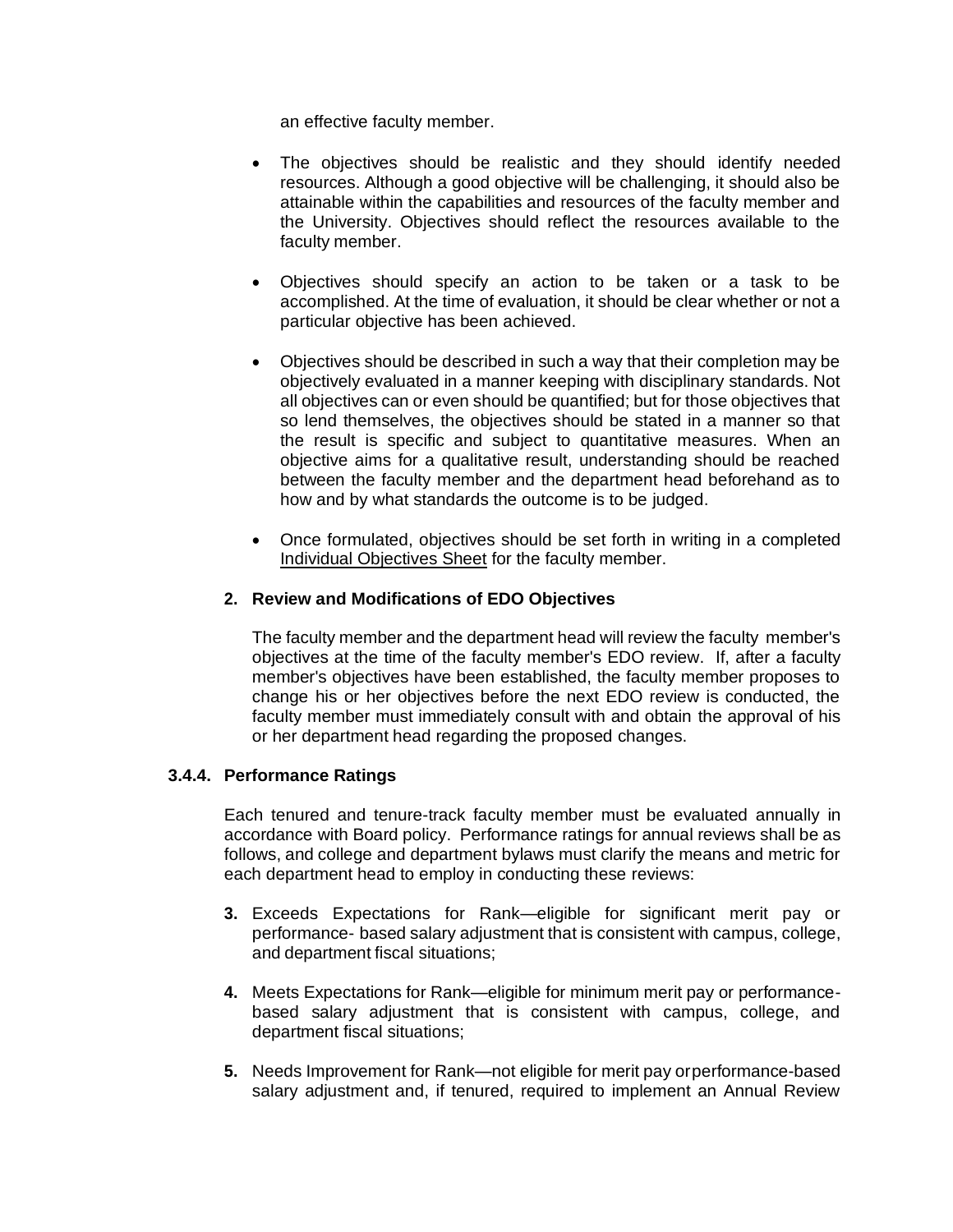Improvement Plan (see [Section 3.4.6.3.\(1\)](#page-12-0) below).<sup>8</sup> If tenure-track, required to implement an Annual Review Improvement Plan unless the faculty member receives a notice of non-renewal of his or her reappointment as provided under [Section 3.7.4.](#page-26-0) below; and

**6.** Unsatisfactory for Rank—not eligible for any salary adjustment, and, if tenured, requires an Enhanced Post-Tenure Performance Review (*see* [Section](#page-13-0)   $3.4.6.4$ . (1) below).<sup>9</sup> If tenure-track, required to implement an Annual Review Improvement Plan unless the faculty member receives a notice of non-renewal of his or her reappointment as provided under [Section 3.7.4.](#page-26-0) below.

## **3.4.5. Performance Standards**

Each college and academic department will establish the standards for evaluating performance of their faculty members in each of the three areas of professional responsibility: teaching, research, and service. The performance standards will be utilized in determining the assignment of performance ratings to faculty members for their annual reviews.

College and departmental performance standards must be approved by the dean and the Provost and should be kept on file in the office of the dean of the college. The performance standards must be included in the college and departmental bylaws. Any proposed changes in college or departmental performance standards must be approved by the dean and Provost. It is the role of the dean to encourage reasonably comparable levels of standards for the differing units within each college or school. It is the role of the Provost to encourage reasonably comparable standards for the differing colleges and schools at UTC.

Performance evaluations must be based on the published performance standards as stated in college and departmental bylaws. In applying the performance standards, the department head is charged with fairly and equitably identifying qualitative differences in performance of the academic department's faculty members.

## **3.4.6. Determination of Performance Ratings and Process**

In the three areas of responsibility (teaching, research, and service), the department head will evaluate the faculty member's routine responsibilities established by the academic department, those defined by Board policy,<sup>10</sup> and those identified in the faculty member's Individual Objectives Sheet for the period being evaluated. During the course of the year, a faculty member may undertake teaching, research, or professional service activities in addition to those listed in the faculty member's Individual Objectives Sheet and report such activities for consideration in the EDO evaluation process. The department head shall not utilize quotas or forced distributions of ratings in the determination of annual performance

<sup>10</sup> *See* [UT Policy BT0006](http://policy.tennessee.edu/bot_policy/bt0006/).

<sup>&</sup>lt;sup>8</sup> See Section III.1.1. of [UT Policy BT0006](http://policy.tennessee.edu/bot_policy/bt0006/).

<sup>&</sup>lt;sup>9</sup> See Section III.I.3. of [UT Policy BT0006](http://policy.tennessee.edu/bot_policy/bt0006/).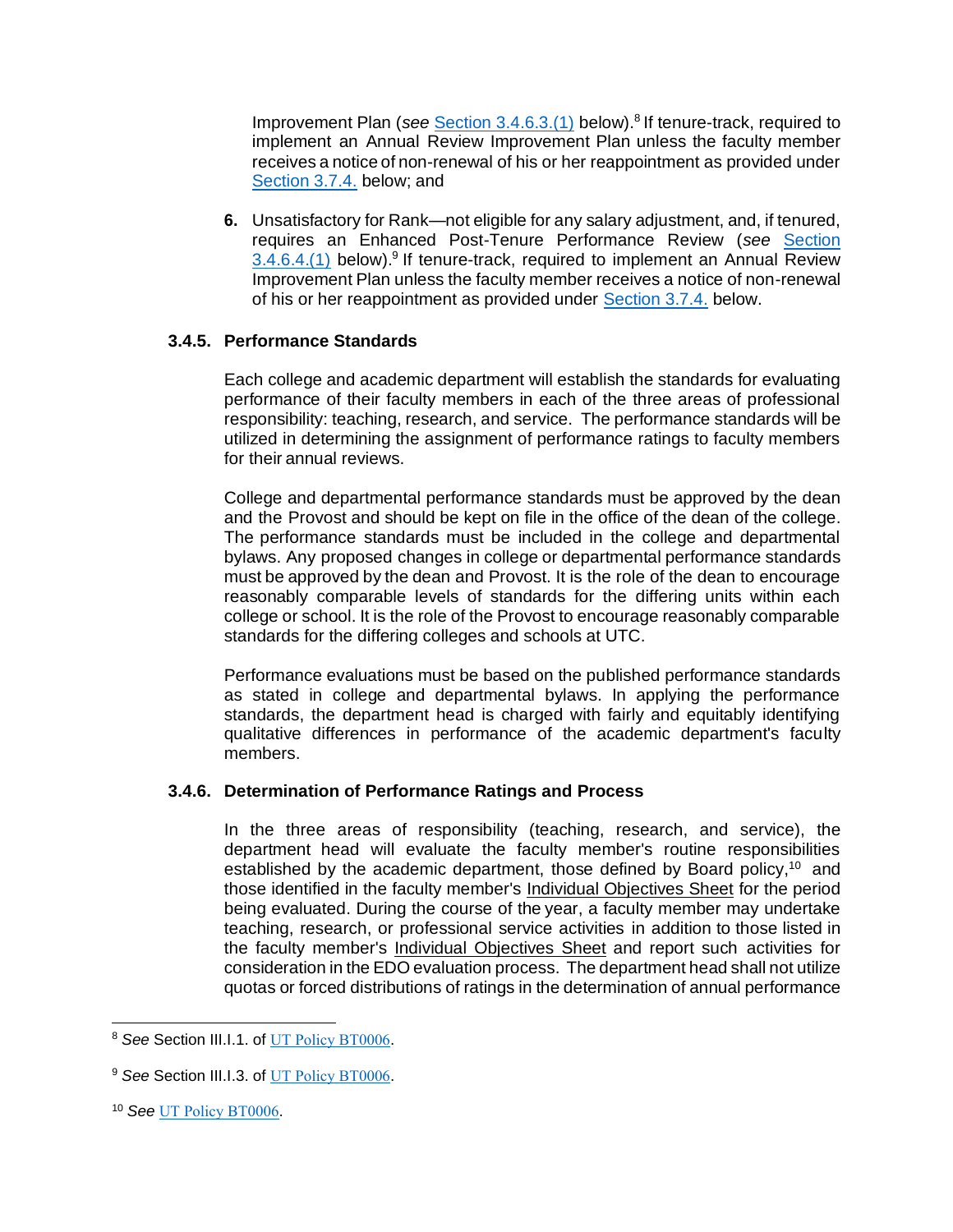ratings of faculty members within the academic department.

For the faculty member's performance evaluation, the department head will report on the [Individual Evaluation Form:](http://www.utc.edu/academic-affairs/pdfs/1-provost-page-forms/fac-eval-form-rev4-2016.pdf) (1) brief narrative evaluations of the faculty member's performance in each of the three areas of responsibility; and (2) a recommended composite rating of the faculty member's overall performance.

The department head will provide the completed Individual Evaluation Form to the faculty member. The faculty member must sign the completed Individual Evaluation Form to indicate that the faculty member has read and understood the department head's evaluation. The faculty member's signature does not indicate agreement with the department head's evaluation. Subject to the provisions under [Sections 3.4.6.1.-3.4.6.4.](#page-11-0) below, the department head will send a copy of the faculty member's evaluation and other EDO documentation to the dean, and the dean will send to the Provost for review and approval/disapproval copies of the evaluations of all faculty members within the dean's college or a list of the names of the faculty members and their corresponding performance ratings.

#### <span id="page-11-0"></span>**1. Rating of Meets Expectations for Rank**

If a faculty member disagrees with the department head's recommendation of a "Meets Expectations for Rank" rating, the faculty member must, within seven (7) days of signing the Individual Evaluation Form, submit a written response to the department head setting forth the basis for the disagreement. The department head's evaluation and the faculty member's written response will be forwarded to the dean along with the faculty member's EDO documentation, all of which will become a part of the faculty member's official EDO record. The dean will review the matter and forward to the Provost a written recommendation and a copy of the faculty member's EDO documentation. The Provost will review the matter and provide written notice of his or her decision to the faculty member, department head, and dean.

## **2. Recommendation for Exceeds Expectations for Rank**

In cases where the department head recommends an annual performance rating of "Exceeds Expectations for Rank," the department head will forward the recommendation to the dean by attaching the [Exceeds Expectations for](http://www.utc.edu/academic-affairs/pdfs/1-provost-page-forms/exceeds-rev-6-2015.pdf)  [Rank Recommendation Form](http://www.utc.edu/academic-affairs/pdfs/1-provost-page-forms/exceeds-rev-6-2015.pdf) to the faculty member's Individual Evaluation Form. If the dean agrees with the department head's recommendation, the dean will forward his or her recommendation for "Exceeds Expectations for Rank" to the Provost and provide a copy of the recommendation to the department head. The Provost will make his or her recommendation to the Chancellor for final award.

#### **3. Rating of Needs Improvement for Rank**

If a faculty member disagrees with the department head's recommendation of a "Needs Improvement for Rank" rating, the faculty member must, within seven (7) days of signing the Individual Evaluation Form, submit a written response to the department head setting forth the basis for the disagreement. Within three (3) days of receipt of the faculty member's response, the department head must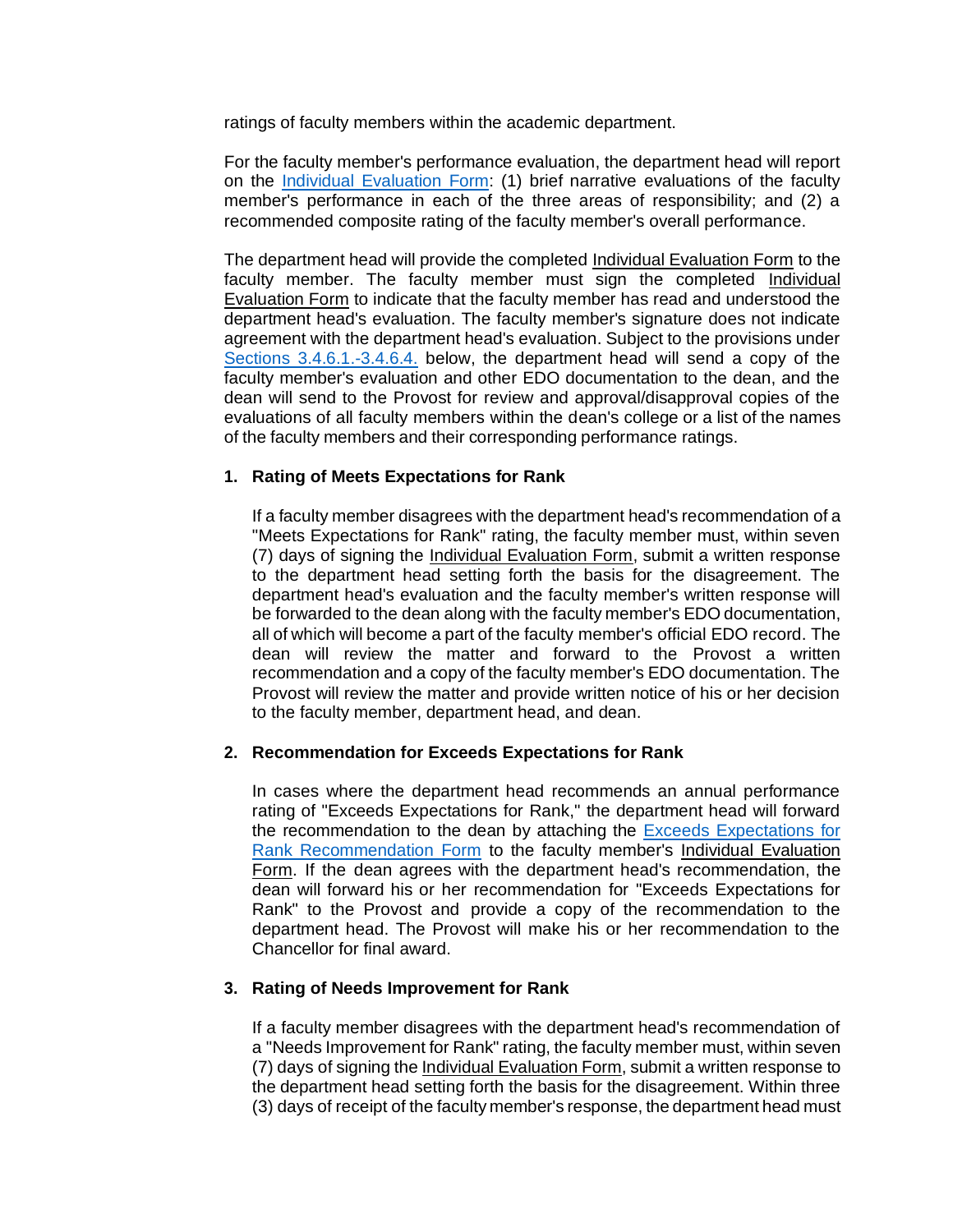provide to the departmental Reappointment, Tenure, and Promotion Committee (RTP Committee)<sup>11</sup> written notice of the basis and rationale for the faculty member's rating and a copy of the faculty member's written response. Within seven (7) days of receipt of the department's head notice, the departmental RTP Committee will provide a written evaluation of the faculty member's record and a performance rating recommendation. The departmental RTP Committee shall include in its evaluation the number of votes for and against the recommended performance rating.

The department head's evaluation, the faculty member's written response, and the departmental RTP Committee's recommendation will be forwarded by the department head to the dean along with the faculty member's EDO documentation, all of which will become a part of the faculty member's official EDO record. The dean will review the matter and forward to the Provost a written recommendation and a copy of the faculty member's EDO documentation. The Provost will review the matter and provide written notice of his or her decision to the faculty member, departmental RTP Committee members, department head, and dean.

#### <span id="page-12-0"></span>**(1) Annual Review Improvement Plan**

Except as otherwise provided in this [Section 3.4.6.3.\(1\)](#page-12-0) or in [Section](#page-13-0)  [3.4.6.4.\(1\)](#page-13-0) below, within thirty (30) calendar days of the Provost's decision to approve a "Needs Improvement for Rank" rating for a faculty member, the faculty member must collaborate with the department head on an Annual Review Improvement Plan to be reviewed by the department head and recommended by him or her to the dean for review and approval/denial. The next year's annual review must include a progress report that clearly describes improvements in any area(s) for which improvement was required. The Annual Review Improvement Plan process is inapplicable if the faculty member's performance rating has triggered Enhanced Post-Tenure Performance Review.<sup>12</sup> An Annual Review Improvement Plan is not required for a tenure-track faculty member with an overall performance rating of "Needs Improvement for Rank" who receives a notice of non-renewal of his or her appointment for the following year.

## **4. Rating of Unsatisfactory for Rank**

If a faculty member disagrees with the department head's recommendation of an "Unsatisfactory for Rank" rating, the faculty member must, within seven (7) days of signing the Individual Evaluation Form, submit a written response to the department head setting forth the basis for the disagreement. Within three (3) days of receipt of the faculty member's response, the department head must provide to the departmental RTP Committee written notice of the basis and rationale for the faculty member's rating and a copy of the faculty member's written response. Within seven (7) days of receipt of the department's head

<sup>11</sup> *See* [Section 3.5.](#page-20-0) below for information regarding departmental RTP Committees.

<sup>&</sup>lt;sup>12</sup> See Section III.I.1. of [UT Policy BT0006](http://policy.tennessee.edu/bot_policy/bt0006/).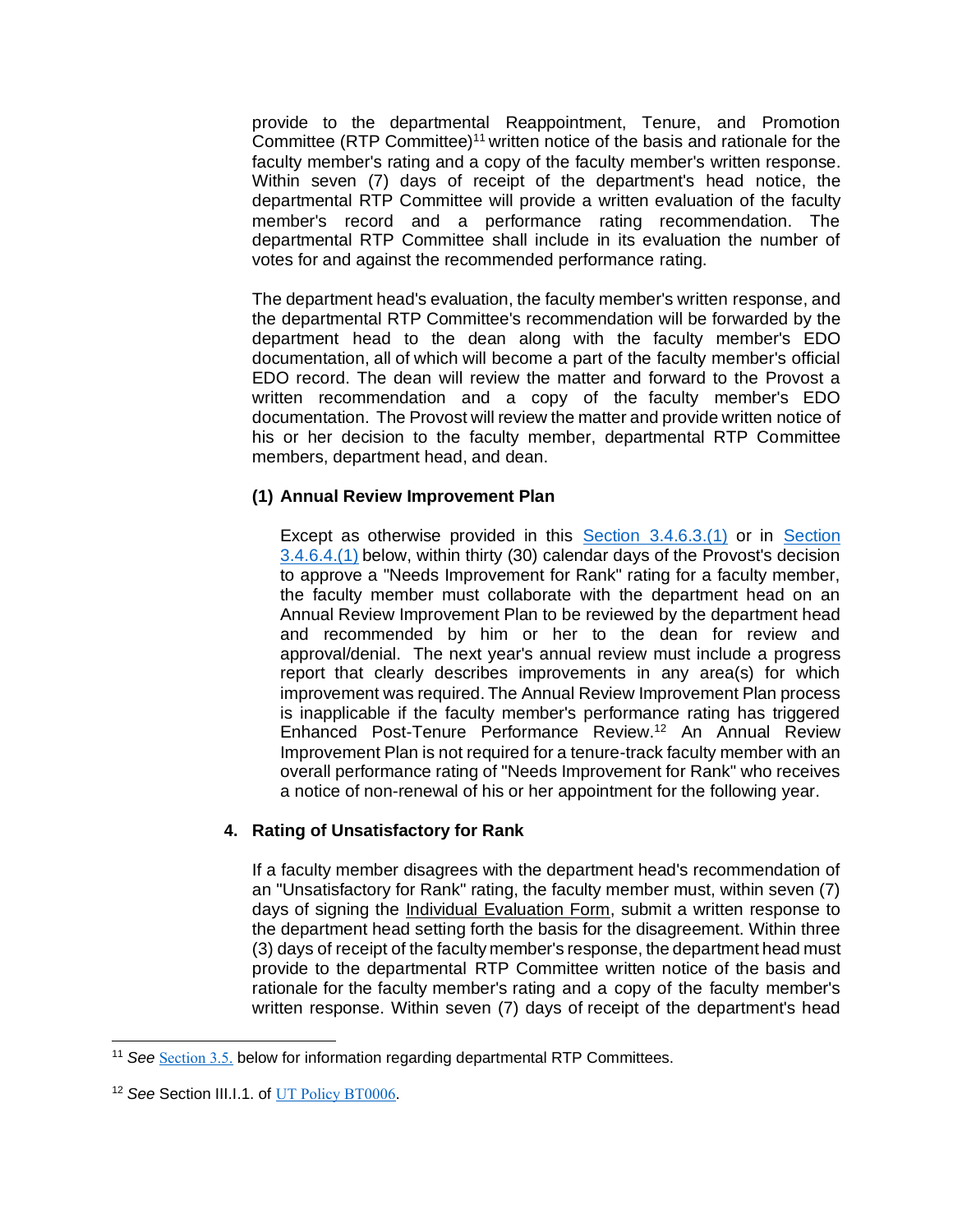notice, the departmental RTP Committee will provide a written evaluation of the faculty member's record and a performance rating recommendation. The departmental RTP Committee shall include in its evaluation the number of votes for and against the recommended performance rating.

The department head's evaluation, the faculty member's written response, and the departmental RTP Committee's recommendation will be forwarded by the department head to the dean along with the faculty member's EDO documentation, all of which will become a part of the faculty member's official EDO record. The dean will review the matter and forward to the Provost a written recommendation and a copy of the faculty member's EDO documentation. The Provost will review the matter and provide written notice of his or her decision to the faculty member, departmental RTP Committee members, department head, and dean.

#### <span id="page-13-0"></span>**(1) Enhanced Post-Tenure Performance Review**

A tenured faculty member who receives an annual performance rating of "Unsatisfactory for Rank" will be subject to an Enhanced Post-Tenure Performance Review (EPPR). An EPPR is an expanded and in-depth performance review conducted by a committee of tenured peers and administered by the Provost.

An EPPR must be initiated when the Provost determines that a faculty member has:

- Requested an EPPR, after at least four annual performance review cycles since the last enhanced review (such as a previous EPPR or a review in connection with tenure or promotion);
- Received one overall annual performance rating of "Unsatisfactory for Rank"; or
- Received two overall annual performance ratings of "Needs" Improvement for Rank" during any four consecutive annual performance review cycles.<sup>13</sup>

The procedures for conducting an EPPR are detailed in Appendix E of UT [Policy BT0006.](http://policy.tennessee.edu/bot_policy/bt0006/)

#### <span id="page-13-1"></span>**(2) Annual Review Improvement Plan**

Except as otherwise provided in this [Section 3.4.6.4.\(2\),](#page-13-1) within thirty (30) calendar days of the Provost's decision to approve an "Unsatisfactory for Rank" rating for a tenure-track faculty member, the tenure-track faculty member must collaborate with the department head on an Annual Review Improvement Plan to be reviewed by the department head and recommended by him or her to the dean for review and approval/denial. The next year's annual review must include a progress report that clearly

<sup>&</sup>lt;sup>13</sup> See Section III.1.3. of [UT Policy BT0006.](http://policy.tennessee.edu/bot_policy/bt0006/)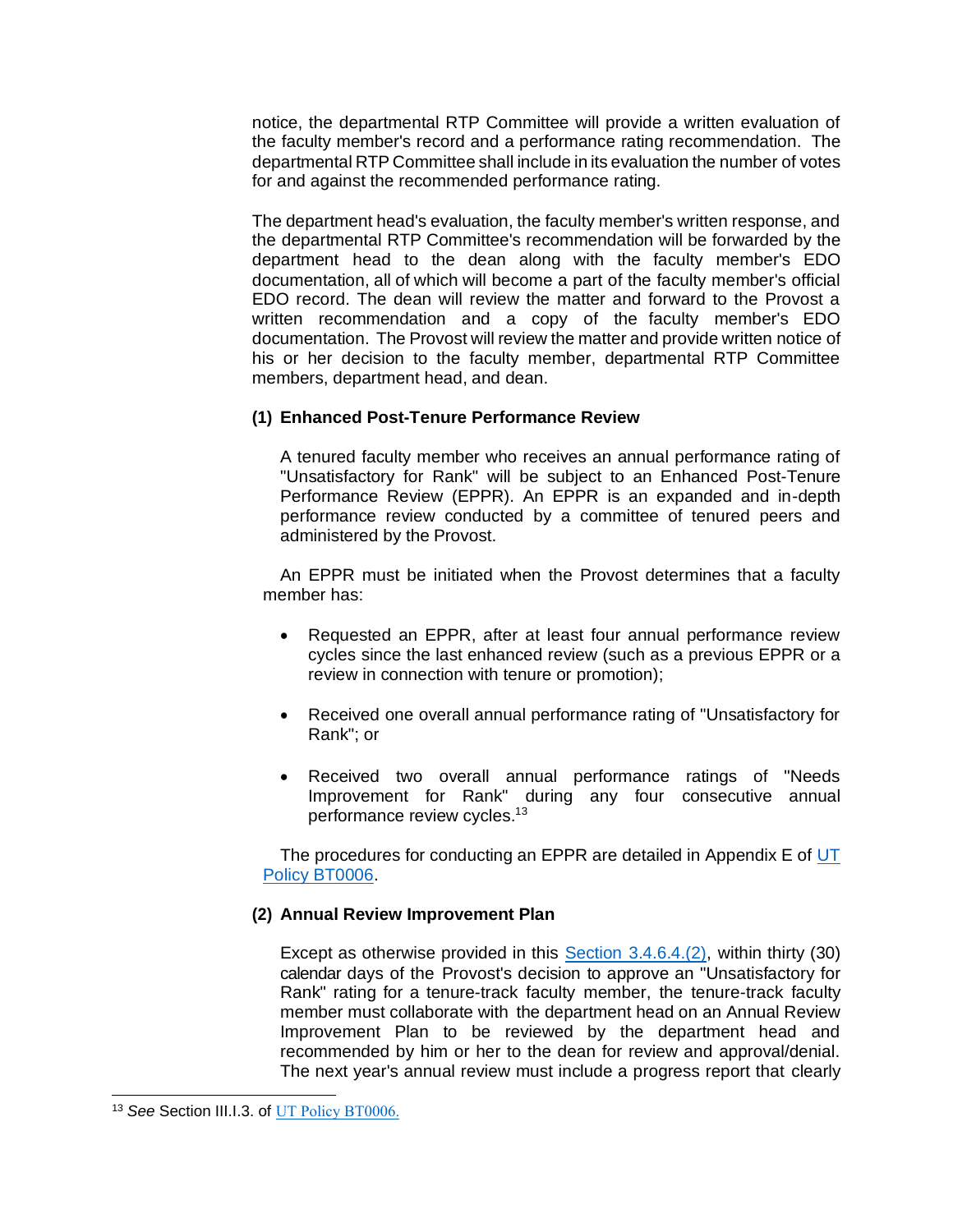describes improvements in any area(s) for which improvement was required. However, an Annual Review Improvement Plan is not required for a tenure-track faculty member with an overall performance rating of "Unsatisfactory for Rank" who receives a notice of non-renewal of his or her appointment for the following year.

## <span id="page-14-1"></span>**3.4.7. Appeal of Annual Performance Rating**

The Provost's decision regarding a faculty member's annual performance rating may be appealed pursuant to the appeal procedure under Section 5.3. of this Handbook, except that the decision of the Chancellor on appeal shall be final and not appealable to the President. An Enhanced Post-Tenure Review or the implementation of an Annual Review Improvement Plan will not be stayed pending the appeal of an annual performance rating.

# <span id="page-14-0"></span>**3.4.8. Periodic Post-Tenure Performance Review (PPPR)**

The academic freedom afforded to faculty by a grant of tenure is essential to the University's principal mission of discovery and dissemination of truth through teaching, research, and service. The Board has recognized and affirmed the importance of tenure in [UT Policy BT0006.](http://policy.tennessee.edu/bot_policy/bt0006/) The Board has also recognized its fiduciary responsibility to students, parents, and all citizens of Tennessee to ensure that faculty members effectively serve the needs of students and the University throughout their careers. To balance its dedication to academic freedom with its responsibilities, UTC, with the approval of the President and the Board, has established the procedures under this [Section 3.4.8.](#page-14-0) under which every tenured faculty member shall receive a comprehensive performance review no less often than every six years.

## **1. Post-Tenure Review Period**

Except as otherwise provided in the procedures under this [Section 3.4.8.,](#page-14-0) each tenured faculty member must undergo some form of comprehensive performance review ("post-tenure review" or "PTR") no less often than every six years. The PTR shall not substitute for the EDO process in the year a faculty member is scheduled for PTR.

The dean of each college shall develop, and submit to the Provost for approval, an initial plan for staggering post-tenure reviews to avoid excessive administrative burden at any given time. The initial staggering plan may be revised with the approval of the Provost if later developments require changes in order to avoid excessive administrative burden. The post-tenure review period begins at the granting of tenure, and, except as otherwise provided by the staggering plan, a faculty member's PTR will occur no less often than every six years thereafter unless one of the following circumstances results in a different timetable:

1. Suspension of PTR Period: A faculty member's PTR period is suspended during any year in which the faculty member is granted a leave of absence or a modified duties assignment.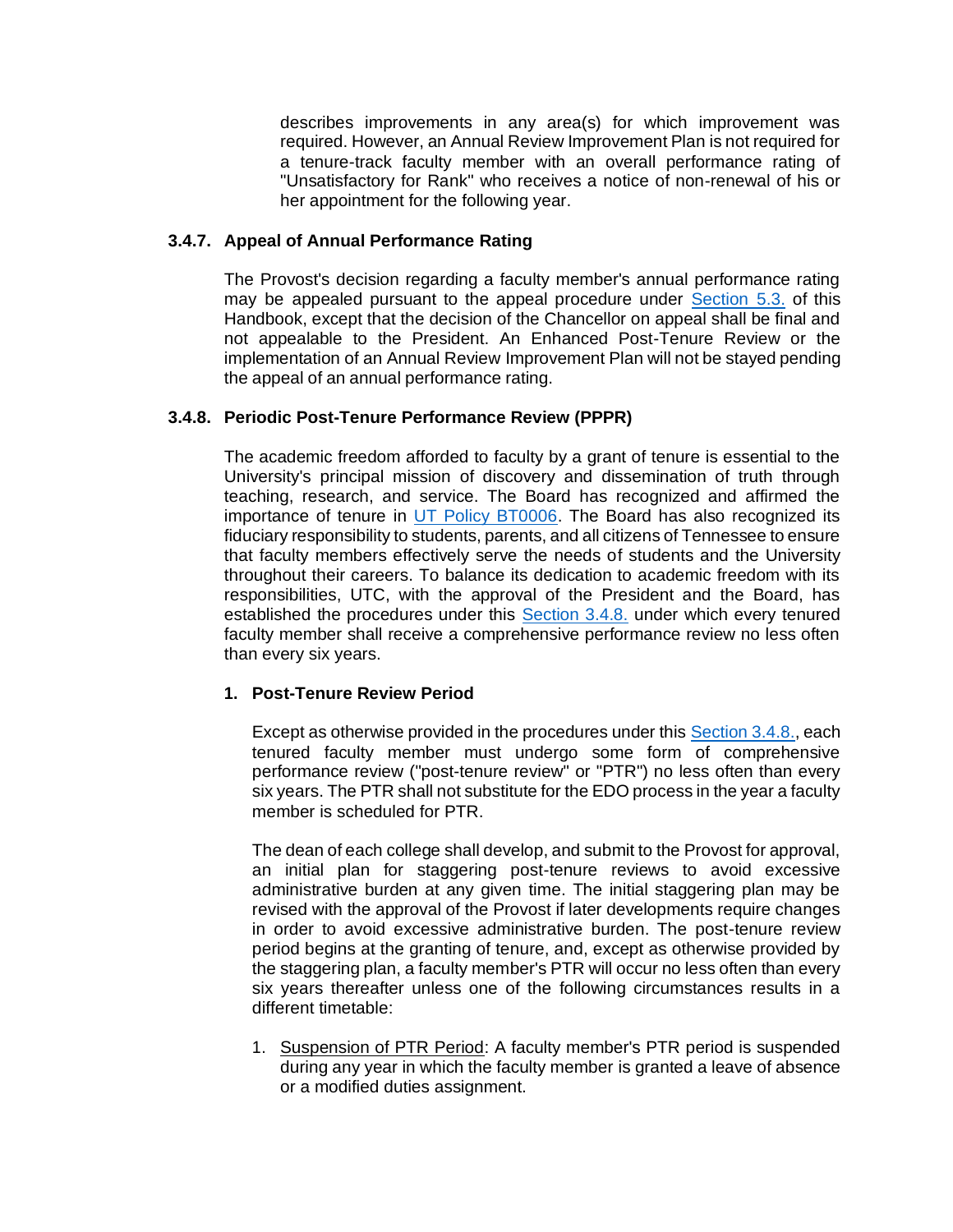- 2. Restarting of PTR Period Due to Alternative Comprehensive Review: A comprehensive review of a faculty member's performance restarts the faculty member's PTR period under the following circumstances:
	- **(a)** If a tenured faculty member undergoes a successful promotion review or a promotion is in progress during the year scheduled for the faculty member's PTR, the promotion review fulfills the PTR requirement and the PTR period is modified to require a PTR six years after the promotion review. An unsuccessful promotion review does not count as an Alternative Comprehensive Review.
	- **(b)** If a tenured faculty member undergoes an Enhanced Post-Tenure Performance Review (EPPR) (generally triggered by annual performance review rating(s)) and is either rated as meeting expectations or successfully completes the terms of the EPPR improvement plan, the EPPR process fulfills the PTR requirement and the PTR cycle is modified to begin with the date of the EPPR committee's report.
- 3. Start of the PTR Period Upon Conclusion of an Administrative Appointment: Full-time administrators and faculty members with a majority administrative appointment (more than 50%) are not subject to PTR; faculty members holding a less than majority administrative appointment (50% or less) are subject to PTR regarding their faculty duties based on expectations consistent with their faculty duty allocation. When a full-time or majority-time administrator leaves his or her administrative position to assume a tenured faculty position, the faculty member's initial PTR shall occur within six years after leaving the administrative post.
- 4. Commitment to Retire: When a faculty member submits a letter of resignation with a termination date within the academic year during which a post-tenure review would have taken place, and provided the letter of resignation is accepted by the Provost, the post-tenure review shall be deemed unnecessary.
- 5. Good Cause: A faculty member's scheduled PTR may be otherwise deferred or modified only for good cause approved by the Provost.

## **2. Annual Schedule for Post-Tenure Reviews**

All post-tenure reviews will be conducted and completed during the Fall semester according to the following schedule:

- The Provost shall notify all faculty members subject to post-tenure review in a given academic year no later than April 1 of the preceding academic year.
- The dean of the faculty member's college shall appoint all PTR Committees as set forth in [Section 3.4.8.3.](#page-16-0) below no later than May 1 of the preceding academic year.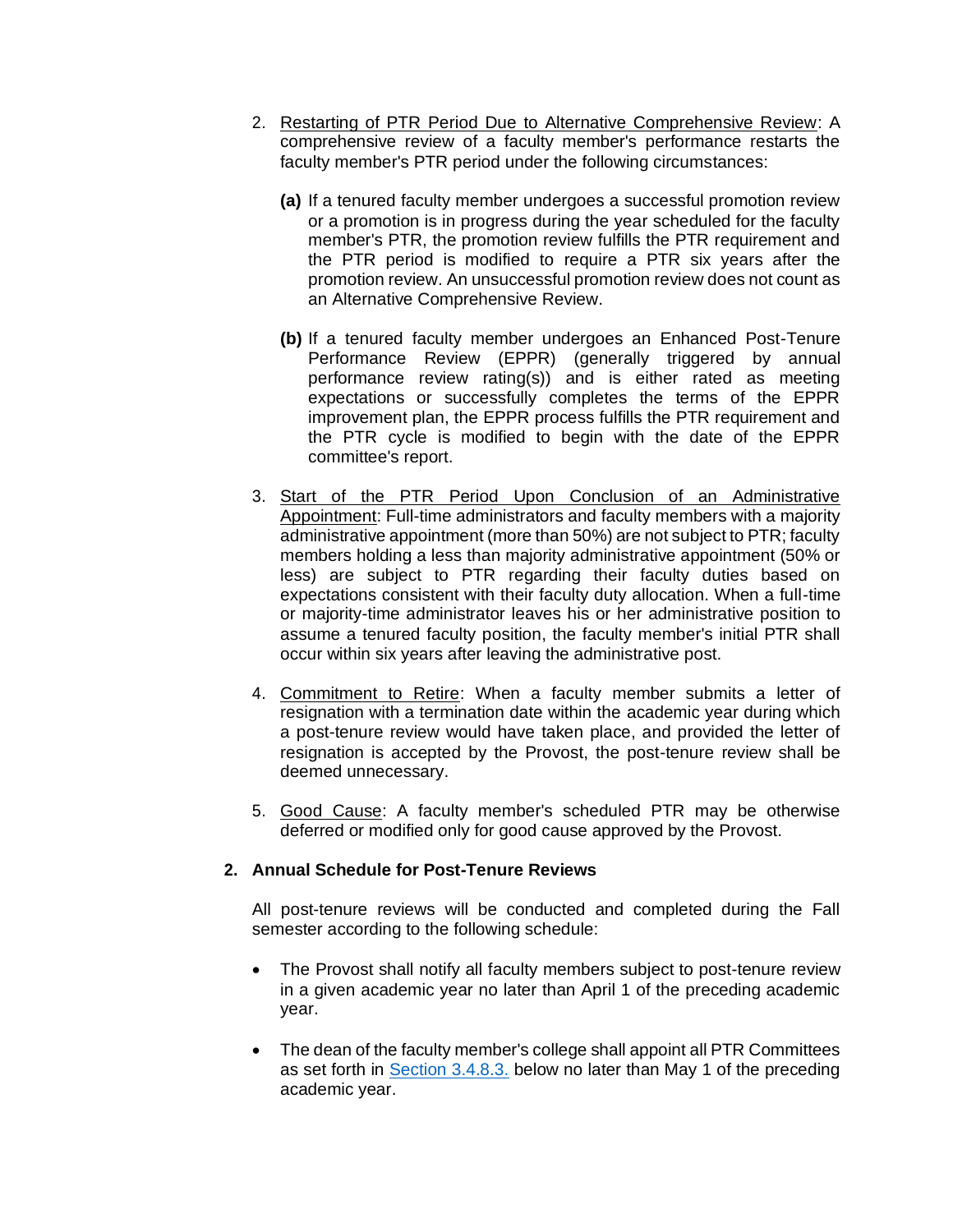- Each PTR Committee shall convene and elect a chair and shall be provided with the materials required by [Section 3.4.8.3.](#page-16-0) below no later than September 1.
- When external review is required as part of the post-tenure review by the PTR Committee in accordance with college bylaws or by the dean in accordance with college bylaws, or is requested by the faculty member for his or her post-tenure review, the PTR Committee shall solicit reviews from at least three (3) valid external reviewers no later than October 1.
- Each PTR Committee shall submit its report required under [Section 3.4.8.6.](#page-19-0) below no later than December 15.

# <span id="page-16-1"></span><span id="page-16-0"></span>**3. Appointment and Composition of Post-Tenure Review Committee**

- **(1)** All post-tenure reviews must be conducted by college-level committees established for the sole purpose of post-tenure review. Each PTR Committee shall include a minimum of three (3) members, provided the number is odd. Deans of larger colleges may opt to appoint a larger committee. The committee is appointed by the dean of the faculty member's college in the following manner:
	- Each department may nominate at least one (1) member, but no more than three (3) members of its tenured faculty, to serve on a collegelevel PTR Committee. The nominees should include no faculty member who is subject to post-tenure review in that cycle. The department nominee may hold the rank of Associate Professor only with prior approval of the dean and only in the event that no full Professor is eligible or available to serve.
	- From among the departmental nominees, the dean shall appoint faculty members to serve on a PTR Committee for any specific faculty member (or group of faculty members) undergoing review. The members of a PTR Committee shall be appointed so as to avoid any conflict of interest with any faculty member (or group of faculty members) undergoing review.
	- For the purpose of this process, a conflict of interest shall be defined as any professional or personal consideration between a PTR Committee member and a faculty member undergoing post-tenure review which may compromise, or have the appearance of compromising, the independence of the former's judgment during review of the latter.
- **(2)** The composition of the PTR Committee must meet the following requirements:
	- Each PTR Committee member must be a tenured full-time faculty member who is at the same or higher academic rank (except as provided under [Section 3.4.8.3.\(1\)](#page-16-1) above), and whose locus of tenure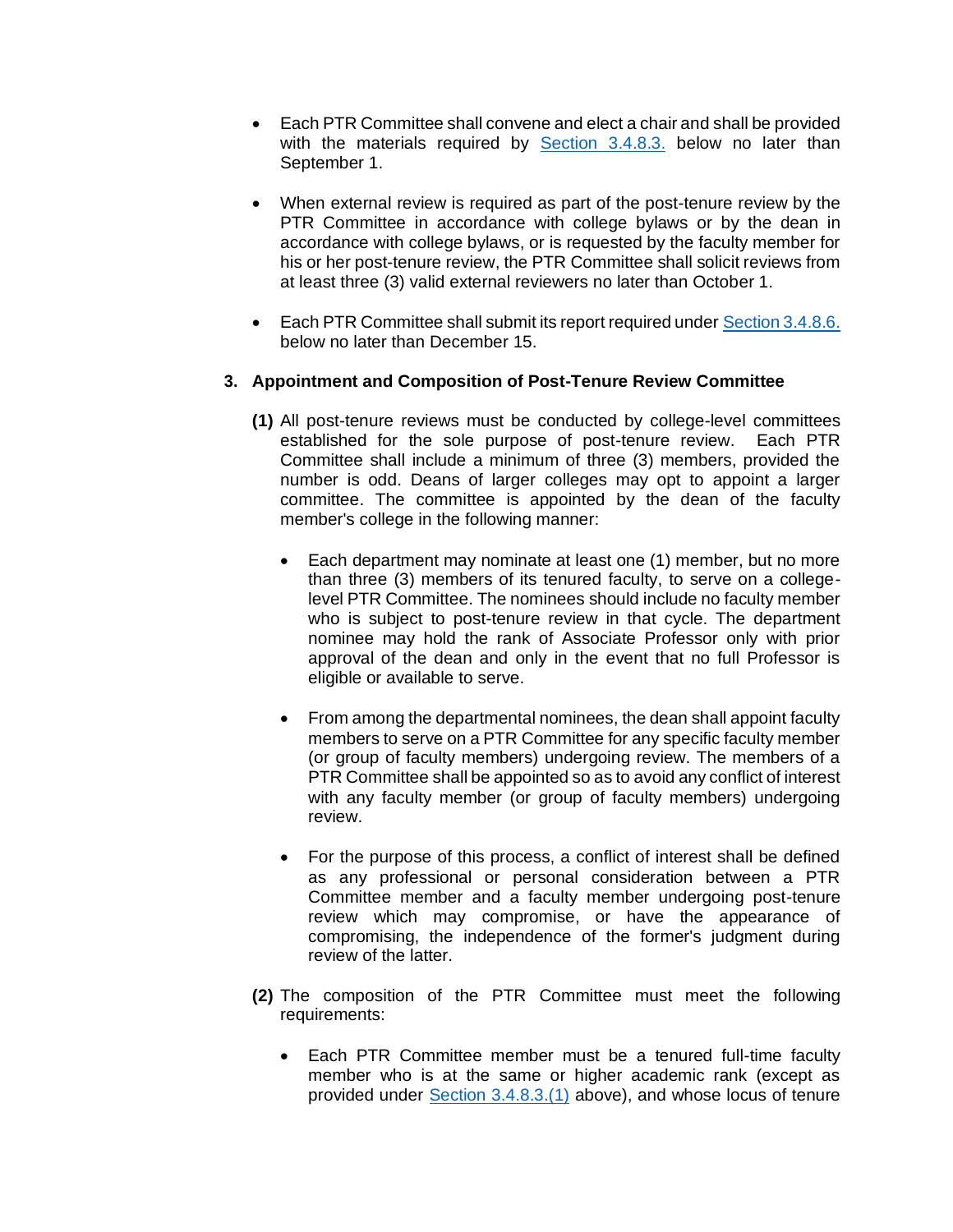is at the same campus as the faculty member being reviewed.

• One, and only one, PTR Committee member must hold an appointment in the same department as the faculty member being reviewed, unless there is no such faculty member eligible to serve.

College bylaws may further define the size and membership of a PTR Committee, accounting for the characteristics of the departments and faculties which constitute the college itself.

The Provost, working with the University of Tennessee Office of Academic Affairs and Student Success, will provide instructions, guidelines, and best practices to members of PTR Committees.

Each PTR Committee shall convene and elect a chair. The chair shall solicit and collect all required materials from each faculty member under review and the department head of each faculty member under review. The chair shall subsequently ensure that the committee meets in person for a thorough review of those materials.

#### **4. Materials to be Reviewed by Post-Tenure Review Committee**

The PTR Committee must review:

- **(1)** a completed EDO (including the department head's evaluation and rating of the faculty member's performance, and student and any peer evaluation of teaching) for each year since the last review;
- **(2)** EDO goals for the current review period;
- **(3)** the faculty member's current Curriculum Vitae;
- **(4)** a narrative, not to exceed two pages, prepared by the faculty member describing the faculty member's milestone achievements and accomplishments since the last review as well as goals for the next posttenure review period; and
- **(5)** if there has been a previous PTR, a copy of the narrative submitted as a part of the faculty member's previous PTR.

Items  $(1) - (2)$  above should be supplied by the faculty member's department head. Items  $(3) - (5)$  above should be supplied by the faculty member.

The PTR Committee may also review:

**(6)** external reviews, when external reviews are deemed necessary by the PTR Committee in accordance with college bylaws or when external reviews are deemed necessary by the dean of the faculty member's college in accordance with college bylaws. In the event that an external review is not deemed necessary by the PTR Committee or dean, external reviews may be requested by the faculty member undergoing post-tenure review.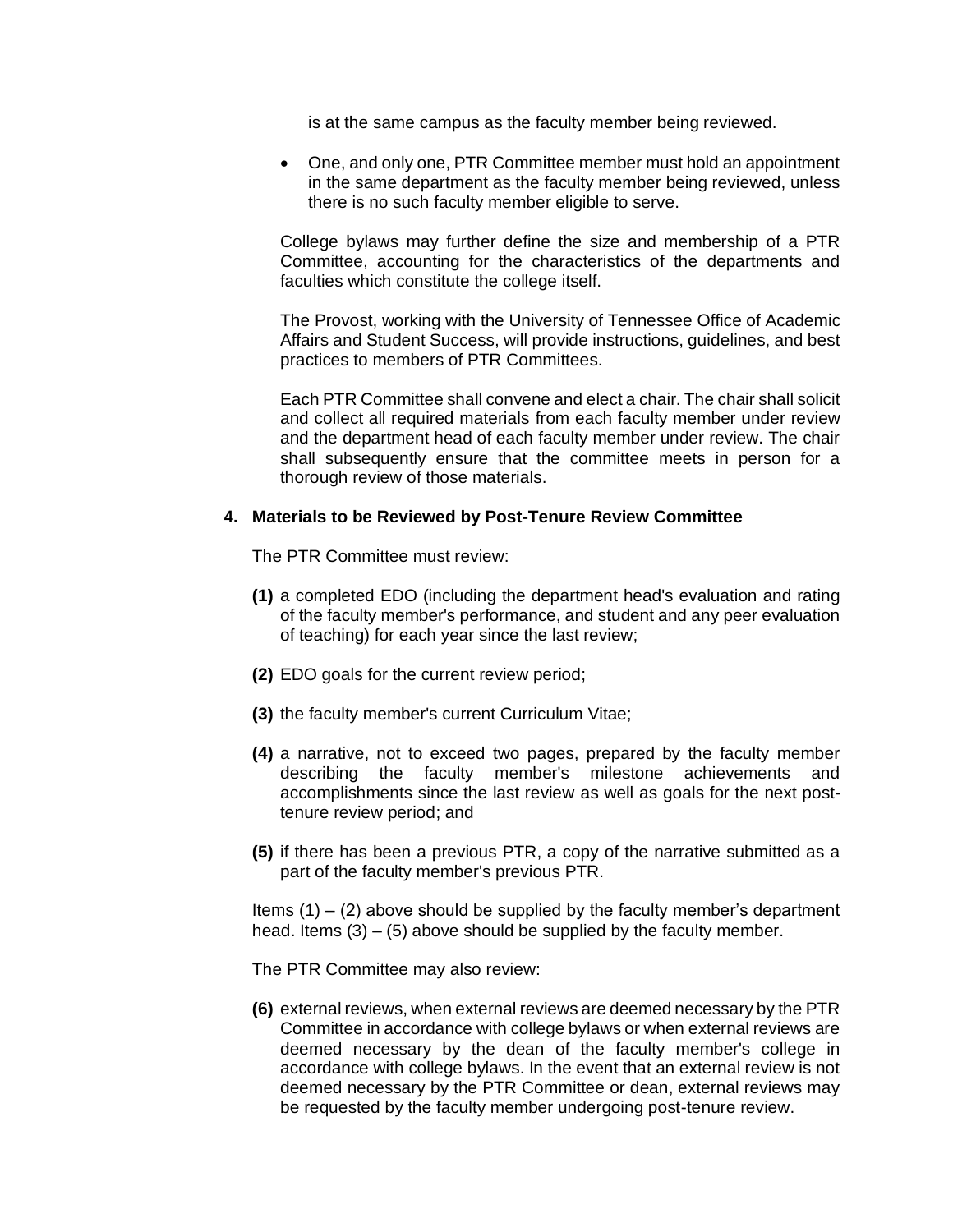When an external review is deemed necessary, or is requested, for a faculty member's post-tenure review, the materials to be reviewed for that faculty member (i.e., the materials listed under  $(1) - (5)$  above), will be sent to no fewer than three external reviewers. At least two external reviewers must provide written reviews.

The selection of the external reviewers for a faculty member is a collaboration between that faculty member and the PTR Committee conducting the review. The faculty member shall submit to the PTR Committee two lists: one list of no fewer than five names of valid reviewers, and a second list of names of individuals who must be excluded from the external review. Relying on its own counsel and expertise, the PTR Committee will create its own list of no fewer than five valid reviewers.

A valid reviewer is a tenured faculty member at a comparable institution of higher education holding the rank of full Professor and a terminal degree in the same discipline, or sufficiently-related discipline, as the faculty member undergoing post-tenure review. Preference should be given to valid reviewers from institutional peers of UTC.

From these two lists, the PTR Committee shall select exactly one name of a valid reviewer from the faculty member's list and two names of valid reviewers from its own list. From this panel of three reviewers, the PTR Committee shall solicit external reviews using a form letter provided by the Provost for this purpose. Each reviewer shall receive the same packet of materials (i.e., the materials listed under  $(1) - (5)$  as above), along with clear instructions on timely return of a review to the PTR Committee. Should a reviewer decline to review a candidate for post-tenure review, the PTR Committee may return to the two lists of valid reviewers and select another valid reviewer from whom to solicit a review.

At least two valid external reviewers must supply reviews to the PTR Committee reviewing a candidate for post-tenure review. In the event that two reviews from valid external reviewers cannot be secured, the chair of a PTR Committee may appeal to the Provost for a waiver of this requirement.

The reviews of external reviewers are advisory to the PTR Committee. In its conclusions and report, the PTR Committee should highlight relevant observations made by external reviewers, and describe the role that those observations played in the PTR Committee's conclusions and report.

#### **5. Criteria for Post-Tenure Review**

The post-tenure review process should ensure the faculty member has demonstrated continued professional growth and productivity in the areas of teaching, research (including published scholarship and creative achievement), service, and/or clinical care pertinent to his or her faculty responsibilities. The criteria for assessing the faculty member's performance must be consistent with established expectations of the department, college, and UTC and provide sufficient flexibility to consider changes in academic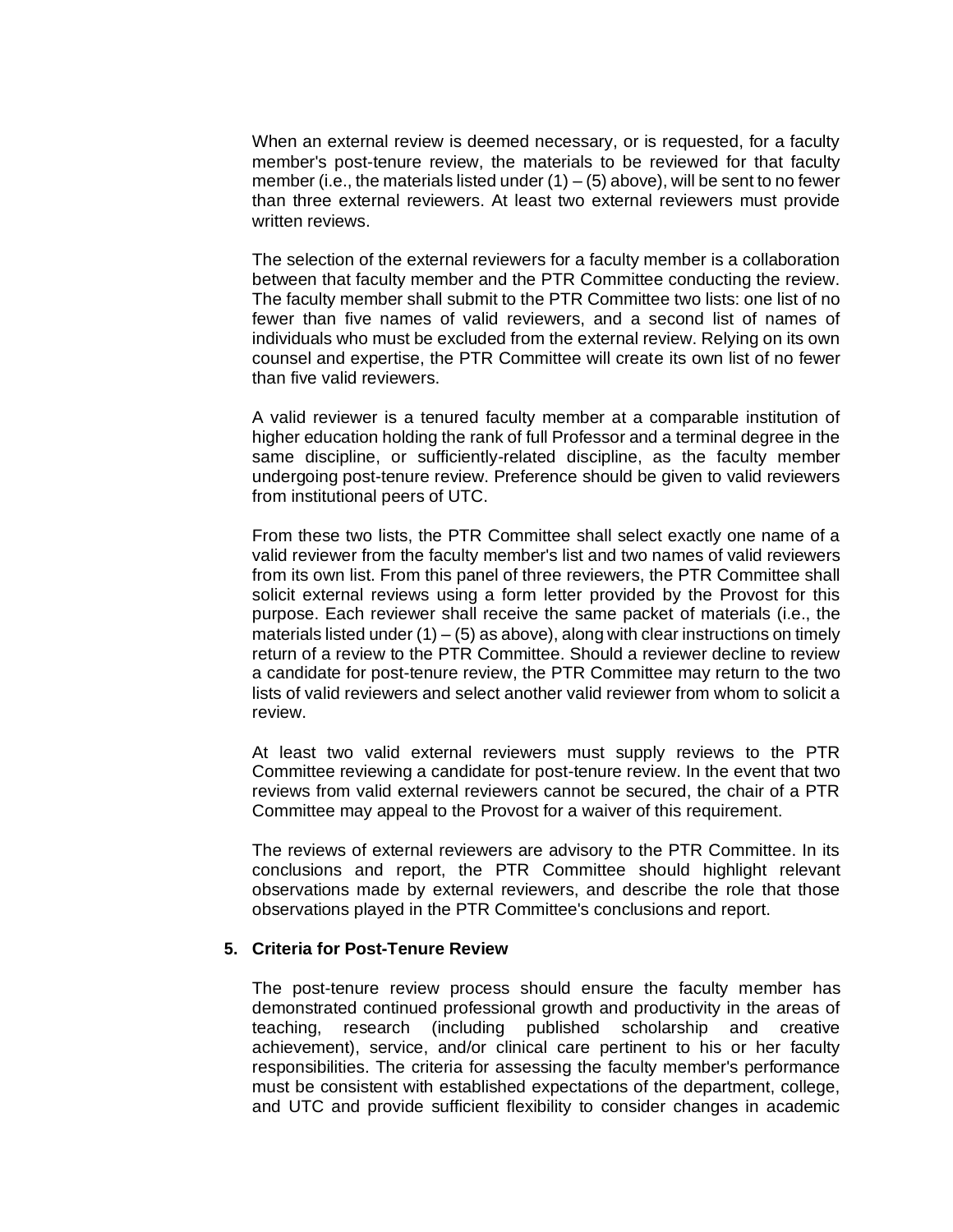responsibilities and/or expectations. The expectations for faculty performance may differ by college, department, and even among sub-disciplines within a department or program. Those expectations may be commonly-held standards in the discipline or sub-discipline. Those expectations may be stated explicitly in the faculty member's own past annual performance reviews, work assignments, goals or other planning tools (however identified), as well as department or college bylaws, this Handbook (including without limitation this [Section 3.4.8.\)](#page-14-0), and in other generally-applicable policies and procedures (for example, fiscal, human resources, safety, research, or information technology policies and procedures).

#### <span id="page-19-0"></span>**6. PTR Committee's Conclusions and Report**

The PTR Committee is charged to review the faculty member's performance during the review period and to conclude whether the faculty member's performance satisfies the expectations for the faculty member's discipline and academic rank. All conclusions and recommendations shall be adopted upon the vote of a simple majority of the PTR Committee. No member of the PTR Committee may abstain or recuse themselves from voting. Based on the judgment of its members, the PTR Committee must conclude either:

- That the faculty member's performance satisfies the expectations for the faculty member's discipline and academic rank; or
- That the faculty member's performance does not satisfy the expectations for the faculty member's discipline and academic rank.

The committee must report its conclusions and recommendations in writing using a standard format prepared by the Provost, including (a) an enumeration of the vote, (b) the supporting reasons for its conclusion, (c) a dissenting explanation for any conclusion that is not adopted unanimously, (d) an identification of any incongruences observed between the faculty member's performance and his or her annual evaluations, (e) a statement of any additional concerns identified or actions recommended, and (f) if applicable, an identification of areas of extraordinary contribution and/or performance.

The PTR Committee shall send its detailed report to the dean of the faculty member's college. The dean shall make a written recommendation to accept or reject the PTR Committee's determination and which shall include the dean's justification for their recommendation. Within thirty (30) days of receipt of the PTR Committee report, the dean shall provide the report along with the dean's written recommendation to the faculty member, department head, and Provost.

Upon receipt of the PTR Committee report and the dean's written recommendation, the faculty member and department head shall have thirty (30) days to provide to the Provost their independent written responses to the PTR Committee report and the dean's written recommendation.

After receipt of the written responses of the faculty member and/or department head, or confirmation that no such response(s) will be provided, the Provost shall review the PTR Committee report, the dean's written recommendation,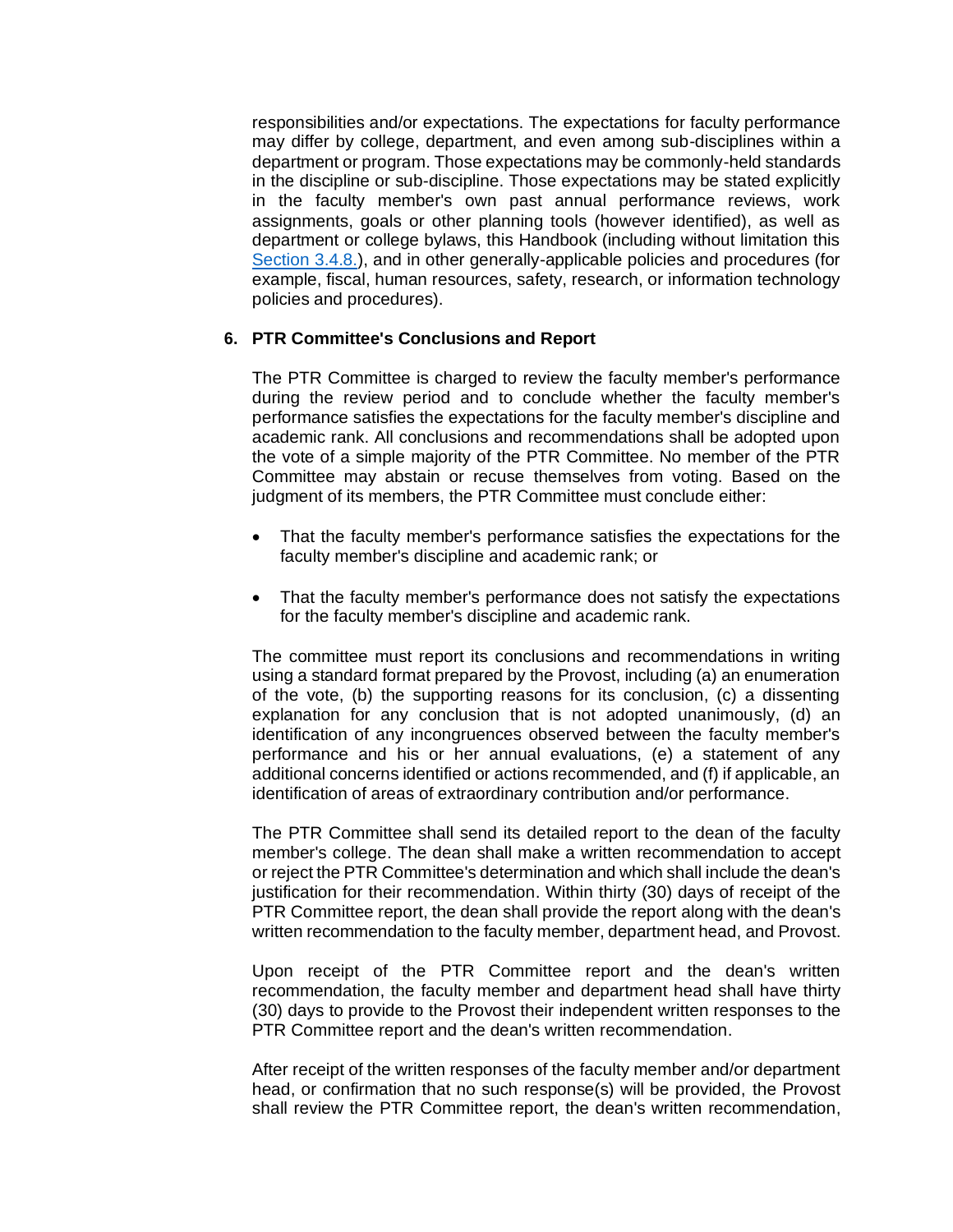and any written responses provided by the faculty member and/or department head, before making a final decision on the faculty member's performance during the review period. The Provost shall provide notice of the Provost's final decision to the faculty member, department head, and dean in writing.

The PTR Committee report, the dean's written recommendation, any written response(s) from the faculty member and/or department head, and the Provost's final decision letter shall be maintained in UTC Faculty Records. At the conclusion of each academic year, a summary of all PTR decisions made at UTC that academic year will be compiled and submitted electronically to the University of Tennessee Office of Academic Affairs and Student Success.

# **7. Appeal**

Within thirty (30) days of receipt of the Provost's final decision letter, the faculty member may appeal any conclusion with which the faculty member disagrees. The procedure for appeal is described in Section 5.3. of this Handbook, except that a final decision by the Chancellor on the appeal shall be made within ninety (90) days of the faculty member's appeal.

# **8. Further Actions**

If the PTR Committee concludes that the faculty member's performance has not satisfied the expectations for the faculty member's discipline and rank, a PTR improvement plan must be developed using the same procedures used for the development of an EPPR improvement plan as detailed in Appendix E to [UT Policy BT0006.](http://policy.tennessee.edu/bot_policy/bt0006/)

If the Provost concludes that deficiencies exist in the departmental annual performance review process (including failure of department heads to conduct rigorous annual performance reviews) or other incongruences are observed between the PTR performance review and rankings assigned through the annual performance review process, the Provost must develop a process for addressing the issues.

## **9. Annual Report to the Board**

The Provost shall prepare an annual assessment report of campus post-tenure review processes, procedures and outcomes for submission by the Chancellor to the Board, through the President, no later than June 1 of each year. The report shall include a description of any deficiencies identified in departmental annual performance review processes and the plan for addressing the issues.

# <span id="page-20-0"></span>**3.5. ROLE OF THE FACULTY IN THE EVALUATION PROCESS**

In matters of evaluation, including retention, tenure and promotion, the role of the faculty is critical. Each department shall establish a standing Rank, Tenure and Promotion (RTP) Committee for considerations of reappointment, tenure, and promotion for faculty members within the department.

## **3.5.1. Departmental RTP Committee**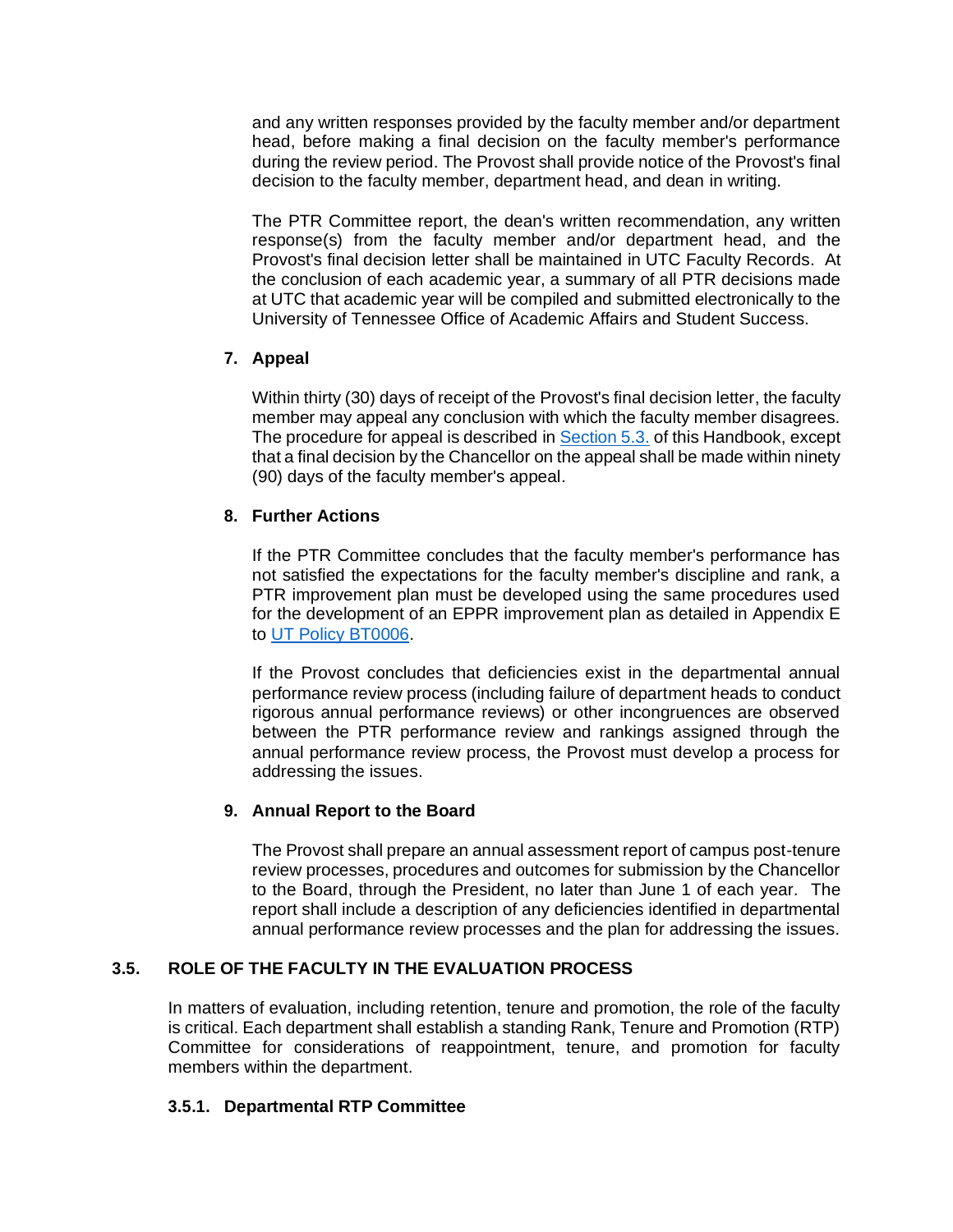## **1. Membership**

The full membership of a departmental RTP Committee shall consist of all tenured faculty members within the academic department, except for the department head, and, if necessary, non-departmental tenured faculty members selected to the committee as provided under [Section 3.5.2.](#page-21-0) below. Tenured faculty members on leave are eligible to sit on the RTP Committee but are not required to do so. Tenured faculty members on leave who are members of the committee have the right to vote in absentia on any matters before the committee. The membership of the departmental RTP Committee shall consist of at least three members.

## <span id="page-21-0"></span>**2. Selection of Non-Departmental Members**

If there are not three tenured faculty members within the academic department, the committee's membership will be augmented by tenured faculty members from academic departments of similar or related disciplines, generally within the same college, and/or if necessary, from academic departments of nonsimilar or non-related disciplines. For each vacancy on a departmental RTP Committee that must be filled in order to meet the three- person membership requirement, the department head shall prepare a list of at least two nominees, giving consideration to each nominee's expertise and familiarity with the nature of the discipline. The non-departmental committee members will then be elected by majority vote of all tenured and tenure-track faculty members within the academic department.

#### **3. Procedures**

The department head is responsible for calling an organizational meeting of the complete RTP Committee each academic year and for providing the committee with a record of EDO reports for each faculty member being considered for reappointment, tenure, or promotion in that year. The committee will elect a chair at the first called meeting. The departmental RTP Committee shall meet for deliberation and voting on matters before it. The committee's recommendations shall be by majority vote of its members.

In principle, no member of the faculty or administrative chain involved in making recommendations for reappointment, tenure, or promotion should make recommendations on any individual case at more than one level of the review process. Accordingly, no administrator who makes recommendations should serve on a departmental RTP Committee, nor should any such administrator be present during any meeting or deliberations of the committee unless invited by a positive vote of the committee. In particular, the department head shall not be present at any meeting or during any deliberations of the departmental RTP Committee. A faculty member serving on both the departmental RTP Committee and the college-wide Tenure and Promotion Review Committee may vote on a tenure and/or promotion recommendation at only one level of the tenure and promotion review process, either at the departmental RTP Committee level or at the college-wide Tenure and Promotion Review Committee level.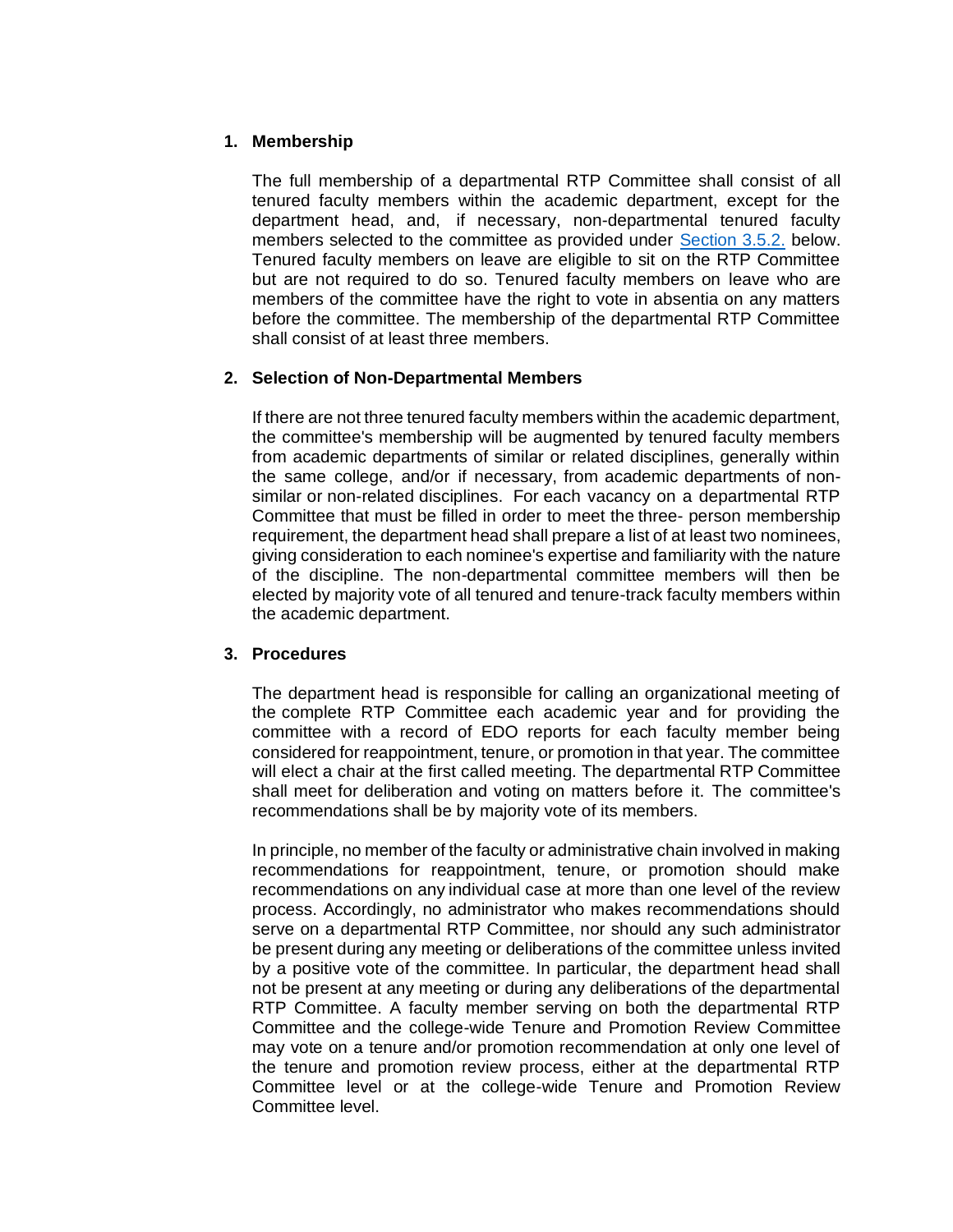For a promotion recommendation, only those members of the committee already at or higher than the rank to which promotion is being considered are eligible to consider and vote on the promotion recommendation. All promotion recommendations must be considered and voted on by at least three eligible faculty members on the committee. If the committee does not have three departmental members eligible to vote on a promotion recommendation, additional eligible non-departmental members must be selected to the committee in order to meet the three-person requirement pursuant to the process outlined in [Section 3.5.2.](#page-21-0) above. Members of the committee who are eligible to consider and vote on a promotion recommendation are prohibited from consulting with departmental faculty members who are at a rank lower than the rank to which promotion is being considered. For reappointment, tenure, and promotion decisions, the committee will sit as a whole.

## **3.5.2. College-Wide Tenure and Promotion Review Committee**

Each college shall determine and publish in its bylaws the composition, selection of membership, and procedures of the college-wide committee (or independent review committee) established for the review of tenure and promotion recommendations within the college. For a promotion recommendation reviewed by the committee, only those members of the committee already at or higher than the rank to which promotion is being considered are eligible to consider and vote on the promotion recommendation. The recommendations of the committee shall be advisory to the dean of the college.

## **3.6. REAPPOINTMENT OF TENURE-TRACK FACULTY**

Faculty members holding tenure-track appointments are considered annually for reappointment. A tenure-track faculty member's annual reappointment review is separate from his or her annual performance evaluation, but it may be conducted concurrently with the annual performance evaluation.

#### **3.6.1. First Year of Probationary Period**

In the Spring semester of the first year of a faculty member's probationary period, the faculty member must apply for reappointment by submitting to his or her department head the faculty member's objectives for teaching, scholarship and professional/public/community service for the following year. The department head must approve the faculty member's objectives. Approved objectives will be used for the evaluation of the faculty member's performance for the second year of the faculty member's probationary period.

#### **3.6.2. Subsequent Years of Probationary Period**

In each subsequent year of a tenure-track faculty member's probationary period in which the faculty member applies for reappointment,<sup>14</sup> the faculty member must

<sup>&</sup>lt;sup>14</sup> In last year of a faculty member's probationary period (typically, Year 6), a decision regarding tenure for the faculty member is made.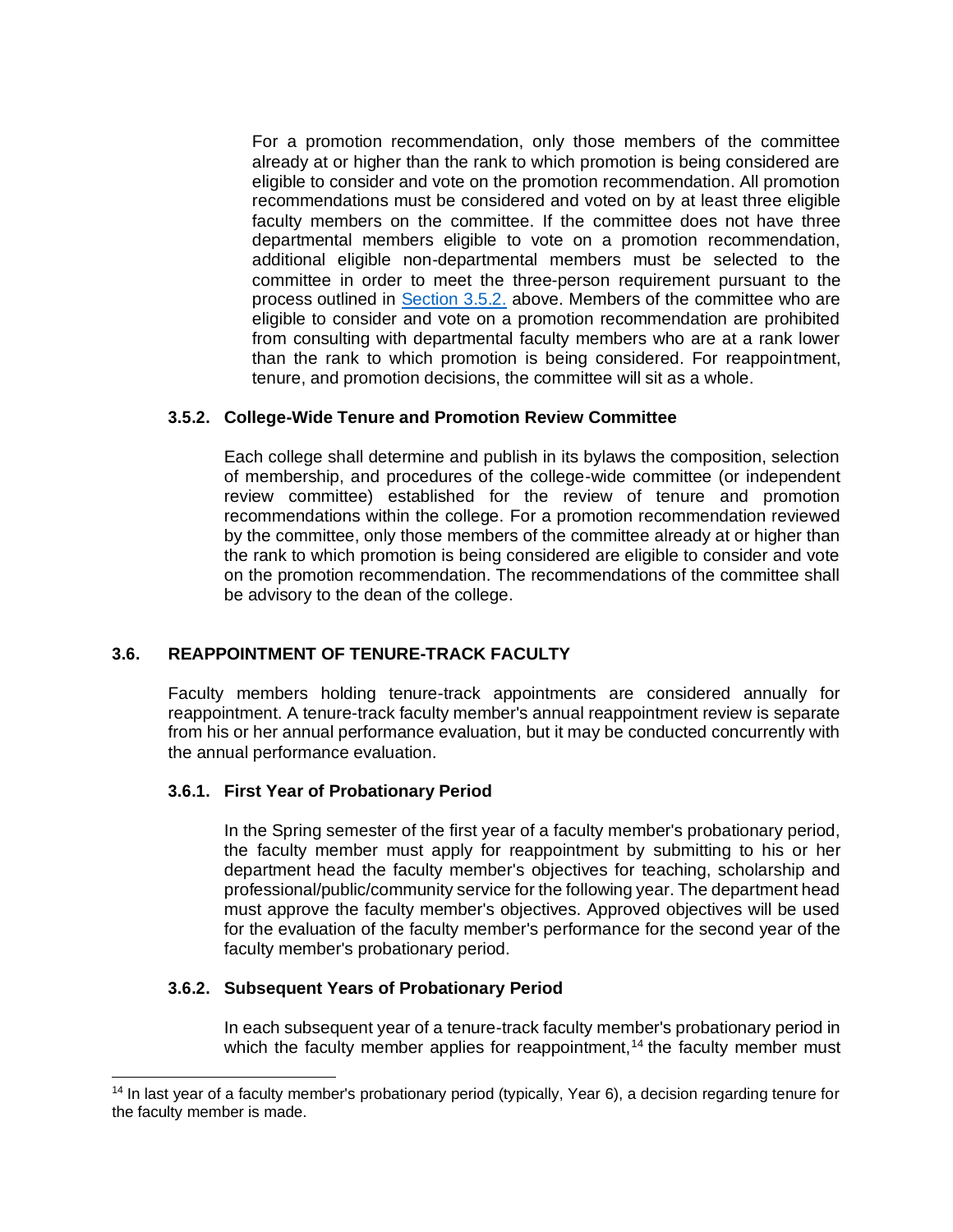submit evaluation and reappointment materials to his or her department head for review. The evaluation and reappointment materials that a faculty member must submit are identified on the UTC Academic Affairs website [here.](https://www.utc.edu/academic-affairs/provosts-page/formschoice.php)

## <span id="page-23-0"></span>**3.7. REAPPOINTMENT REVIEW PROCESS**

#### **3.7.1. Regular Probationary Year Review**

In each year of the tenure-track faculty member's probationary period in which the faculty member is subject to consideration for reappointment, the department head is responsible for the careful evaluation of the faculty member in determining whether to recommend reappointment of the faculty member for the following year. Departments may elect to require that the departmental RTP Committee perform the initial evaluation and recommendation on reappointment in each year of the faculty member's probationary period and provide such recommendation to the department head. To the extent a department elects to do so, the department must include such a requirement in its departmental bylaws.<sup>15</sup> Otherwise, the reappointment review process set forth in this [Section 3.7.1.](#page-23-0) shall be followed.

Unless otherwise provided in the department's bylaws, the department head's recommendation is the initial recommendation, except for in the mid-probationary review year (i.e., typically, the third year of the probationary period). In the midprobationary review year, the departmental RTP Committee makes an initial recommendation regarding reappointment as provided under [Section 3.7.2.](#page-24-0) below.

In the event the department head recommends reappointment, the department head shall submit his or her written recommendation to the dean and inform the faculty member in writing of the recommendation. The department head's recommendation should note positive areas and areas where improvement is needed. If the dean agrees with the department head's recommendation, the faculty member shall be reappointed and the faculty member shall be notified in writing of the dean's decision.

In the event the department head makes a recommendation against reappointment, the department head must provide to the faculty member a letter stating the specific reasons for the recommendation against reappointment. The department head must also notify the RTP Committee of the academic department within five (5) days of providing the faculty member with notification of his or her recommendation. The department head should share with the departmental RTP Committee the basis and rationale for the recommendation. The departmental RTP Committee will then provide an additional written evaluation of the faculty member's record and recommendation. The departmental RTP Committee shall include in its evaluation the number of votes for and against reappointment.

The departmental RTP Committee's evaluation and recommendation must be provided to the department head within seven (7) days of the departmental RTP

<sup>&</sup>lt;sup>15</sup> A department's adoption of such a requirement in its bylaws will modify the reappointment review process as set forth in this [Section 3.7.1.](#page-23-0) only as to the levels of review and recommendation before the dean's level of review and recommendation.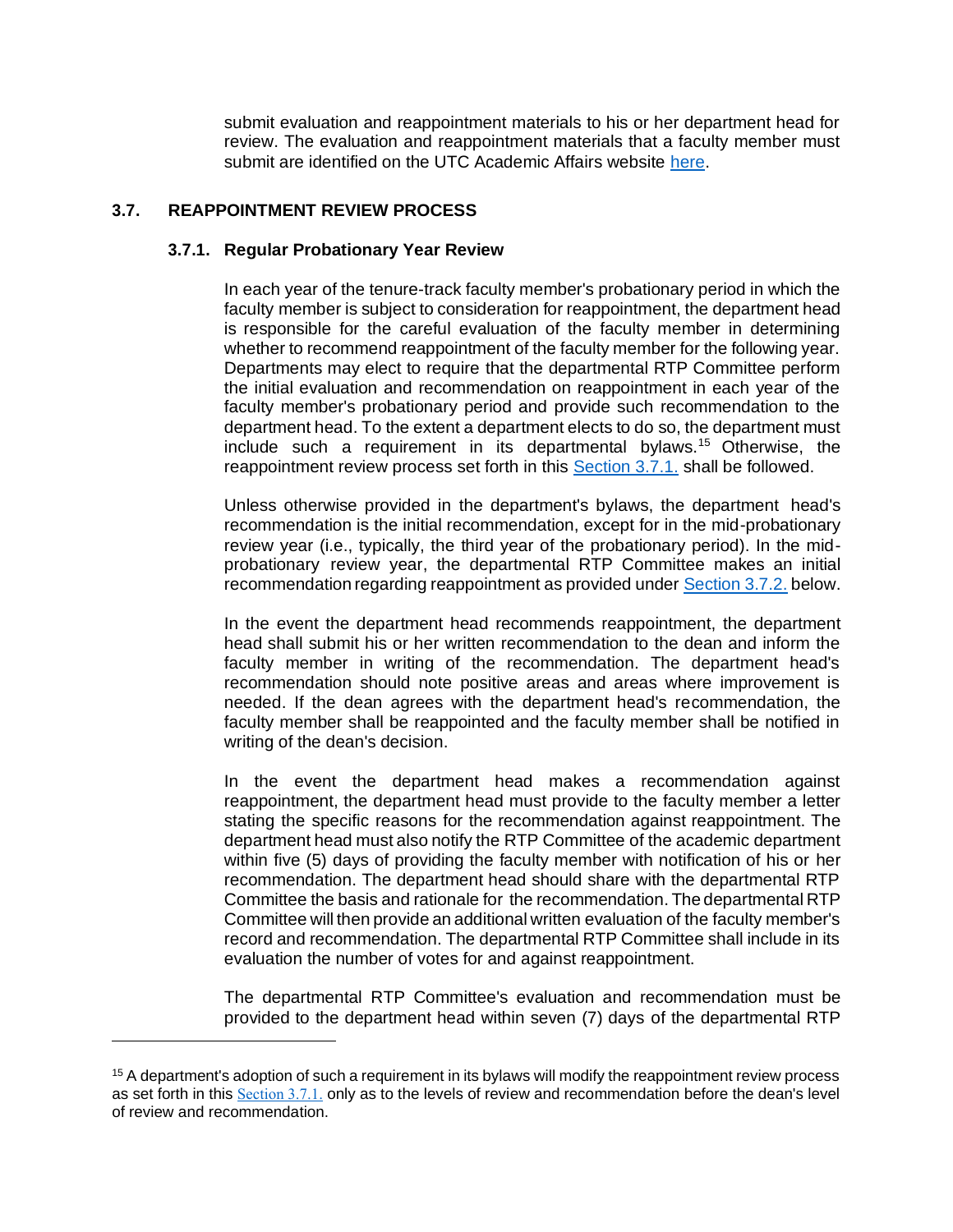Committee's receipt of notification of the department head's recommendation. Upon receipt of the departmental RTP's evaluation, the department head shall submit his or her written recommendation to the dean along with the departmental RTP's evaluation and recommendation. If the dean does not agree with the recommendation against reappointment and decides to reappoint the faculty member, the faculty member shall be reappointed and the faculty member shall be notified in writing of the dean's decision. If the dean agrees with the recommendation against reappointment, the dean shall submit his or her recommendation against reappointment to the Provost.

Upon receipt of the dean's recommendation, the Provost will review the matter and make the final decision whether or not to reappoint the faculty member. The Provost will send a letter to the faculty member notifying the faculty member of the final decision. The Provost will also communicate to the dean, department head, and the departmental RTP Committee (if appropriate) his or her decision and rationale.

The Provost must give notice to a tenure-track faculty member that his or her appointment will not be renewed for the next year pursuant to the schedule and requirements set forth under [Section 3.7.4.](#page-26-0) below.

#### <span id="page-24-0"></span>**3.7.2. Mid-Probationary Review of Probationary Faculty (Enhanced Tenure-Track Review)**

In a tenure-track faculty member's mid-probationary review year (i.e., typically, the third year of the probationary period), before the department head makes his or recommendation, the departmental RTP Committee shall conduct a full review and evaluation (i.e., Enhanced Tenure-Track Review or ETTR) of the faculty member's progress towards tenure as part of the reappointment evaluation undertaken for the faculty member for that year.<sup>16</sup>

The faculty member shall assemble a dossier thoroughly documenting progress toward tenure. The dossier must include artifacts, dated after his or her appointment to UTC, that demonstrate work as a teacher; $17$  development as a scholar, researcher, or creator; and participation in service and other professional activities. Prior to the beginning of each academic year, the Provost shall provide a list of recommended materials which may be used for such evidence. The faculty member shall submit his or her dossier to the departmental RTP Committee for its review and evaluation.

The departmental RTP Committee shall provide to the department head a written report that will contain a list of the participating tenured faculty members; suggestions for enhancing the faculty member's progress toward tenure; the

 $16$  In the discretion of the department head, the ETTR may be performed in the fourth year of the faculty member's probationary period. A faculty member's ETTR may be performed beyond the fourth year of the probationary period if the faculty member has been granted an extension of their probationary period (with the year to be determined by the department head after consultation with the faculty member and, if applicable, the faculty member's mentor).

<sup>&</sup>lt;sup>17</sup> In regard to evaluation of librarians, "librarian" should be substituted for the word "teacher".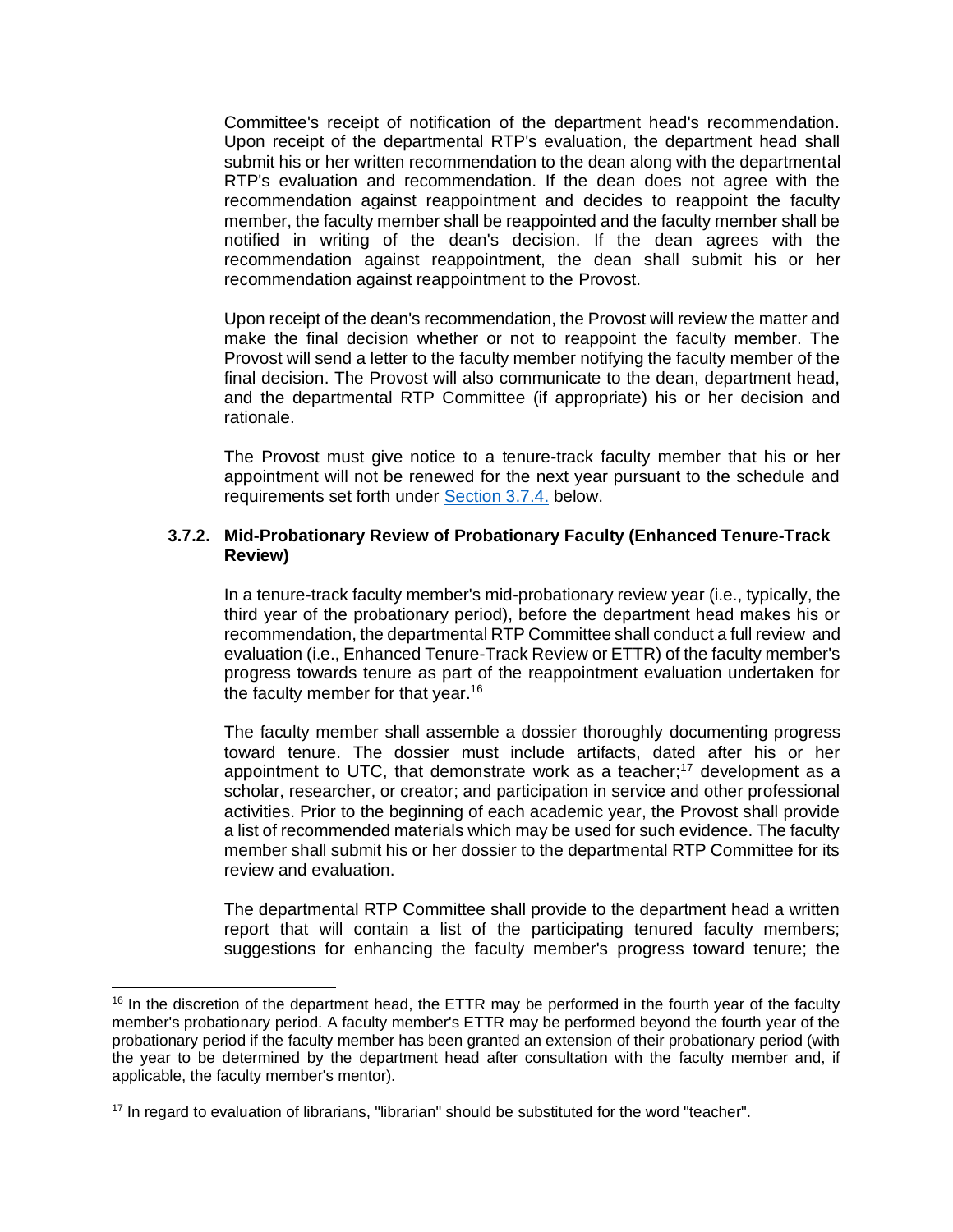majority and minority report, if applicable; the summary anonymous vote on whether the faculty member is progressing satisfactorily toward the grant of tenure; and a recommendation for or against reappointment. Upon receipt of the departmental RTP Committee's report, the department head will present and discuss the departmental RTP Committee's report, as well as his or her own written assessment, and develop a plan to address suggested enhancement from the RTP Committee, with the faculty member. Copies of the ETTR documents will be given to the faculty member. A favorable ETTR does not commit the departmental RTP Committee, the department, or the college to a subsequent recommendation for the grant of tenure.

After meeting with the faculty member, the department head shall submit his or her written recommendation for or against reappointment to the dean along with the departmental RTP Committee's report and recommendation. The reappointment review for the faculty member's mid-probationary review year otherwise follows the same process as described under [Section 3.7.1.](#page-23-0) above. An appeal regarding an ETTR may be made under the same procedures applicable to the appeal of an annual performance rating as provided under [Section 3.4.7.](#page-14-1) above.

#### **3.7.3. Roles of the Department Head and RTP Committee in the Reappointment Review Process**

The roles of the department head and departmental RTP Committee in the reappointment process for a tenure-track faculty member under a typical six-year probationary period are summarized in the following chart:

| <b>Probationary Year</b>                    | <b>Department Head Role</b>                                                      | <b>RTP Committee Role</b>                                                                                                                      |
|---------------------------------------------|----------------------------------------------------------------------------------|------------------------------------------------------------------------------------------------------------------------------------------------|
|                                             | Establish goals and objectives for<br>annual performance and<br>achieving tenure | Providing input on reappointment of<br>faculty is required only in instances<br>where the department head recommends<br>against reappointment* |
| 2                                           | Annual performance evaluation<br>and progress toward tenure                      | Providing input on reappointment of<br>faculty is required only in instances<br>where the department head recommends<br>against reappointment  |
| 3<br>Mid-Probationary<br>Review Year (ETTR) | Annual performance evaluation<br>and progress toward tenure                      | Provide input on reappointment and<br>evaluation of faculty member's progress<br>toward tenure                                                 |
| $\overline{4}$                              | Annual performance evaluation<br>and progress toward tenure                      | Providing input on reappointment of<br>faculty is required only in instances<br>where the department head recommends<br>against reappointment  |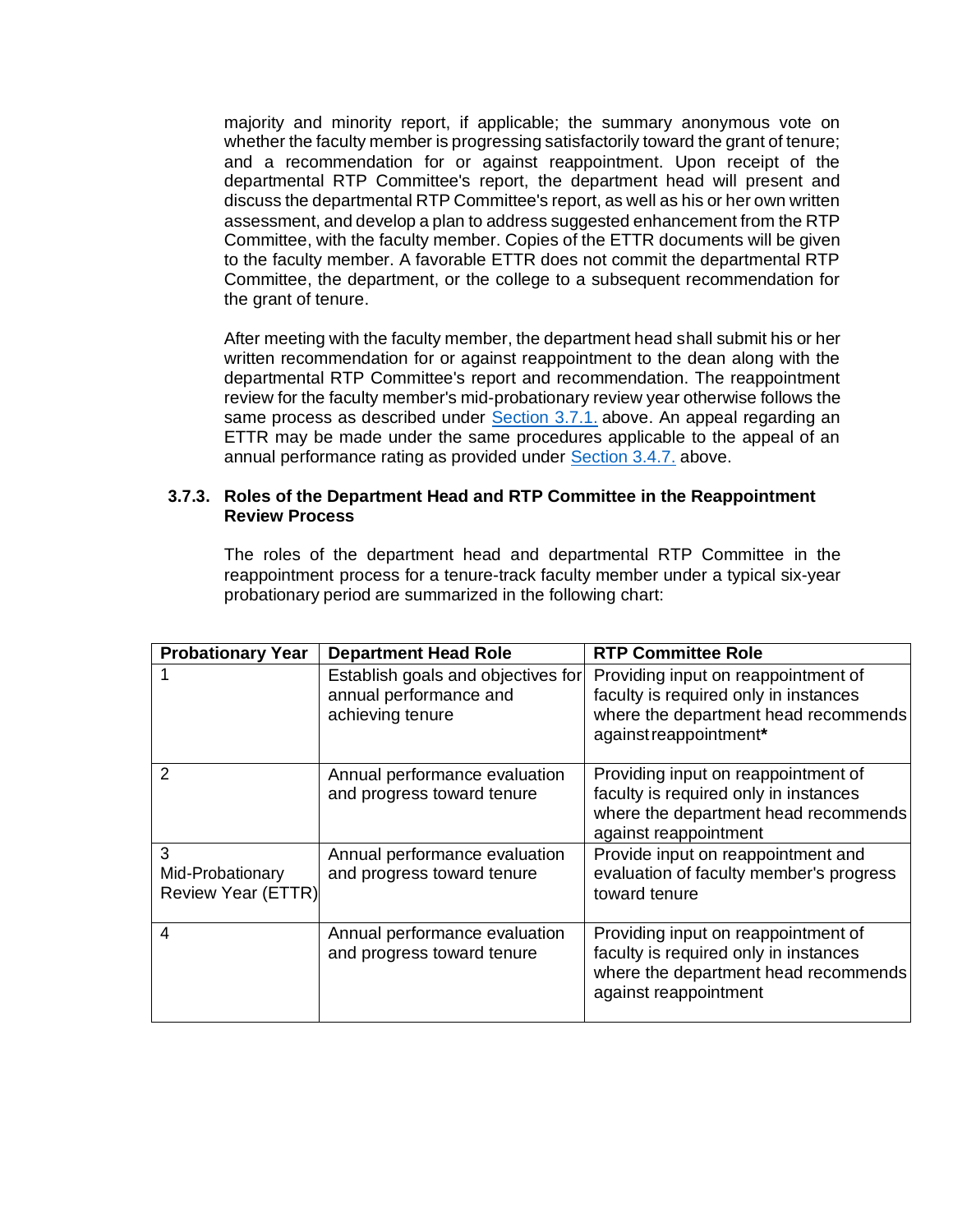| 5                              | Annual performance evaluation<br>and progress toward tenure                                                         | Providing input on reappointment of<br>faculty is required only in instances<br>where the department head recommends<br>against reappointment |
|--------------------------------|---------------------------------------------------------------------------------------------------------------------|-----------------------------------------------------------------------------------------------------------------------------------------------|
| <b>Tenure Decision</b><br>Year | Provide evaluation regarding<br>whether faculty met departmental<br>and University standards for<br>awarding tenure | Provide evaluation regarding whether<br>faculty met departmental and University<br>standards for awarding tenure                              |

**\***As provided under [Section 3.7.1.](#page-23-0) above, a department may elect to require that the departmental RTP Committee provide the initial recommendation on reappointment to the department head in each year of the faculty member's probationary period.

## <span id="page-26-0"></span>**3.7.4. Notice of Non-Reappointment**

Notice that a tenure-track faculty member's appointment will not be renewed for the next year shall be made in writing by the Provost according to the following schedule:

- **1.** In the first year of the probationary period, not later than March 1 for an academic year appointment and no less than three months in advance for any other term of appointment;
- **2.** In the second year of the probationary period, not later than December 15 for an academic year appointment and no less than six months in advance for any other term of appointment; and
- **3.** In the third and subsequent years of the probationary period, not less than twelve months in advance.

These notice requirements relate only to service in a probationary period with the University. Credit for prior service shall not be considered in determining the required notice. Notice of non-renewal shall be effective upon personal delivery or upon mailing, postage prepaid, to the faculty member's residential address of record at the University.<sup>18</sup>

## **3.8. CHANGES TO THE APPOINTMENT**

As provided under [Section 3.7.1.](#page-23-0) above, a faculty member is officially notified of reappointment by letter from the Provost or the dean. A faculty member is officially notified by letter from the Provost of any other changes in the terms of the faculty member's appointment, including, but not limited to, subsequent salary decisions or changes in rank, title or assignment. Any other representations, whether oral or written, concerning adjustments or changes to a faculty member's appointment or concerning a faculty member's reappointment are unauthorized and not binding on UTC. Normally, salary

<sup>&</sup>lt;sup>18</sup> See Section III.E.4. of UT [Policy BT0006.](http://policy.tennessee.edu/bot_policy/bt0006/)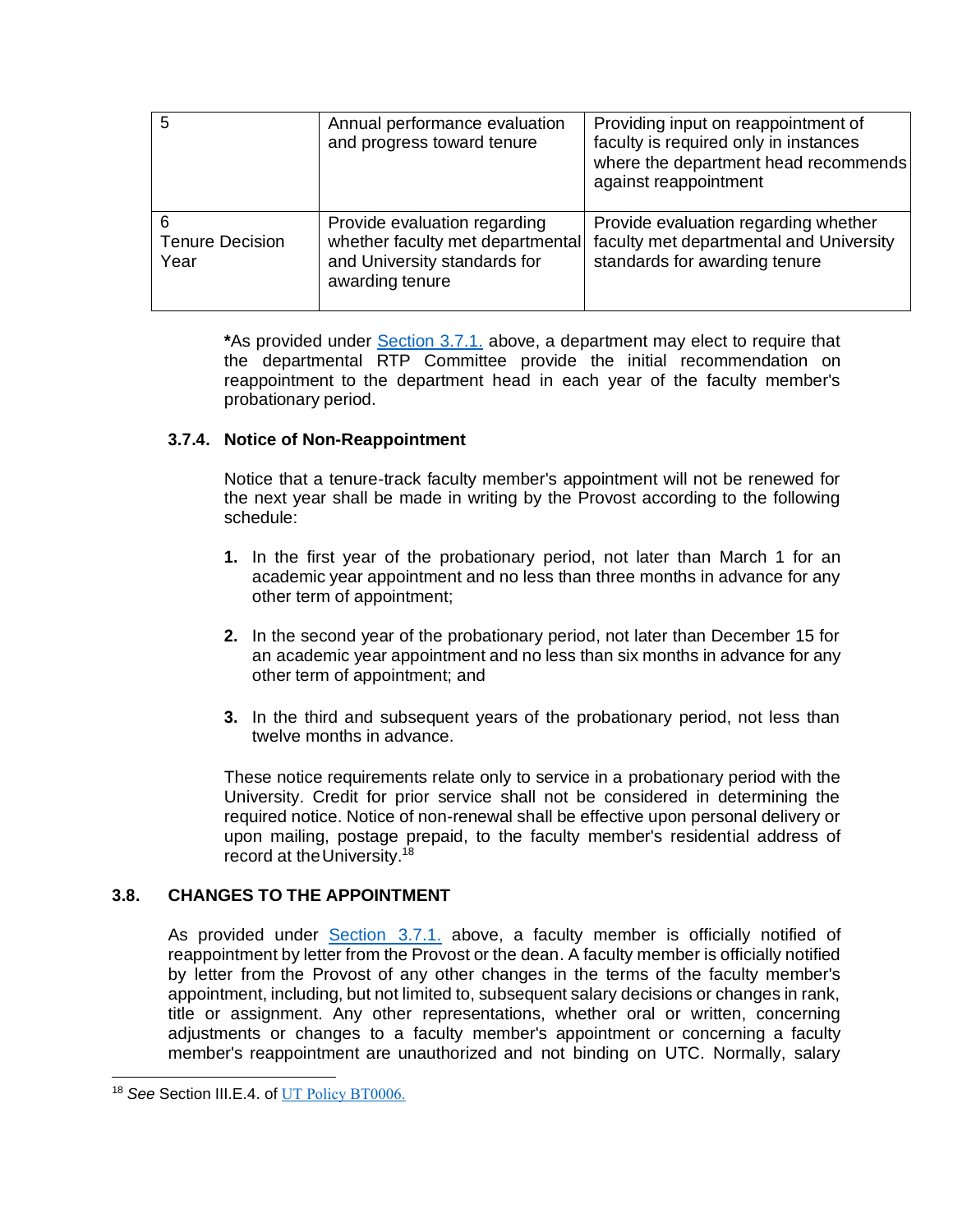decisions and other changes in employment status are made following approval of the University budget by the Board at its annual meeting in June.

## **3.9. TERMINATION BEFORE EXPIRATION OF APPOINTMENT TERM**

A tenure-track faculty member may be terminated before the expiration of his or her annual appointment term on the same grounds and pursuant to the same procedures applicable to the revocation of tenure and termination of tenured faculty members.<sup>19</sup>

## **3.10. TENURE**

Tenure is a principle that entitles a faculty member to continuation of his or her annual appointment until relinquishment or forfeiture of tenure or until termination of tenure for Adequate Cause (as defined under [UT Policy BT0006\)](http://policy.tennessee.edu/bot_policy/bt0006/), financial exigency, or academic program continuance. The burden of proof that tenure should be awarded rests with the faculty member. The grant of tenure shifts the burden of proof concerning the faculty member's continuing appointment from the faculty member to the University, except in the case of relinquishment or forfeiture of tenure. More information regarding the Board's policy on tenure can be found [here.](http://policy.tennessee.edu/bot_policy/bt0006/)

## **3.10.1. Authority to Grant Tenure**

Tenure is acquired only by positive action of either the President or the Board, based on the circumstances under which tenure is sought, and is granted in a particular academic unit (department, school, or college). The Board makes the decision whether to grant tenure, based upon the recommendation of the President, to (1) all University Officers as defined in bylaws and adopted by the Board; (2) any faculty member who is to be granted tenure upon initial appointment without serving a probationary period at UTC; and (3) any faculty member to be tenured after serving less than a six-year probationary period, but not including a faculty member who has been employed by the University in a tenure-track position for six years and whose probationary period has been suspended for one or more year(s) in connection with a leave of absence or modified duties assignment under Section 3.3.4.3 above. The President makes the decision whether to grant tenure, based upon the recommendation of the Chancellor, in all other cases. The President or the Board (as applicable according to UT Policy BT0006) may grant tenure at any time during a given year, after confirming that all tenure review and recommendation procedures in Appendix A of [UT Policy](http://policy.tennessee.edu/bot_policy/bt0006/)  [BT0006](http://policy.tennessee.edu/bot_policy/bt0006/) have been followed.

## **3.10.2. Eligibility for Tenure Consideration**

Board policy establishes the following minimum standards for eligibility for tenure consideration:

**1.** Regular, full-time, tenure-track faculty appointments at the academic rank of instructor, assistant professor, associate professor, or professor are eligible for

 $19$  The grounds and procedures for revocation of tenure and termination of tenured faculty members are set forth in Section III.J. and Appendices B and C of [UT Policy BT0006.](http://policy.tennessee.edu/bot_policy/bt0006/)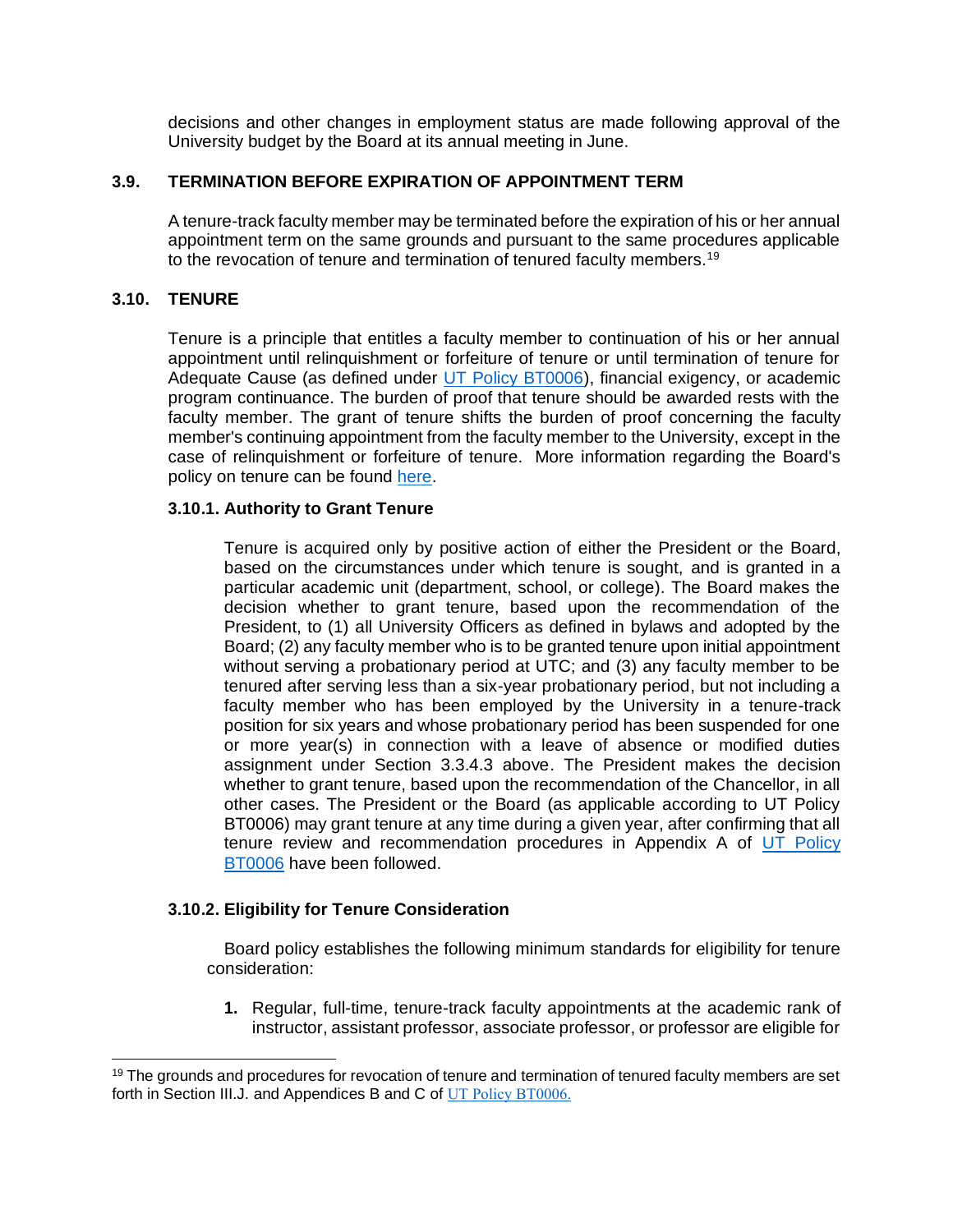tenure consideration;

**2.** Temporary, term, and part-time appointments are not eligible for tenure consideration, except that in the extraordinary circumstances defined in Board policy, faculty members who do not have a full-time appointment may be eligible for tenure consideration.<sup>20</sup>

#### <span id="page-28-0"></span>**3.10.3. Tenure Upon Initial Appointment**

No faculty member shall be granted tenure upon initial appointment except by positive action of the Board upon the recommendation of the President, which shall include documentation of compliance with all tenure review and recommendation procedures stated in Appendix A of [UT Policy BT0006](http://policy.tennessee.edu/bot_policy/bt0006/) and as established under [Section 3.10.7.](#page-31-0) of this Handbook. The Board will grant tenure upon initial appointment only if (1) the proposed appointee holds tenure at another higher education institution and the Board determines that the President has documented that the proposed appointee cannot be successfully recruited to UTC without being granted tenure upon initial appointment; or (2) the Board determines that the President has documented other exceptional circumstances warranting the grant of tenure upon initial appointment. When necessary between regular meetings of the Board, the Board's executive committee may act on behalf of the Board to grant tenure upon initial appointment in accordance with the provisions of this [Section](#page-28-0)  [3.10.3.](#page-28-0)<sup>21</sup>

#### **3.10.4. Criteria for Tenure Consideration**

The criteria for appointment and reappointment reflect the basic elements for tenure consideration; however, a positive recommendation for tenure requires demonstrated excellence in performance. Expectations necessarily vary within the respective disciplines of faculty members and in light of the differing ranks of faculty members. The natures of disciplines are such that they emphasize differing levels of performance and differing mixes and types of research and service. Consequently, the tenured faculty members in the disciplines in which tenure-track faculty members work will recommend the standards, degrees of emphasis, and the appropriate types of research and service required for tenure. The individual standards and criteria for tenure for each academic department must be explicitly laid out in the bylaws of the academic department.

A faculty member, at a minimum, must meet the following criteria necessary for the rank of Associate Professor in order to be granted tenure:

- **1.** have a doctorate degree or other terminal degree in his or her discipline or present equivalent training and experience;
- **2.** have achieved a reputation as an accomplished teacher;<sup>22</sup>

<sup>20</sup> *See* Section III.C. of [UT Policy BT0006.](http://policy.tennessee.edu/bot_policy/bt0006/)

<sup>21</sup> *See* Section III.D. of [UT Policy BT0006.](http://policy.tennessee.edu/bot_policy/bt0006/)

 $22$  In regard to evaluation of librarians, "librarian" should be substituted for the word "teacher".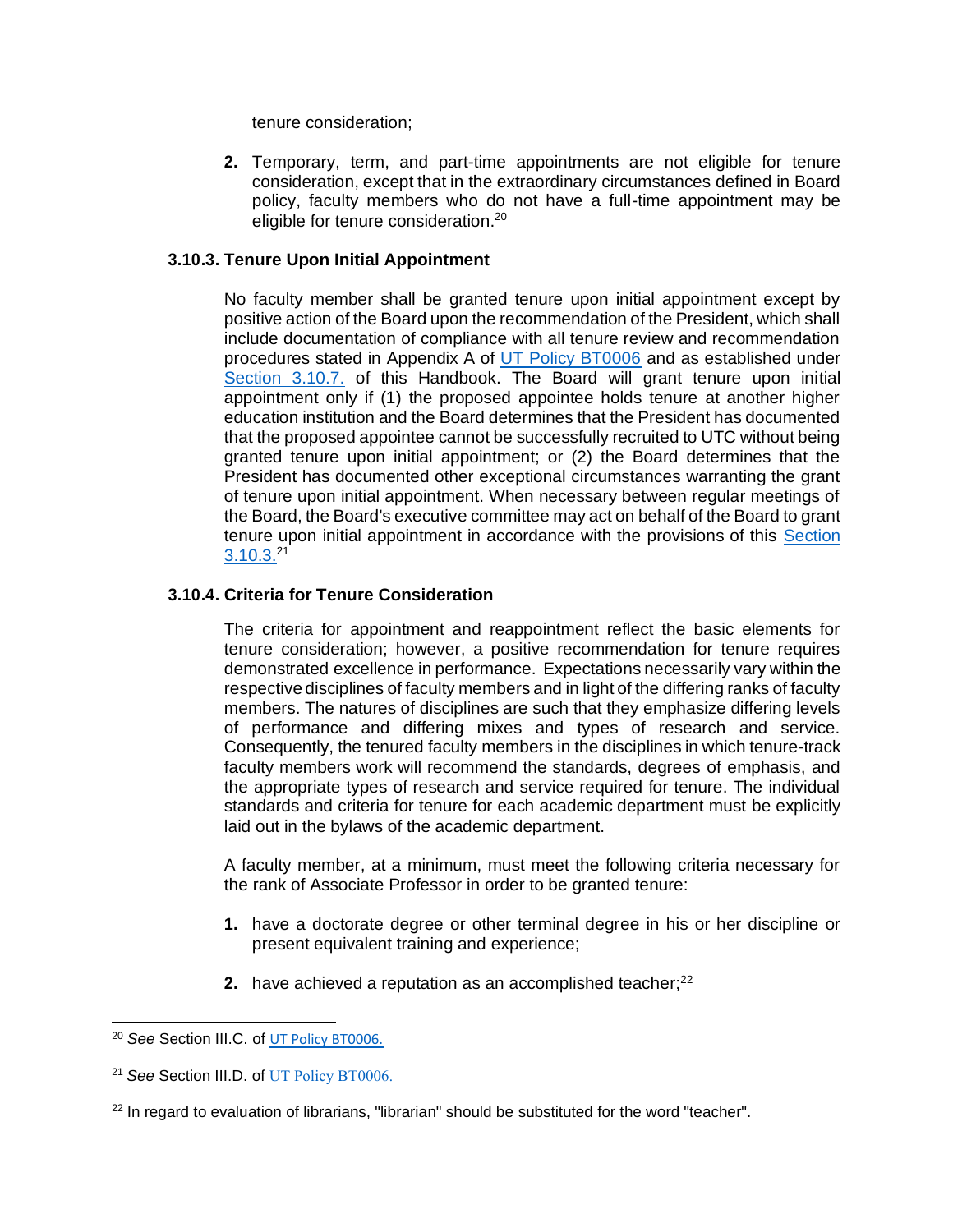- **3.** have achieved a good record in research, scholarly, or creative activities;
- **4.** have an established record of effective participation in professional activities other than teaching and research;
- **5.** have demonstrated ability to relate appropriately to students and professional colleagues; and
- **6.** have demonstrated excellence in at least one of the three areas of responsibility (i.e., teaching, service, and research) required for full-time faculty status.

An academic department shall establish more specific criteria for tenure in that academic department that are consistent with the tenure criteria stated i[n UT Policy](http://policy.tennessee.edu/bot_policy/bt0006/)  [BT0006](http://policy.tennessee.edu/bot_policy/bt0006/) and this Handbook but may be more restrictive. Departmental criteria for tenure shall be effective upon approval of the dean and Provost and shall be published in the bylaws of the department. Departmental criteria for tenure shall not be required, however, if more-specific criteria have been established by the applicable college, and the dean and Provost have approved application of the college criteria in lieu of departmental criteria.

#### **3.10.5. Tenure Dossier**

All tenure candidates must prepare and submit a tenure dossier, which will be reviewed and inform the recommendations made at each stage of the tenure review process. The dossier is standard to the extent that it describes the way in which the candidate has met each of the respective criteria for tenure as listed in this Handbook. The departmental bylaws shall contain a statement of the required contents of the tenure dossier that is consistent with the Faculty Handbook and with applicable college bylaws, unless the dean and the Provost have approved the department's application of tenure dossier requirements established in college bylaws.

The dossier should include a preface that must contain a Curriculum Vita (CV) describing the candidate's education and experience (both prior to coming to UTC and while at UTC) and a one-page executive summary of the same. In addition, the preface to the dossier may contain a summary of the candidate's EDO evaluations. The dossier should be divided into the three distinct components based on the three performance areas outlined in the EDO: (1) teaching and advising; (2) research, scholarship and creative activities; and (3) professional service to the University, profession, and community. The respective components of the dossier should include all documentation for and evidence of activities related to, respectively, the teaching, research, and service in which the candidate has engaged since the candidate's initial appointment at UTC. A teaching philosophy and a record of Student Ratings of Faculty for the candidate must be included in the dossier. Other materials should be included at the discretion of the candidate, and, if possible, on the advice of the departmental RTP Committee. The departmental bylaws shall set forth information pertaining to appropriate activities of faculty members in the academic department for each of the three areas of professional responsibility.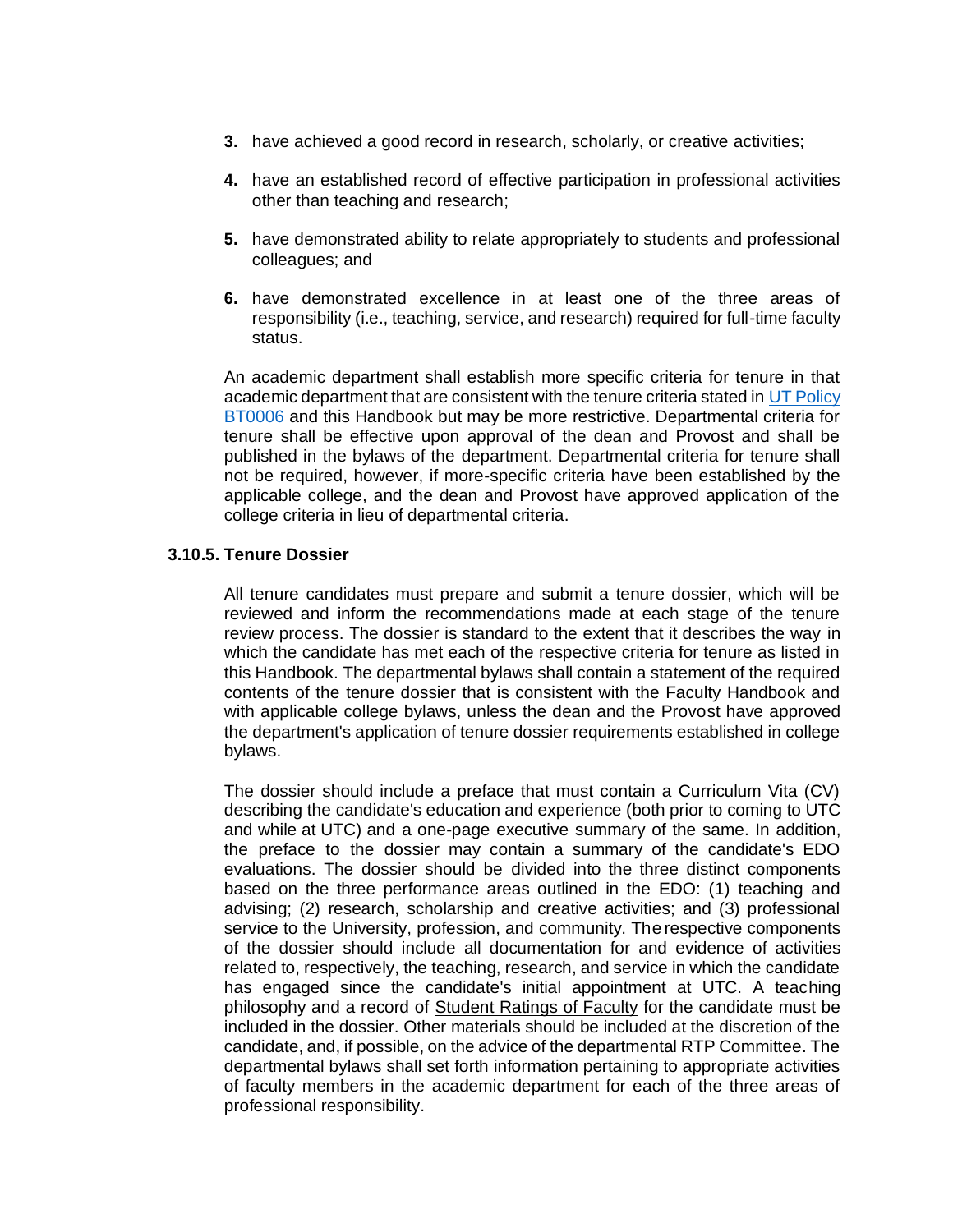#### <span id="page-30-0"></span>**3.10.6. Requirement for Peer Review Teaching and External Reviews**

#### **1. Peer Review of Teaching**

Tenure candidates who engage in teaching will be subject to a peer review of their teaching performance as part of the tenure review process. Each academic department will establish procedures for conducting teaching peer reviews for the tenure review process and publish such procedures in its bylaws. Departmental procedures for teaching peer reviews are not required, however, if the dean and the Provost have approved application of collegewide teaching peer review procedures in lieu of departmental procedures. College-wide teaching peer review procedures approved by the dean and Provost will be published in the college bylaws.

#### **2. External Reviews**

All dossiers for tenure/promotion must include reviews from no fewer than two (2) external reviewers. Each college or academic department will establish an external review process, which will incorporate, at a minimum, the following requirements:

- The external reviewers must be in the same, or a very similar, academic field.
- The external reviewers must be tenured and at, or above, the rank that the candidate seeks.
- The external reviewers must be at a comparable institution.
- The external reviewers must not have a current conflict of interest with the candidate.
- The departmental RTP Committee and the candidate shall be jointly responsible for selecting the external reviewers.
- Neither the departmental RTP Committee nor the candidate will be permitted to contact the external reviewers during the review process. However, the external reviewers are permitted to contact the chair of the departmental RTP Committee for procedural clarifications.

Each academic department will publish its external review process in its bylaws. Departmental procedures for external reviews are not required, however, if the dean and the Provost have approved application of collegewide external review procedures in lieu of departmental procedures. Collegewide external review procedures approved by the dean and Provost will be published in the college bylaws.

The purpose of the external review is *not* to make a recommendation regarding tenure/promotion but to provide an objective evaluation of the faculty member's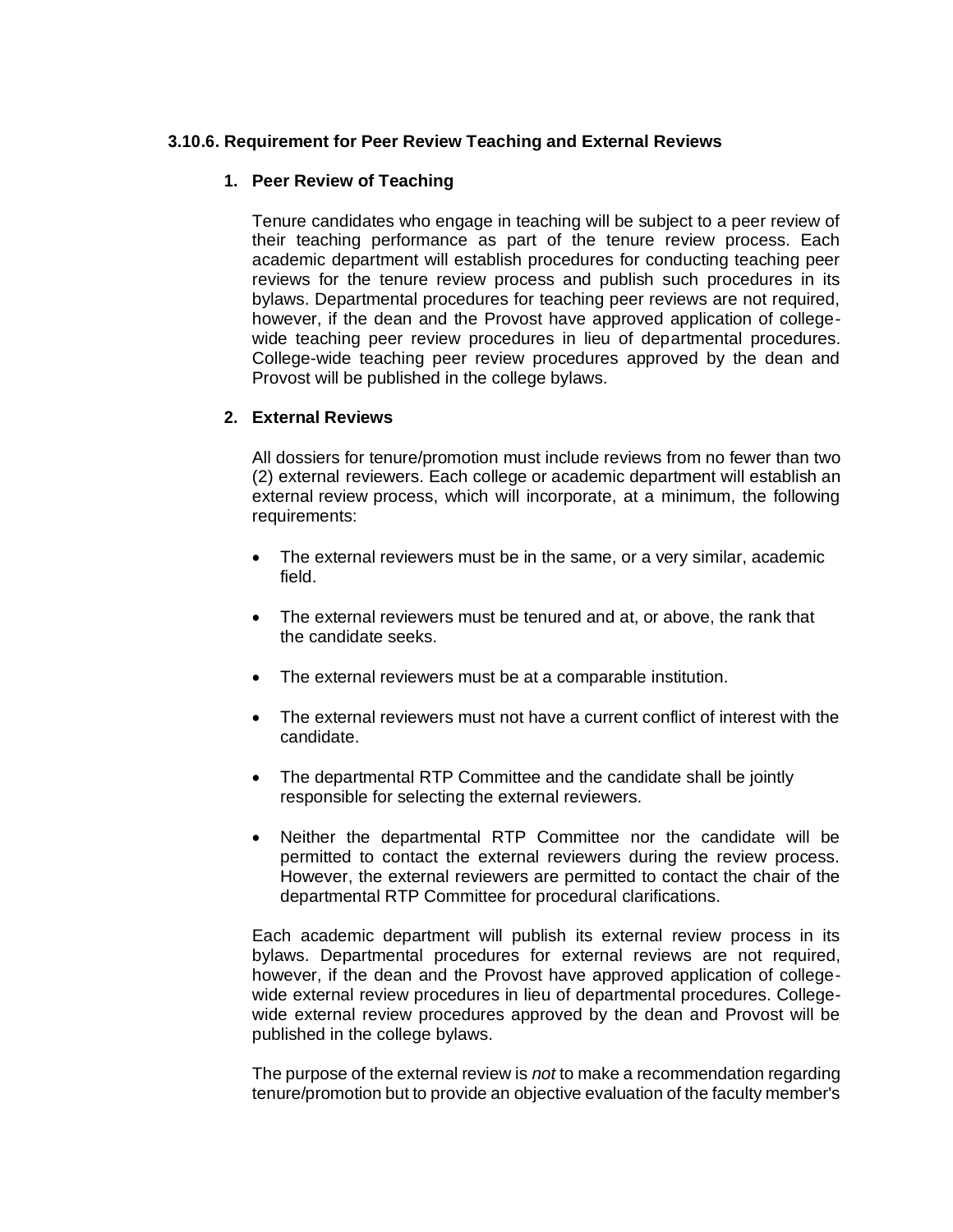record to date. This external review will include the performance area of research and may also include the performance areas of teaching and service, as defined by college and departmental bylaws. It is the responsibility of the faculty member seeking tenure/promotion to demonstrate excellence in applicable areas. Examples of accomplishments or evidence of excellence include: peer-reviewed publications; presentations at major, regional, national, or international conferences; substantial contributions to regional, national or international committees or work groups; and regional and national awards/recognition for teaching, research, and professional contributions. This list is illustrative only, and is not exhaustive. Objective standards of record and of excellence will be defined through college and departmental bylaws.

#### <span id="page-31-0"></span>**3.10.7. Procedure for Consideration and Grant of Tenure**

A calendar is established annually by the Provost that should be followed during the development of tenure recommendations. The calendar for the tenure review process is available on the UTC Academic Affairs website [here.](http://www.utc.edu/academic-affairs/calendars-deadlines.php)

The candidate will be informed in writing of the progress of his or her tenure candidacy at each stage of the process. The procedure for the consideration and granting of tenure includes the following stages:

- **1.** Submission of Tenure Dossier: The departmental RTP Committee, at its organizational meeting each academic year, will consider a list of candidates for tenure and request tenure dossiers from the candidates. The candidate shall then prepare and submit a tenure dossier to the departmental RTP Committee.
- **2.** RTP Committee's Recommendation: After receiving and reviewing dossiers from each faculty member under consideration for tenure, the departmental RTP Committee (consisting of tenured faculty in the department) holds a preliminary review at which it has an opportunity to request clarifying information from each candidate prior to final consideration and forwarding of recommendations to the department head. The departmental RTP Committee's recommendation is decided upon by majority vote (yes or no) of those committee members present and voting. Votes will be cast anonymously. Abstentions are permitted. A quorum, as specified by departmental bylaws, is required for actions to take place, and the departmental bylaws will specify the minimum number of votes necessary to constitute a positive recommendation. The vote of the departmental RTP Committee is advisory to the department head.

The departmental RTP Committee will forward a written recommendation to the department head, together with records of committee membership, attendance at final discussions, and voting results.

**3.** Department Head's Recommendation: After making an independent judgment on the tenure candidacy, the department head shall submit his or her recommendation to the dean with a written summary explanation of his or her judgment, with a copy provided to the tenure candidate at the same time. If the department head's recommendation differs from the recommendation of the departmental RTP Committee, the summary must explain the reasons for the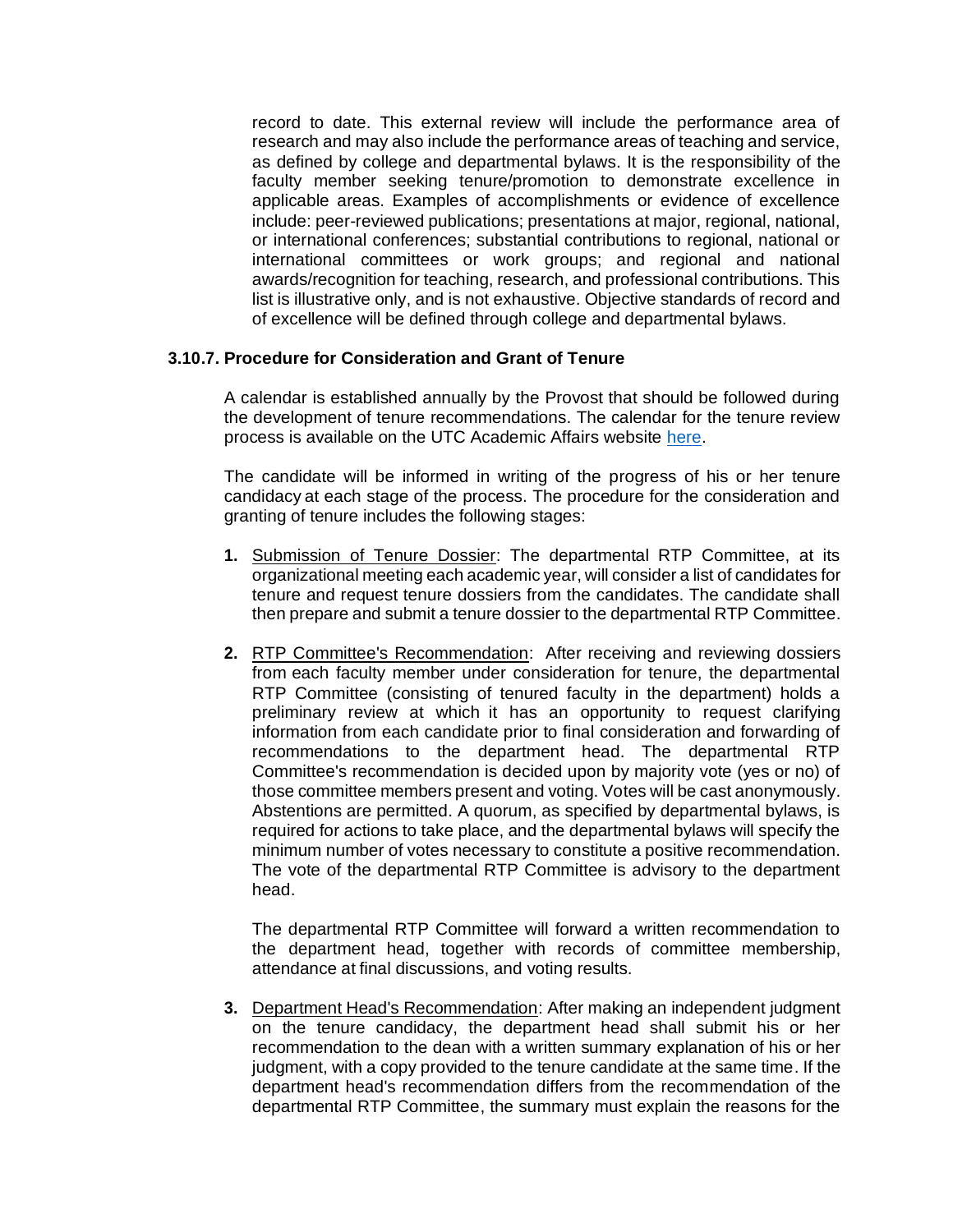differing judgment, and the department head must provide a copy of the summary to the departmental RTP Committee. The departmental RTP Committee may forward a dissenting report to the next level of review, with a copy provided to the tenure candidate at the same time.

- **4.** Dean's Recommendation: All tenure recommendations of the department head, whether positive or negative, shall be reviewed by the dean. The dean must establish a college-wide committee for review of tenure and promotion recommendations or, if a college-wide committee is not established, some other independent peer review committee in addition to the departmental RTP Committee's review. The recommendation of such a college-wide committee shall be advisory to the dean. After making an independent judgment on the tenure candidacy, the dean shall forward his or her recommendation and a summary explanation for the recommendation to the Provost, with a copy provided to the tenure candidate at the same time.
- **5.** Provost's Recommendation: All tenure recommendations of the dean, whether positive or negative, shall be reviewed by the Provost. After making an independent judgment on the tenure candidacy, the Provost shall forward his or her recommendation and a summary explanation for the recommendation to the Chancellor, with a copy provided to the tenure candidate at the same time.
- **6.** Chancellor's Recommendation: All tenure recommendations of the Provost, whether positive or negative, shall be reviewed by the Chancellor. After making an independent judgment on the tenure candidacy, the Chancellor shall forward only positive recommendations, with a summary explanation for the recommendation, to the President, with a copy provided to the tenure candidate at the same time.
- **7.** President's Action or Recommendation: The President acts only on the Chancellor's positive recommendation for tenure. If the President concurs in the positive recommendation, he or she shall grant tenure if he or she is authorized to do so, and the Chancellor shall give the faculty member written notice of the effective date of tenure. If only the Board is authorized to grant tenure, the President shall submit the recommendation to grant tenure and a summary explanation for the recommendation to the Board. If the President does not concur in the positive recommendation of the Chancellor, the Chancellor shall give the faculty member written notice that tenure will not to be granted.
- **8.** Action by the Board when Required: Only the Board is authorized to grant tenure in certain cases specified in Article III.B. of [UT Policy BT0006.](http://policy.tennessee.edu/bot_policy/bt0006/) In those cases, the Board acts only on the President's positive recommendation for tenure. After positive action by the Board to grant tenure, the President shall give the faculty member written notice of the effective date of tenure.

#### **3.10.8. Appeal of Tenure Decisions**

A decision not to grant tenure may be appealed by a tenure candidate pursuant to the appeal procedure under Section 5.3. of this Handbook. A tenure candidate may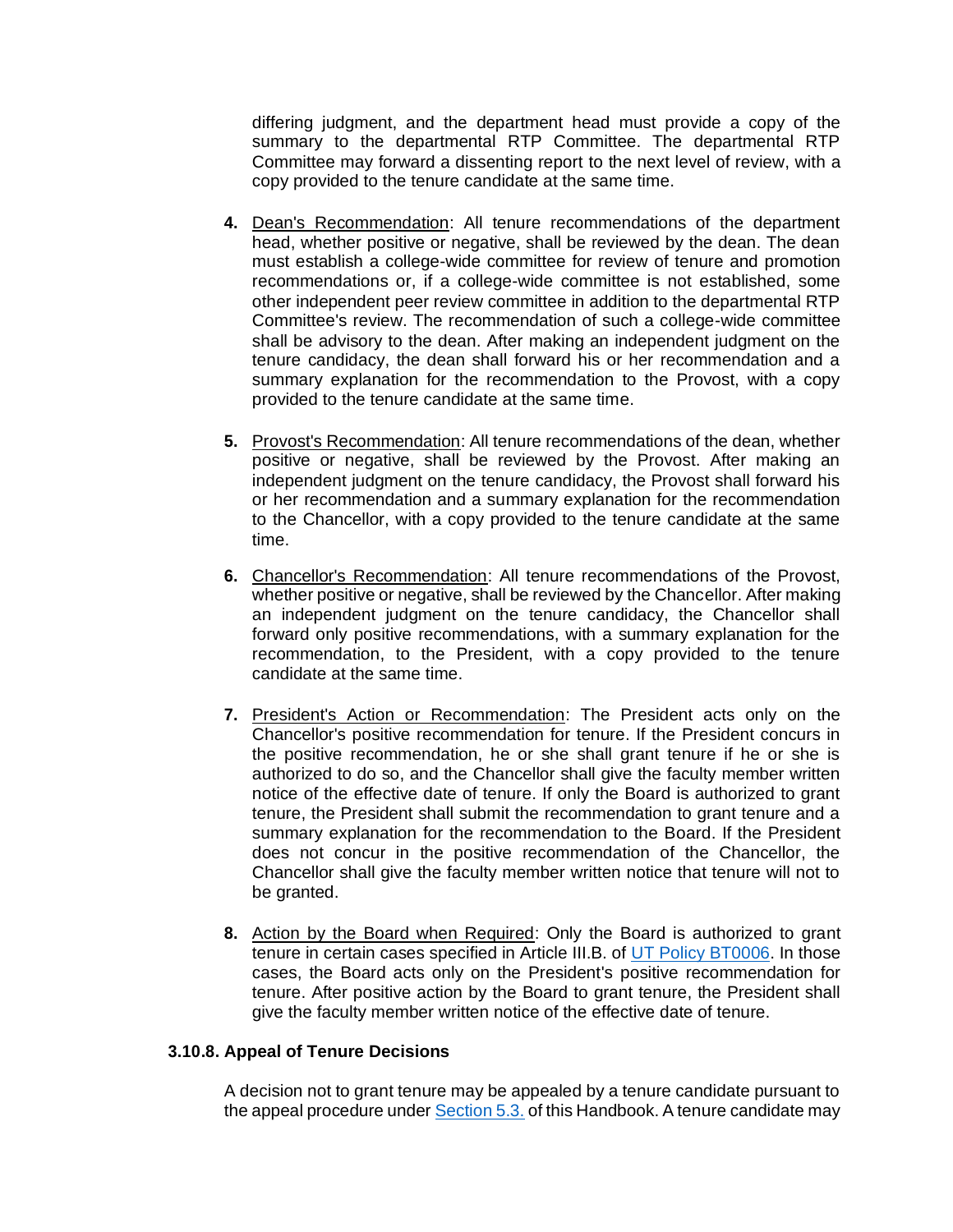not initiate an appeal until after the candidate receives notification of the Chancellor's recommendation not to grant tenure.

#### **3.10.9. Locus of Tenure**

Tenure is granted in a particular academic unit (e.g., department, school) of UTC in a position appropriate to the faculty member's qualifications. Reorganizations that result in the merger or splitting of departments do not affect the tenure or probationary status of the faculty member involved.

If a tenured faculty member voluntarily transfers from one University of Tennessee campus to another, his or her tenured status is not transferred. However, a review by the responsible administrators in consultation with the tenured faculty of the receiving department may result in an immediate recommendation to the President that tenure at the new campus be granted to the transferred individual; on the other hand, a new probationary period in the receiving department may be established. There shall be no involuntary transfer of faculty members between campuses.

Transfers of tenure between departments at UTC do not require the President's approval, but must be approved by the responsible campus administrators in consultation with the tenured faculty of the receiving unit, with notice to the President. In any event, prior to the effective date of the transfer all conditions relating to tenure must be documented and accepted, in writing, by the transferring faculty member. If a non-tenured faculty member transfers from one existing department to another, a new probationary period must be established and documented under the same guidelines that would be followed if the faculty member came from another institution. All conditions relating to the new probationary period must be documented and accepted, in writing, by the transferring faculty member. If a tenured faculty member accepts a part-time faculty position or an administrative position with UTC, neither of which can carry tenure, the faculty member retains tenure in the full-time faculty position he or she vacated.<sup>23</sup>

## **3.10.10. Grounds for Termination of Tenure**

## **1. Relinquishment or Forfeiture of Tenure**

A tenured faculty member relinquishes tenure upon resignation or retirement from the University.<sup>24</sup> A tenured faculty member forfeits tenure upon taking an unauthorized leave of absence or failing to resume the duties of his or her position following an approved leave of absence. Forfeiture results in automatic termination of employment. The Provost shall give the faculty member written notice of the forfeiture of tenure and termination of employment.<sup>25</sup>

<sup>&</sup>lt;sup>23</sup> Section III.H. of [UT Policy BT0006.](http://policy.tennessee.edu/bot_policy/bt0006/)

<sup>&</sup>lt;sup>24</sup> Under [UT Policy BT0006](http://policy.tennessee.edu/bot_policy/bt0006/) and for purposes of this section, the "University" refers to The University of Tennessee System.

<sup>&</sup>lt;sup>25</sup> Section III.J.1.a. of [UT Policy BT0006.](http://policy.tennessee.edu/bot_policy/bt0006/)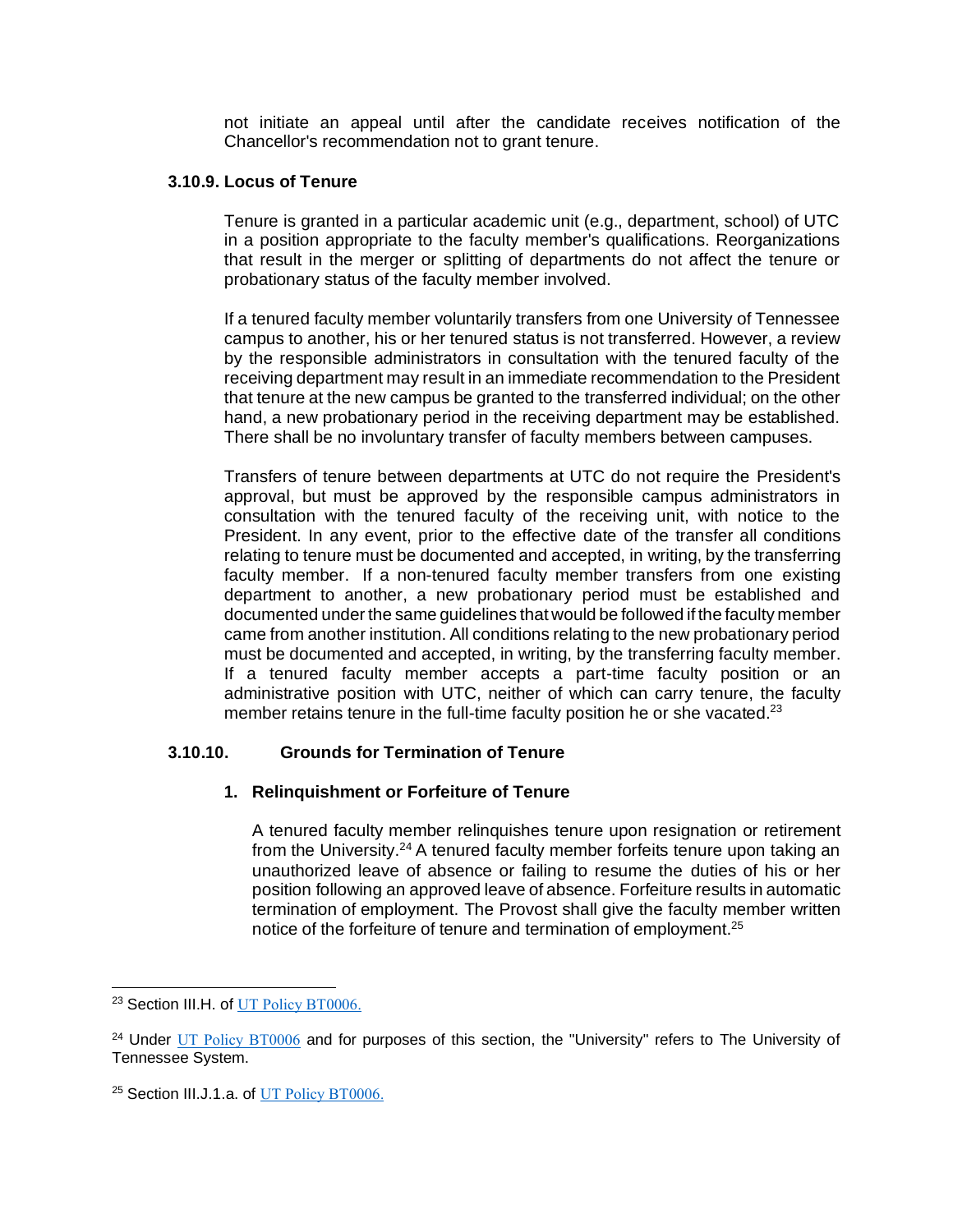## **(1) Resignation**

Faculty members who desire to resign should provide written notice to their department head of their intent to resign and their intended resignation date. The department head will forward the resignation notice to the dean. Except as otherwise provided in this section, the dean will accept the resignation in writing and forward it to the Office of Human Resources with a copy to the Provost. Since faculty appointments are made for the academic year, it is expected that faculty members who wish to resign will do so effective at the end of the academic year. In all cases, notification of resignation must be made early enough to allow UTC to cover any of the faculty member's scheduled assignments. If a faculty member seeks to resign before the end of the faculty member's stipulated appointment term, the acceptance of the resignation will not become official until accepted in writing by the Provost (or the Provost's designee).

#### **(2) Retirement**

Faculty members who wish to retire are expected to provide written notice to their department head of their intention to retire and date of expected retirement at least three months before the intended retirement date. The department head will forward the retirement notice to the dean, Provost and the Office of Human Resources. There is no mandatory retirement age for faculty members, and under normal circumstances, a faculty member controls the decision to retire. The effective date of retirement for faculty members on academic year (nine-month) appointments normally will be at the end of the either the Fall or Spring semester.

## **2. Extraordinary Circumstances**

Extraordinary circumstances warranting termination of tenure may involve either financial exigency or academic program discontinuance. In the case of financial exigency, the criteria and procedures outlined in the Board-approved Financial Exigency Plan for UTC shall be followed. In the case of academic program discontinuance, the criteria and procedures outlined in [UT Policy](https://policy.tennessee.edu/bot_policy/bt0009/)  BT0009 - [The University of Tennessee Procedural Framework for Academic](https://policy.tennessee.edu/bot_policy/bt0009/)  [Program Discontinuance](https://policy.tennessee.edu/bot_policy/bt0009/) shall be followed, and the termination of tenured faculty may take place only after consultation with the faculty through appropriate committees of the department, the college, and the Faculty Senate. If termination of tenured faculty positions becomes necessary because of financial exigency or academic program discontinuance, the campus administration shall attempt to place each displaced tenured faculty member in another suitable position. This does not require that a faculty member be placed in a position for which he or she is not qualified, that a new position be created where no need exists, or that a faculty member (tenured or nontenured) in another department be terminated in order to provide a vacancy for a displaced tenured faculty member. The position of any tenured faculty member displaced because of financial exigency or academic program discontinuance shall not be filled within three years, unless the displaced faculty member has been offered reinstatement and a reasonable time in which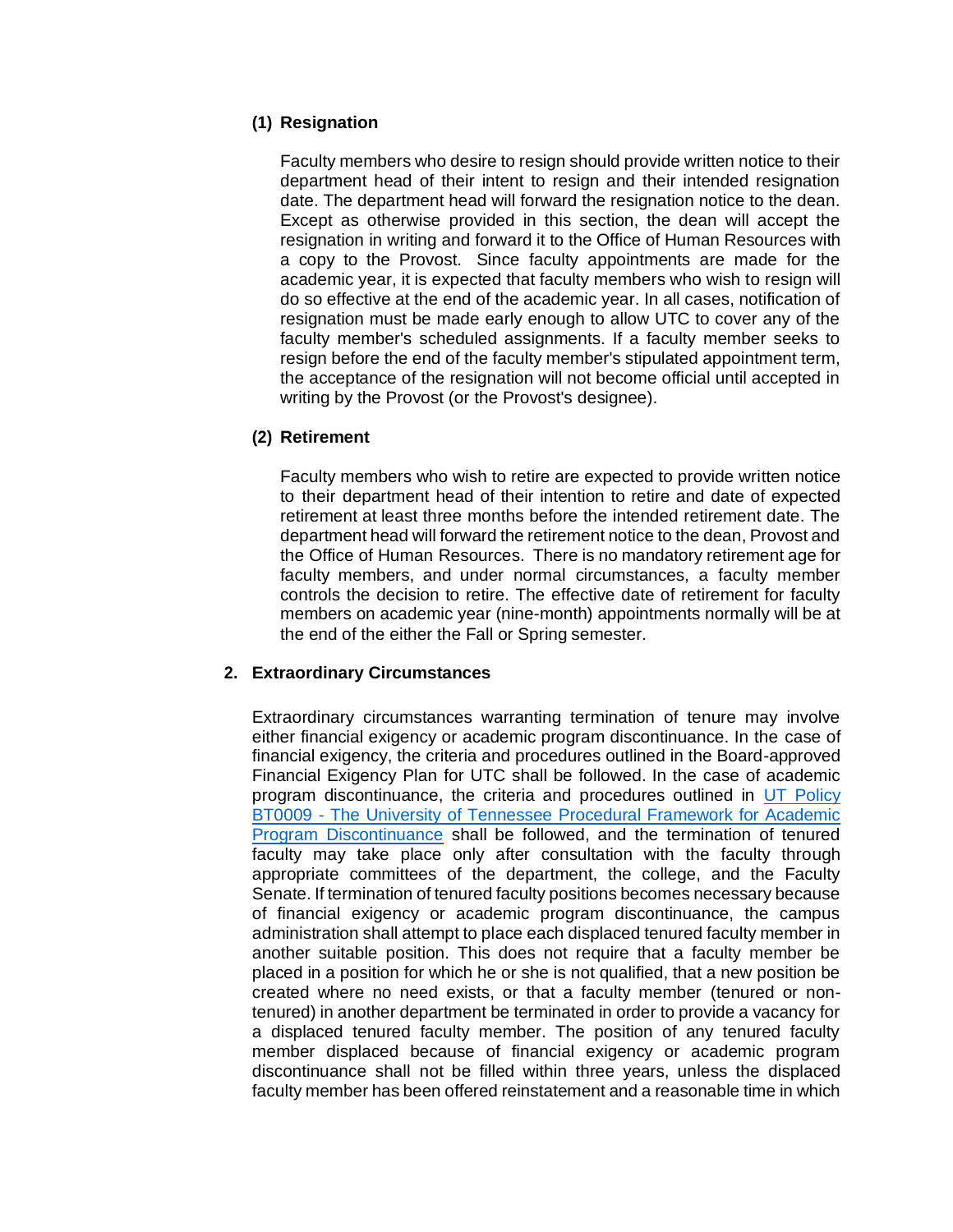to accept or decline the offer.<sup>26</sup>

A decision to terminate a faculty member due to financial exigency or academic program discontinuance may be appealed by the faculty member pursuant to the appeal procedure under Section 5.4.4. of this Handbook.

#### **3. Adequate Cause**

"Adequate Cause" for terminating a tenured faculty member means the following:

- **(1)** Unsatisfactory Performance in Teaching, Research, or Service, which includes the following and similar types of unsatisfactory performance:
	- **(a)** failure to demonstrate professional competence in teaching, research, or service;
	- **(b)** failure to perform satisfactorily the duties or responsibilities of the faculty position, including but not limited to failure to comply with a lawful directive of the department head, dean, or Provost with respect to the faculty member's duties or responsibilities;
	- **(c)** inability to perform an essential function of the faculty position, given reasonable accommodation, if requested;
	- **(d)** loss of professional licensure if licensure is required for the performance of the faculty member's duties;
	- **(e)** with respect to members of the Health Sciences Center faculty, failure to be granted or loss of medical staff membership and privileges at affiliated teaching hospitals;
	- **(f)** loss of appointment (or substantive alteration of the faculty member's work) with an affiliated entity unless approved in advance by the Provost (or designee) (for example, loss of employment with an affiliated medical practice or loss of "joint faculty" support from Oak Ridge National Laboratory;
	- **(g)** as specified in Appendix D to [UT Policy BT0006,](http://policy.tennessee.edu/bot_policy/bt0006/) cessation of employment with an external entity/primary employer if tenure was granted contingent upon remaining employed by the external entity/primary employer; or
	- **(h)** dishonesty or other serious violation of professional ethics or responsibility in teaching, research, or service; or serious violation of professional responsibility in relations with students, employees, or members of the community.
- **(2)** Misconduct, which includes the following and similar types of misconduct:

<sup>&</sup>lt;sup>26</sup> Section III.J.1.b. of [UT Policy BT0006.](http://policy.tennessee.edu/bot_policy/bt0006/)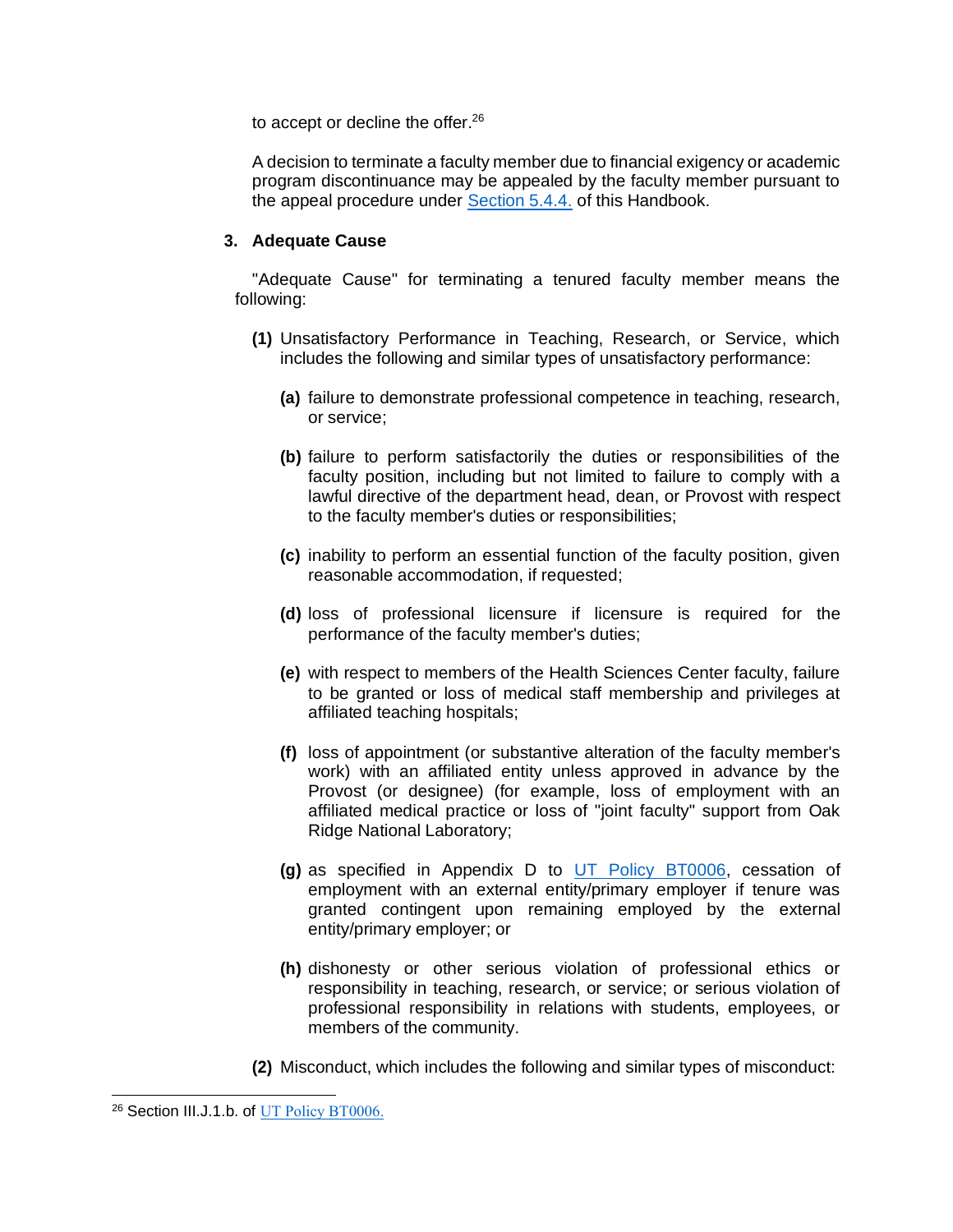- **(a)** failure or persistent neglect to comply with University policies, procedures, rules, or other regulations, including but not limited to violation of the University's policies against discrimination and harassment;
- **(b)** falsification of a University record, including but not limited to information concerning the faculty member's qualifications for a position or promotion;
- **(c)** theft or misappropriation of University funds, property, services, or other resources;
- **(d)** admission of guilt or conviction of: (i) a felony; or (ii) a non-felony directly related to the fitness of a faculty member to engage in teaching, research, service, or administration; or
- **(e)** any misconduct directly related to the fitness of the faculty member to engage in teaching, research, service, or administration.<sup>27</sup>

## **3.10.11. Other Tenure-Related Policies**

The following tenure-related matters are established by Board policy:

- **1.** Exception to Policy Requiring Full-Time Status for Eligibility for Tenure<sup>28</sup>
- **2.** Disciplinary Sanctions Other Than Termination<sup>29</sup>
- **3.** Termination Procedures for Unsatisfactory Performance in Teaching, Research, or Service<sup>30</sup>
- **4. Termination Procedures for Misconduct<sup>31</sup>**

Additionally, University policy regarding the awarding of Emeritus Status is found at [UT Policy HR0102 -](http://policy.tennessee.edu/hr_policy/hr0102/) Emeritus Status.

## **3.11. PROMOTION**

#### **3.11.1. Guidelines for Promotion**

Promotion is recognition of promise and a sign of confidence that a faculty member is capable of greater accomplishments and of assuming greater responsibilities

<sup>&</sup>lt;sup>27</sup> Section III.J.1.c. of [UT Policy BT0006.](http://policy.tennessee.edu/bot_policy/bt0006/)

<sup>28</sup> *See* Appendix D of [UT Policy BT0006.](http://policy.tennessee.edu/bot_policy/bt0006/)

<sup>29</sup> *See* Section III.K. of [UT Policy BT0006](http://policy.tennessee.edu/bot_policy/bt0006/) *and* Sections 5.4.2.3. and 5.4.2.4. of this Handbook.

<sup>30</sup> *See* Appendix B of [UT Policy BT0006](http://policy.tennessee.edu/bot_policy/bt0006/) *and* Section 5.4.2.1. of this Handbook.

<sup>31</sup> *See* Appendix C of [UT Policy BT0006](http://policy.tennessee.edu/bot_policy/bt0006/) *and* Section 5.4.2.2. of this Handbook.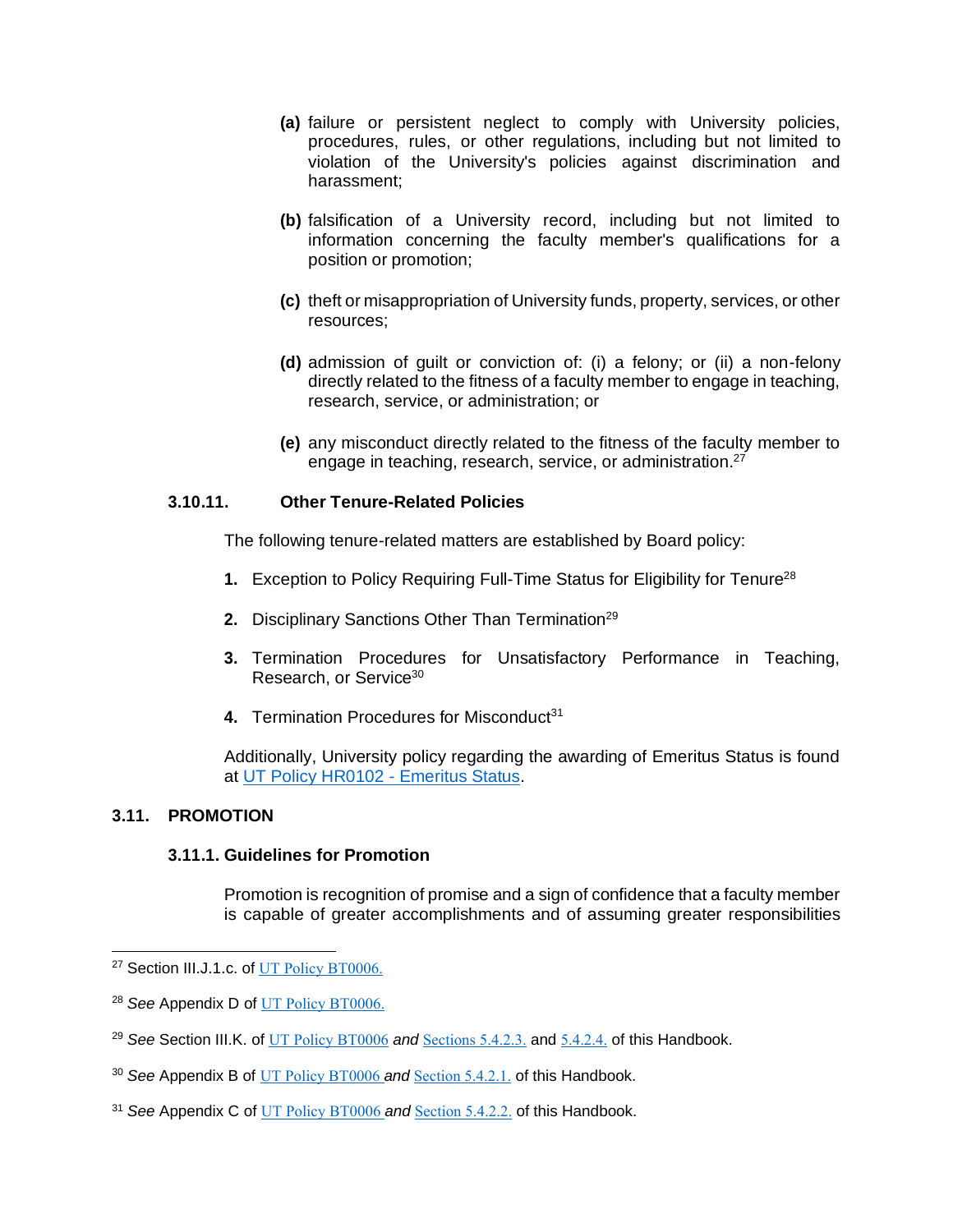within UTC. The policy of UTC is to make promotion decisions objectively, equitably, impartially and strictly on the basis of merit.

At UTC, promotion is usually tied to tenure for tenure-track faculty members, as application for tenure is usually linked to application for promotion from the rank of Assistant Professor to the rank of Associate Professor. A tenure-track faculty member at the rank of Assistant Professor must be granted tenure in order to be promoted to the rank of Associate Professor. A tenure-track faculty member initially appointed at the rank of Associate Professor or higher may be granted tenure without receiving a promotion.

Faculty members who wish to be promoted should meet the expectations of the new rank as outlined in the criteria for appointment to rank. In regard to librarian faculty, "librarian" should be substituted for the word "teacher."

#### **3.11.2. Procedure for Promotion Review**

A calendar is established annually by the Provost that should be followed during the development of promotion recommendations. The calendar for the promotion process is available on the UTC Academic Affairs webpage [here.](http://www.utc.edu/academic-affairs/calendars-deadlines.php)

The procedure for consideration of and awarding promotion includes the following stages:

- **1.** Submission of Promotion Dossier: The candidate prepares and submits a promotion dossier to the departmental RTP Committee. Similar to tenure dossiers, all promotion dossiers must include reviews from no fewer than two (2) external reviewers pursuant to the external review process established by the college or academic department (*see* [Section 3.10.4.2.](#page-30-0) above).
- **2.** RTP Committee's Recommendation: After receiving and reviewing dossiers from each faculty member applying for promotion, the departmental RTP Committee (consisting of faculty already at or higher rank than the rank the candidate seeks) holds a preliminary review at which it has an opportunity to request clarifying information from each candidate prior to final consideration and forwarding of recommendations to the department head. The departmental RTP Committee's recommendation is decided upon by majority vote (yes or no) of those committee members present and voting. Abstentions are permitted. A quorum, as specified by departmental bylaws, is required for actions to take place.

The departmental RTP Committee will forward a written recommendation to the department head, together with records of committee membership, attendance at final discussions, and voting results.

- **3.** Department Head's Recommendation: The department head will make a written recommendation to the dean and inform the candidate in writing of the recommendation.
- **4.** Dean's Recommendation: The dean will make a written recommendation to the Provost and inform the candidate in writing of the recommendation.